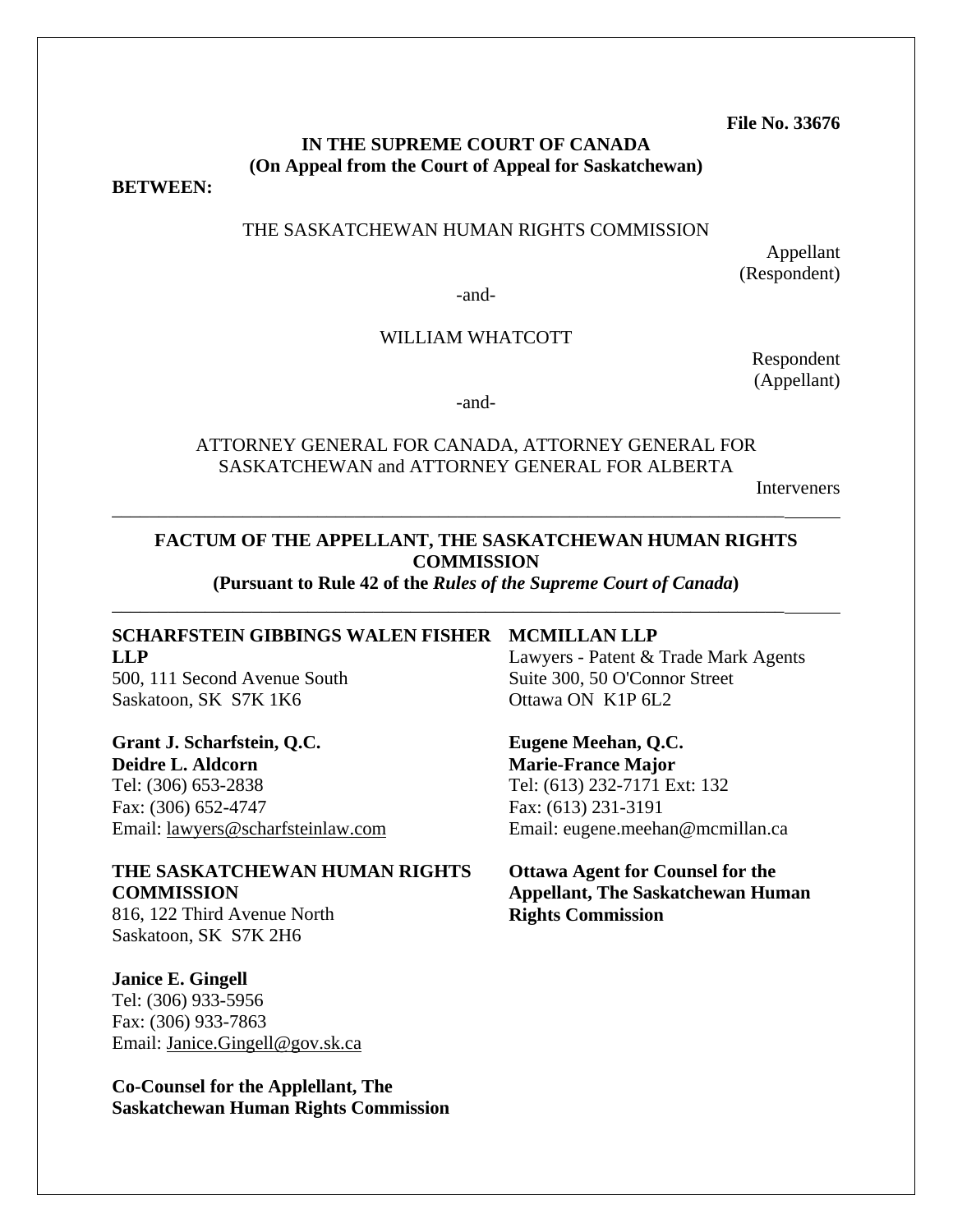#### **NSWB LAW FIRM P. C. INC**.

319 Souris Avenue Northeast, Box 8 Weyburn, SK S4H 2J8

### **Thomas A. Schuck**

Tel: (306) 842-4654 Fax: (306) 842-0522 Email: [tschuck@nswb.com](mailto:tschuck@nswb.com)

### **Counsel for the Respondent, William Whatcott**

# **MINISTRY OF JUSTICE & ATTORNEY GENERAL**

Constitutional Law Branch 800 – 1874 Scarth Street Regina, SK S4P 4B3

### **J. Thomson Irvine**

Tel: (306) 787-6307 Fax: (306) 787-9111 Email: [tom.irvine@justice.gc.ca](mailto:tom.irvine@justice.gc.ca)

**Counsel for the Intervener, Attorney General of Saskatchewan** 

## **ATTORNEY GENERAL OF CANADA**

Bank of Canada Building - East Tower 234 Wellington Street, Room 1212 Ottawa, Ontario K1A 0H8

#### **Christopher M. Rupar**

Telephone: (613) 941-2351 Fax: (613) 954-1920 E-mail: [christopher.rupar@justice.gc.ca](mailto:christopher.rupar@justice.gc.ca)

**Counsel for the Intervener, Attorney General of Canada** 

#### **VINCENT DAGENAIS GIBSON LLP**

325 Dalhousie Street, Suite 600 Ottawa, ON K1N 7G2

#### **Albertos Polizogopoulos**

Telephone: (613) 241-2701 Fax: (613) 241-2599 E-mail: [albertos@vdg.ca](mailto:albertos@vdg.ca)

**Agent for Counsel for the Respondent, William Whatcott** 

# **GOWLING LAFLEUR HENDERSON LLP**

2600 - 160 Elgin St P.O. Box 466, Stn "D" Ottawa, Ontario K1P 1C3

**Henry S. Brown, Q.C.**  Telephone: (613) 233-1781 Fax: (613) 788-3433 E-mail: [henry.brown@gowlings.com](mailto:henry.brown@gowlings.com)

## **Agent for Counsel for the Intervener, Attorney General of Saskatchewan**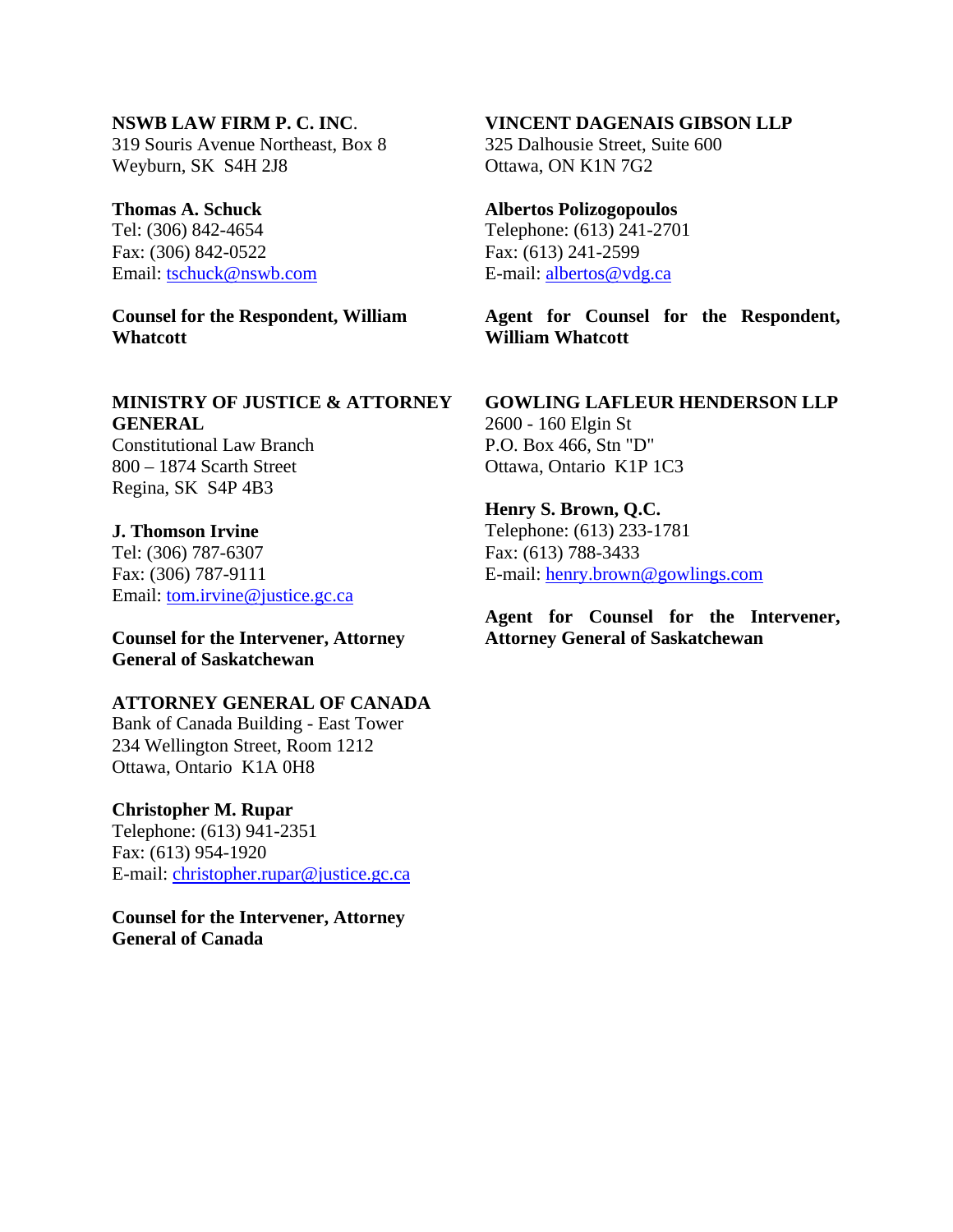# **GOWLING LAFLEUR HENDERSON LLP**

2600 - 160 Elgin St P.O. Box 466, Stn "D" Ottawa, Ontario K1P 1C3

# **Henry S. Brown, Q.C.**

Telephone: (613) 233-1781 Fax: (613) 788-3433 E-mail: [henry.brown@gowlings.com](mailto:henry.brown@gowlings.com)

**Counsel for the Intervener, Attorney General of Alberta**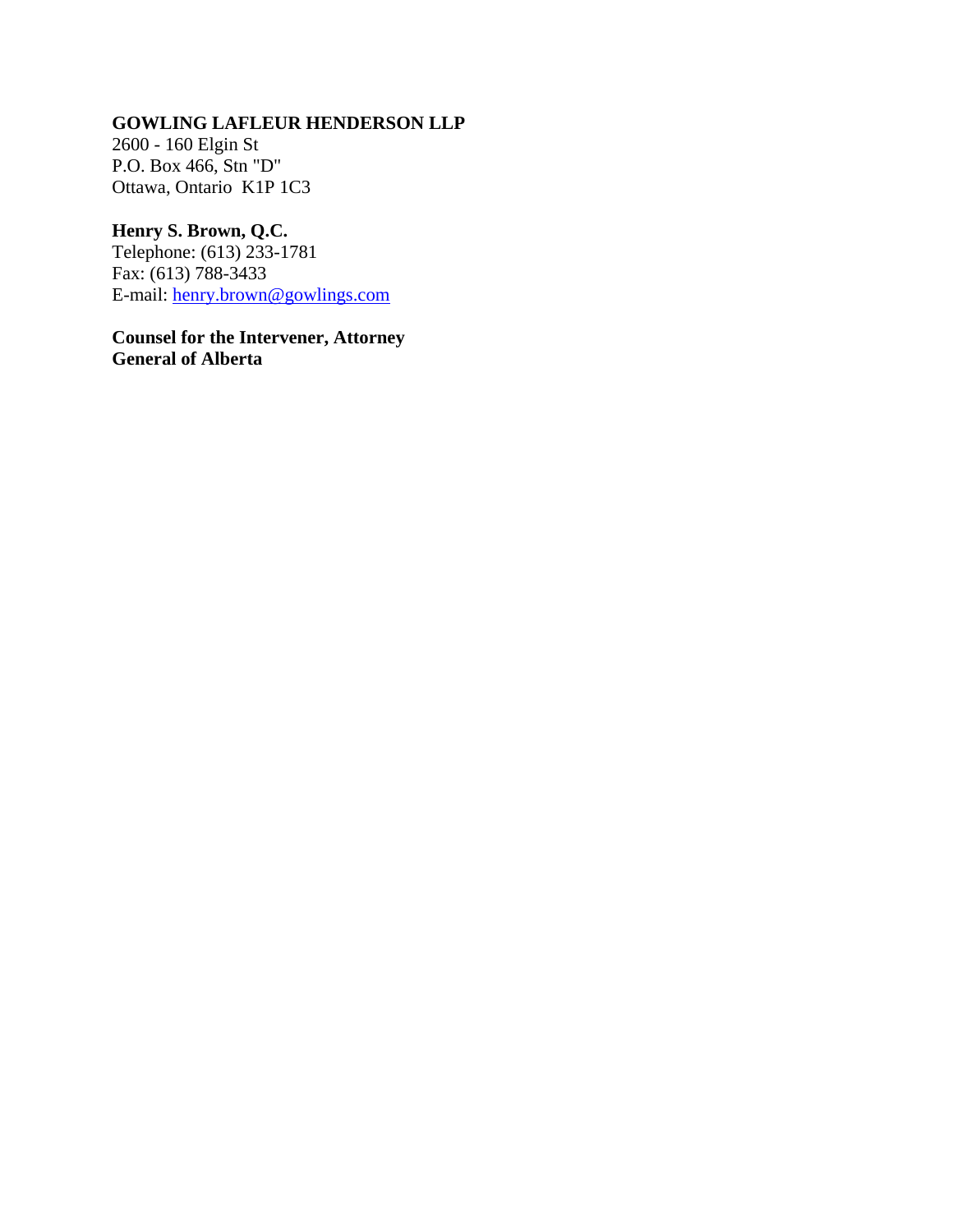# **Table of Contents**

| A.              | Overview: Hate Expression Causes Real Harm to Real People 1                                                                                                |  |
|-----------------|------------------------------------------------------------------------------------------------------------------------------------------------------------|--|
| <b>B.</b>       |                                                                                                                                                            |  |
| $C$ .           | The Tribunal Finds a Violation; Court of Queen's Bench Upholds Decision5                                                                                   |  |
| D.              |                                                                                                                                                            |  |
|                 |                                                                                                                                                            |  |
| <b>Issue 1:</b> | Does s. 14(1)(b) of The Saskatchewan Human Rights Code, S.S. 1979, c. S-<br>24.1 infringe s. 2(b) of the Canadian Charter of Rights and Freedoms?7         |  |
| <b>Issue 2:</b> | If so, is the infringement a reasonable limit prescribed by law as can be<br>demonstrably justified in a free and democratic society under s. 1 of the     |  |
| $Issue 3:$      | Does s. 14(1)(b) of The Saskatchewan Human Rights Code, S.S. 1979, c. S-<br>24.1 infringe s. 2(a) of the <i>Canadian Charter of Rights and Freedoms</i> ?7 |  |
| <b>Issue 4:</b> | If so, is the infringement a reasonable limit prescribed by law as can be<br>demonstrably justified in a free and democratic society under s. 1 of the     |  |
| $Issue 5:$      | Did the Saskatchewan Court of Appeal Err in Finding No Violation of s.                                                                                     |  |
|                 |                                                                                                                                                            |  |
| <b>Issue 1:</b> | Does s. 14(1)(b) of The Saskatchewan Human Rights Code, S.S. 1979, c. S-<br>24.1 infringe s. 2(b) of the Canadian Charter of Rights and Freedoms?7         |  |
| $Issue 2$       | If so, is the infringement a reasonable limit prescribed by law as can be<br>demonstrably justified in a free and democratic society under s. 1 of the     |  |
| A.              |                                                                                                                                                            |  |
|                 | Previous Decisions: Section 14 Meets the Oakes Test; It is a Reasonable Limit9                                                                             |  |
|                 | 1.                                                                                                                                                         |  |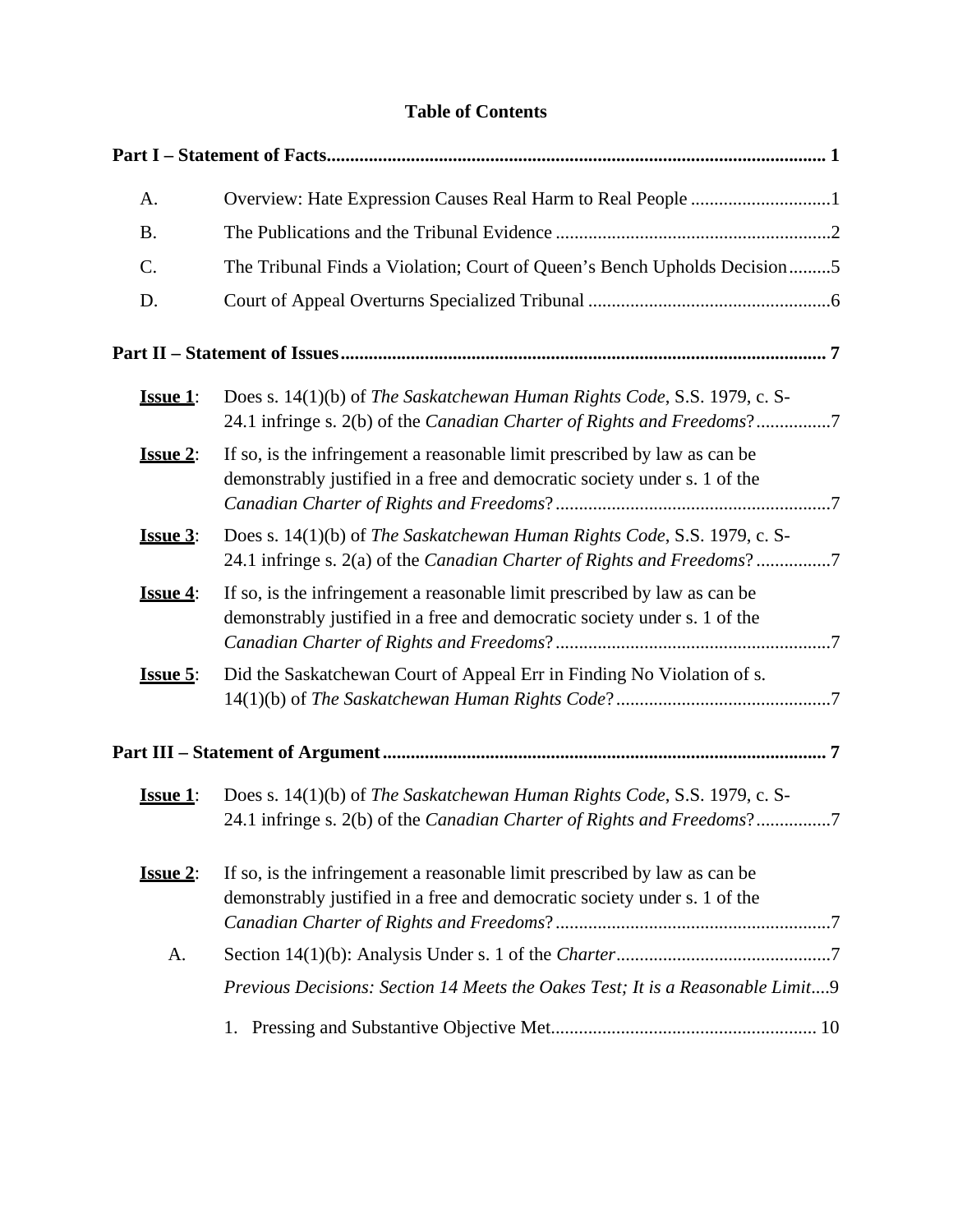|                 | 2. |      |                                                                                                                                                                                                                                      |  |
|-----------------|----|------|--------------------------------------------------------------------------------------------------------------------------------------------------------------------------------------------------------------------------------------|--|
|                 |    | (i)  |                                                                                                                                                                                                                                      |  |
|                 |    | (ii) |                                                                                                                                                                                                                                      |  |
|                 |    |      | The Standard for "Hatred" is Sufficiently Precise  12                                                                                                                                                                                |  |
|                 |    |      | Other Code Provisions Narrow the Scope of Prohibited Expression  13                                                                                                                                                                  |  |
|                 |    |      |                                                                                                                                                                                                                                      |  |
|                 |    |      | Contextual Analysis Favours Deference to the Legislation  15                                                                                                                                                                         |  |
|                 |    |      | (iii) Balancing of Salutary and Deleterious Effects: the Contextual Factors . 15                                                                                                                                                     |  |
|                 |    |      | SCC Has Recognized that Freedom of Expression is Remote from Core                                                                                                                                                                    |  |
|                 |    |      | Marginal Limit on Expression - Core Values Not at Play 17                                                                                                                                                                            |  |
|                 |    |      | Technology Reduces Risk to Limitation on Expression 18                                                                                                                                                                               |  |
|                 |    |      |                                                                                                                                                                                                                                      |  |
|                 |    |      | Competing Speech is an Inadequate Response to Hate Expression 19                                                                                                                                                                     |  |
|                 |    |      |                                                                                                                                                                                                                                      |  |
|                 |    |      |                                                                                                                                                                                                                                      |  |
|                 |    |      |                                                                                                                                                                                                                                      |  |
| <b>B.</b>       |    |      |                                                                                                                                                                                                                                      |  |
| <b>Issue 3:</b> |    |      | Does s. 14(1)(b) of The Saskatchewan Human Rights Code, S.S. 1979, c. S-<br>24.1 infringe s. 2(a) of the Canadian Charter of Rights and Freedoms?23                                                                                  |  |
| А.              |    |      |                                                                                                                                                                                                                                      |  |
|                 |    |      |                                                                                                                                                                                                                                      |  |
|                 | 2. |      |                                                                                                                                                                                                                                      |  |
|                 |    |      |                                                                                                                                                                                                                                      |  |
| <u>Issue 4:</u> |    |      | If s. $14(1)(b)$ infringes s. $2(a)$ , is the infringement a reasonable limit<br>prescribed by law as can be demonstrably justified in a free and democratic<br>society under s. 1 of the Canadian Charter of Rights and Freedoms?26 |  |
| A.              |    |      |                                                                                                                                                                                                                                      |  |
|                 |    |      |                                                                                                                                                                                                                                      |  |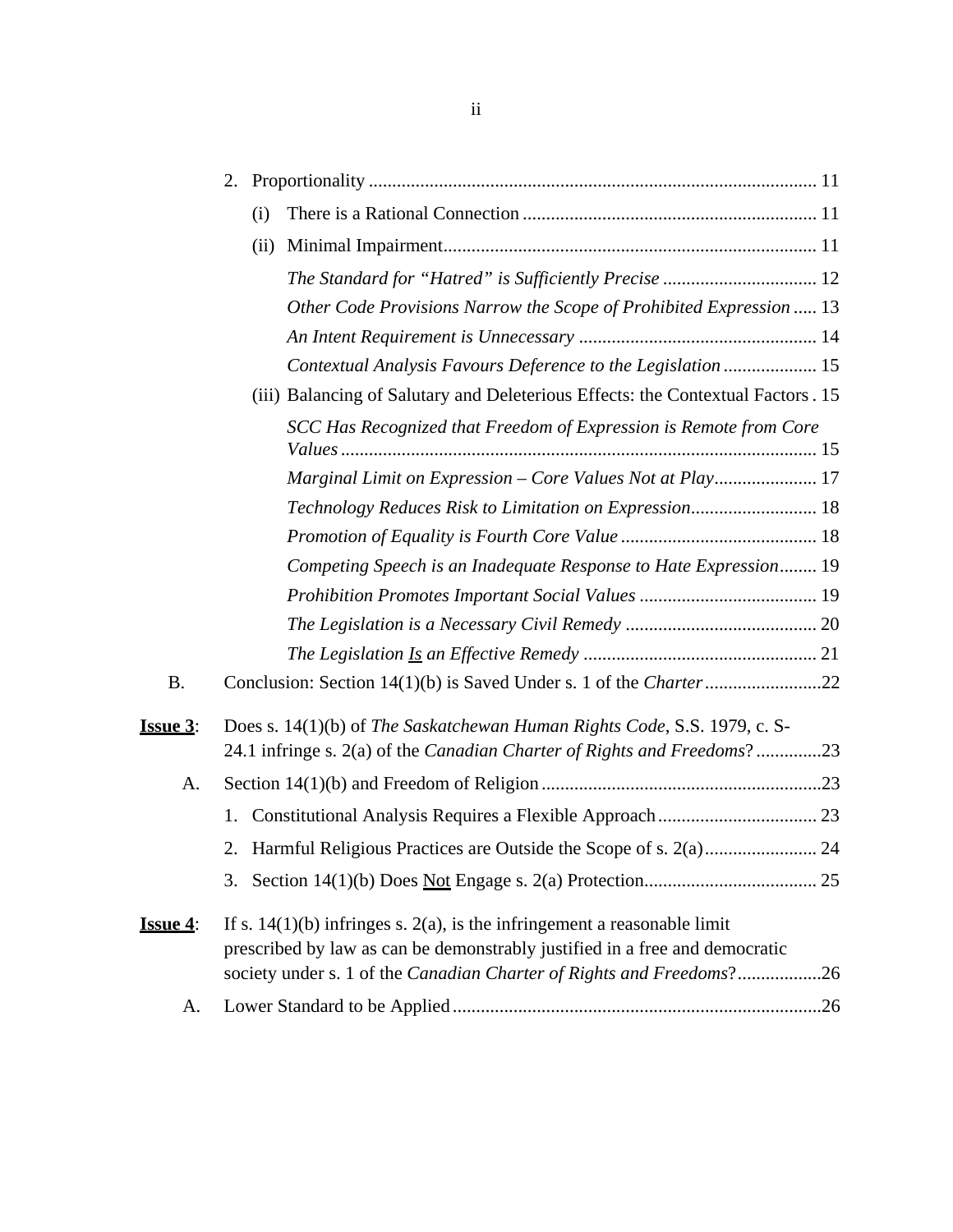| <b>Issue 5:</b> | Did the Saskatchewan Court of Appeal Err in Finding No Violation of s.        |  |
|-----------------|-------------------------------------------------------------------------------|--|
|                 |                                                                               |  |
| A.              |                                                                               |  |
|                 |                                                                               |  |
|                 |                                                                               |  |
|                 |                                                                               |  |
|                 |                                                                               |  |
|                 |                                                                               |  |
|                 | Purpose or Intention of the Publisher is Not a Contextual Factor  37          |  |
|                 | 3. The Limits on Hateful Expression Based on Sexual Orientation is Not a      |  |
|                 | Conclusion: Hate Expression Requires Regulation by Human Rights Legislation40 |  |
|                 |                                                                               |  |
|                 |                                                                               |  |
|                 |                                                                               |  |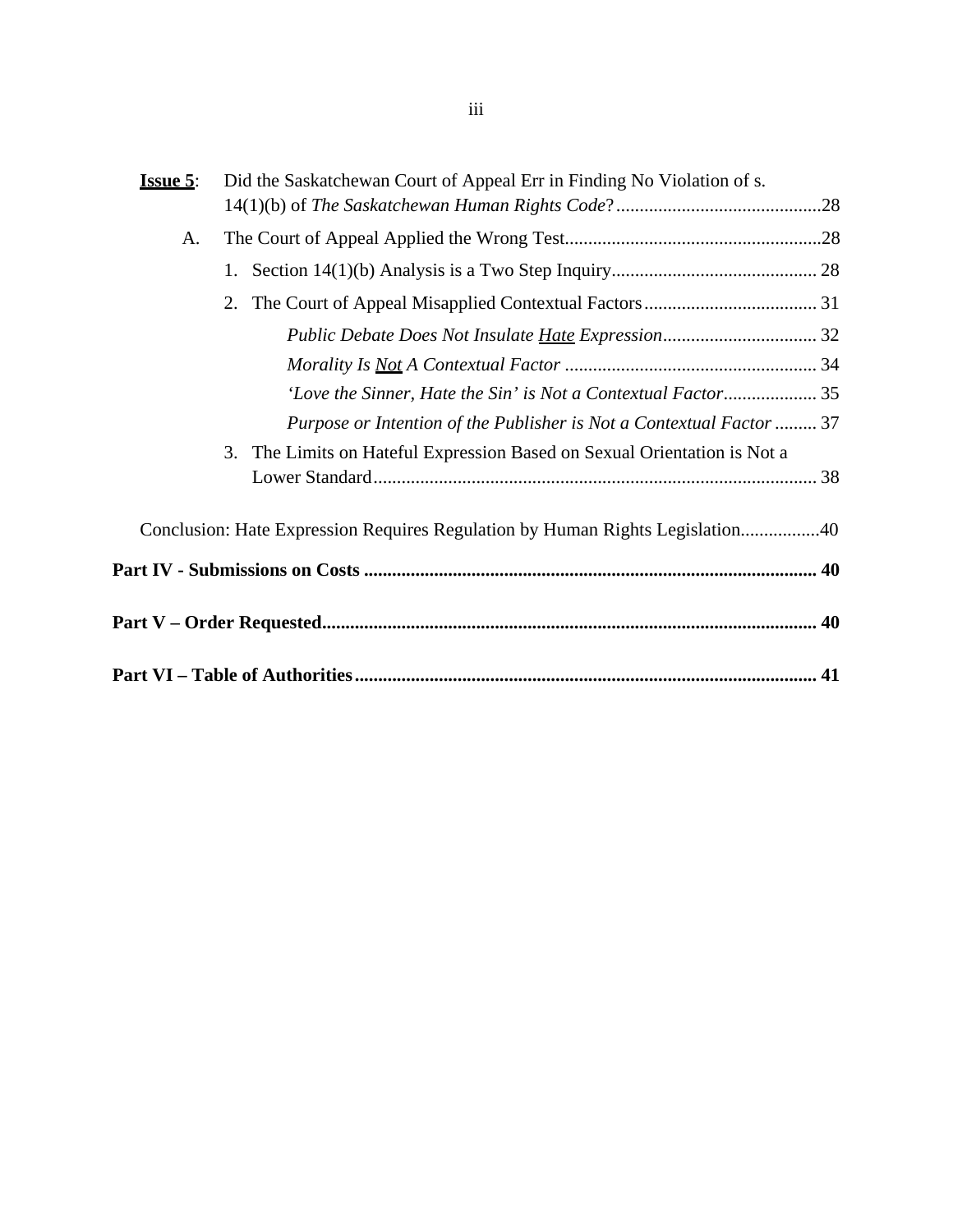### **Part I – Statement of Facts**

### <span id="page-6-1"></span><span id="page-6-0"></span>**A. Overview: Hate Expression Causes Real Harm to Real People**

1. The evil of hate propaganda is beyond doubt. Hate expression causes real harm to real people. Hate speech demeans, denigrates and dehumanizes its targets. Through hate speech, individuals are told that they are entitled to less than other Canadians simply because of characteristics they possess. $<sup>1</sup>$  $<sup>1</sup>$  $<sup>1</sup>$ </sup>

2. With the advent of instant, unfettered electronic communication and home printing presses the opportunity for dissemination of hate is unlimited, and largely uncontrolled. A realistic view of modern society must inform free speech discourse and the limits thereon.

3. This case provides the opportunity for this Honourable Court to set the path that Canada will take in defining what is or is not permissible regarding the publication of hate. This involves a balancing exercise. This is the opportunity to have Canada lead the way in protecting those most in need of protection, and confirming that the publication of hate is not acceptable in Canada, and will not be tolerated.

4. The choice of public sanction, enforced by government, is an important one. The absence of sanctions sends the message about the relative value of different human lives. A legal response to hateful speech is a statement that victims of hateful speech are valued members of Canadian society.

5. The decision of the Court of Appeal below improperly insulates all hate expression from any regulation by human rights legislation. The Court arrived at this conclusion by improperly applying a higher threshold for hate expression directed at citizens based on sexual orientation than for hate expression based on race or religion.

<span id="page-6-2"></span><sup>&</sup>lt;sup>1</sup> R. Delgado, "Words That Wound: A Tort Action for Racial Insults, Epithets, and Name-Calling" (1982) 17 Har. C.R.-C.L.L. Rev. 133 at pp. 135-136, 143: Appellant's Book of Authorities ("BA") **Tab 30**; A. Fish, "Hate Promotion and Freedom of Expression: Truth and Consequences" (1989) 2 Can. J. L. & Jurisprudence 111 at p. 122: BA **Tab 31**; D. Kretzmer, "Freedom of Speech and Racism" (1987) 8 Cardozo L. Rev. 445 at p. 477: BA **Tab 33**; Mari Matsuda, "Public Response to Racist Speech: Considering the Victim's Story (1989) 87 Mich. L. Rev. 2320 at pp. 2336-2337: BA **Tab 34**.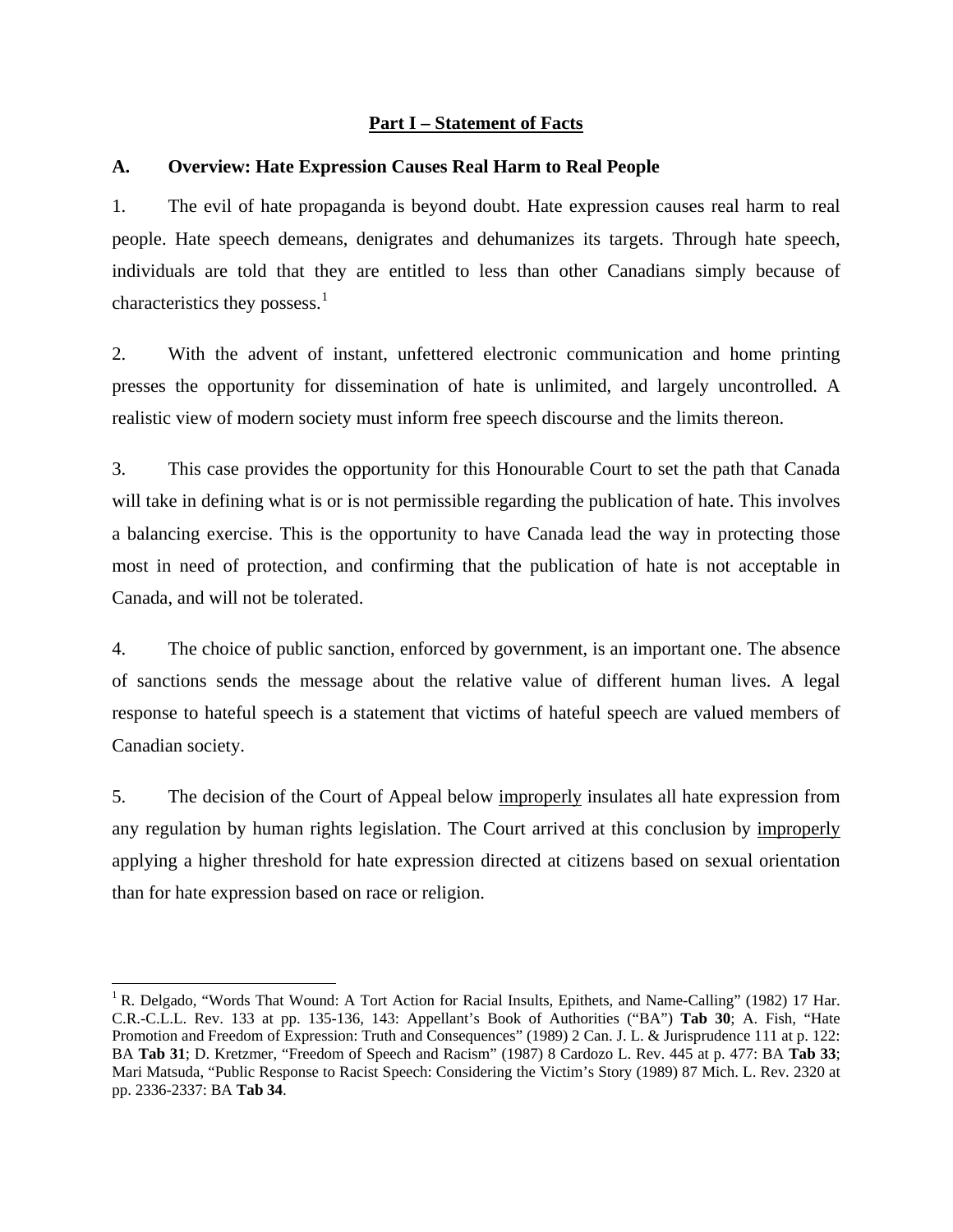### <span id="page-7-0"></span>**B. The Publications and the Tribunal Evidence**

6. The respondent, William Whatcott ("Whatcott"), published and distributed four flyers<sup>[2](#page-7-1)</sup> in towns and cities in Saskatchewan in 2001 and 2002. Four individuals filed complaints with the Saskatchewan Human Rights Commission ("the Commission"), the appellant. Each complainant claimed that one of the flyers promoted hatred against individuals based on sexual orientation and therefore violated s. 14(1)(b) of *The Saskatchewan Human Rights Code*<sup>[3](#page-7-2)</sup> which reads:

Prohibitions against publications

14(1) No person shall publish or display, or cause or permit to be published or displayed, on any lands or premises or in a newspaper, through a television or radio broadcasting station or any other broadcasting device, or in any printed matter or publication or by means of any other medium that the person owns, controls, distributes or sells, any representation, including any notice, sign, symbol, emblem, article, statement or other representation:

...

(b) that exposes or tends to expose to hatred, ridicules, belittles or otherwise affronts the dignity of any person or class of persons on the basis of a prohibited ground.

7. Schedule  $D<sup>4</sup>$  $D<sup>4</sup>$  $D<sup>4</sup>$  is a flyer from the Christian Truth Activists. The following extracts from the

flyer were relied on by the Saskatchewan Human Rights Tribunal ("tribunal") and referred to by

Hunter J.A. in the Court of Appeal below:

"children…learning how wonderful it is for two men to sodomize each other";

"Now the homosexuals want to share their filth and propaganda with Saskatchewan's children";

"degenerated into a filthy session where gay and lesbian teachers used dirty language to describe lesbian sex and sodomy to their teenage audience";

"ex-Sodomites and other types of sex addicts who have been able to break free of their sexual bondage and develop wholesome and healthy relationships";

"sodomites and lesbians who want to remain in their lifestyle and proselytize vulnerable young people that civil law should discriminate against them";

"Our children will pay the price in disease, death, abuse…if we do not say no to the sodomite desire to socialize your children into accepting something that is clearly wrong"<sup>[5](#page-7-4)</sup>

<span id="page-7-4"></span><span id="page-7-2"></span><span id="page-7-1"></span><sup>&</sup>lt;sup>2</sup> Tribunal hearing exhibits identified as Schedules D, E, F and G: Appellant's Record ("AR") **Tab 18**, pp. 271-274. <sup>3</sup> S.S. 1979, c. S-24.1, s. 14(1)(b) [*Code*]. <sup>4</sup> Tribunal exhibit: AR **Tab 18**, p. 271.

<span id="page-7-3"></span>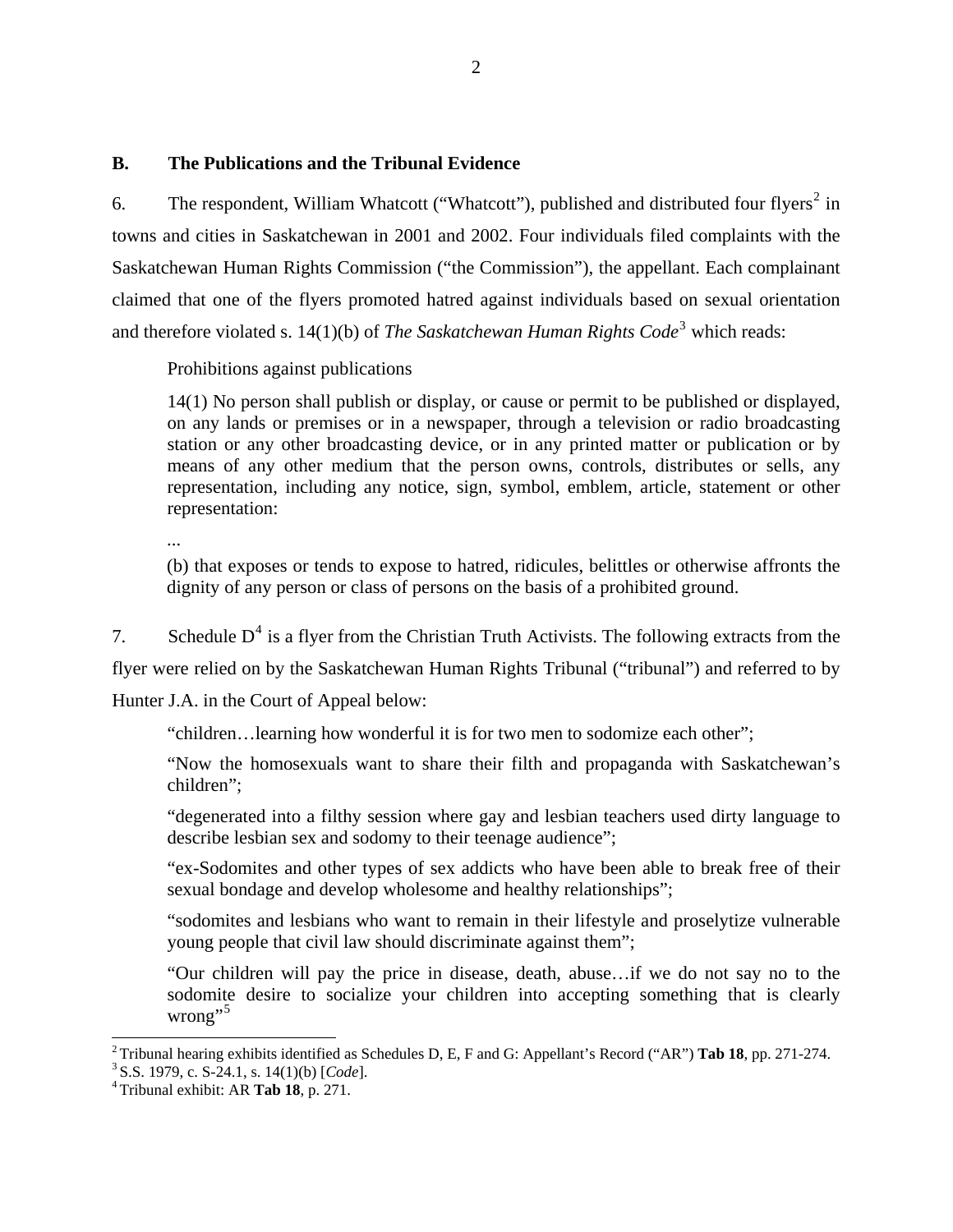8. Guy Taylor ("Taylor"), a resident of Saskatoon, received this flyer under his door on a weekend in September, 2001. Taylor, a gay man, had been attending a conference on gay and lesbian health issues that weekend. He was energized by the discussion on the "triumphs and struggles of the queer community across Canada". He learned about the continuing prejudice at all levels of government regarding the distinctiveness of gay health issues.<sup>[6](#page-8-0)</sup>

9. Taylor testified about his experiences as a gay man: he had been threatened with physical violence and he had known people who had been assaulted for being gay; he had been verbally "bashed" and he had observed others being verbally "bashed".<sup>[7](#page-8-1)</sup>

10. Taylor became emotional after reading the flyer. He recalled thinking that being referred to as having a "sex addiction" was untrue. In response to being labelled as "filthy" and "perverted", Taylor felt like "someone was pointing their finger at me and saying them while I stood there, you know, I felt like I was being accosted." He thought the flyer's reference to "proselytizing" was portraying gay persons as predatory. The flyer, overall, made Taylor feel like the advances made by the gay community had been set back 20 years. $8$ 

11. Taylor stated that being gay is not a lifestyle; it is a life. He testified that "[a]s long as it's not safe to be out in our society, there's work to be done, and it's not safe for a lot of people." In response to being asked whether the flyer had any implications for discrimination against gay persons, Taylor's opinion was that the flyer would be used by people to validate and justify their feelings of hatred for Taylor based on his sexual orientation.<sup>[9](#page-8-3)</sup>

12. Schedule  $E^{10}$  $E^{10}$  $E^{10}$  is also a flyer from the Christian Truth Activists. The following extracts from the flyer were relied on by the tribunal and referred to by Hunter J.A. in the Court of Appeal below:

"Sodomites are 430 times more likely to acquire Aids and 3 times more likely to sexually abuse children!";

l

<span id="page-8-0"></span>

<span id="page-8-1"></span>

<span id="page-8-2"></span>

<span id="page-8-4"></span><span id="page-8-3"></span>

<sup>&</sup>lt;sup>5</sup> Judgment of Court of Appeal below at para. 10: AR **Tab 5**.<br>
<sup>6</sup> Tribunal transcript: AR **Tab 10**, pp. 110-114.<br>
<sup>7</sup> *Ibid.* at p. 122.<br>
<sup>8</sup> *Ibid.* at pp. 115-118.<br>
<sup>9</sup> *Ibid.* at pp. 120-123.<br>
<sup>10</sup> Tribunal exhibit: unavailable to testify at the tribunal hearing.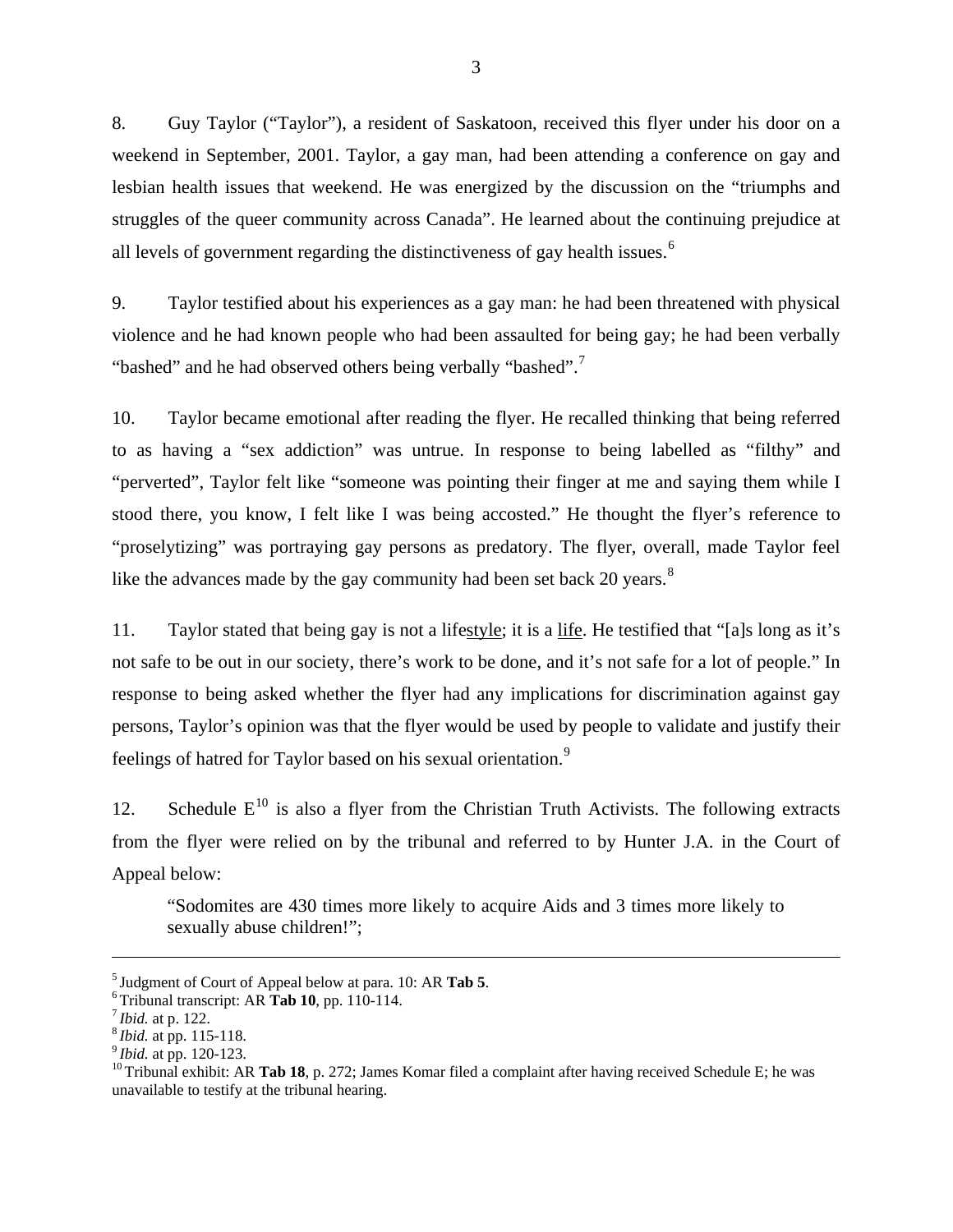"Born Gay? No Way! Homosexual sex is about risky and addictive behaviour!";

"If Saskatchewan's sodomites have their way, your school board will be celebrating buggery too!";

"Don't kid your selves; homosexuality is going to be taught to your children and it won't be the media stereotypes of two monogamous men holding hands.";

"The Bible is clear that homosexuality is an abomination";

"Sodom and Gomorrah was given over completely to homosexual perversion and as a result destroyed by God's wrath";

"Our acceptance of homosexuality and our toleration of its promotion in our school system will lead to the early death and morbidity of many children".<sup>[11](#page-9-0)</sup>

13. Schedules F and G are identical.<sup>[12](#page-9-1)</sup> They are a classified ad with Whatcott's handwritten notations above. The following extracts from these flyers were referred to by the Court of Appeal below:

"Saskatchewan's largest gay magazine allows ads for men seeking boys!";

"If you cause one of these little ones to stumble it would be better that a millstone was tied around your neck and you were cast into the sea<sup>"[13](#page-9-2)</sup>

14. Brendan Wallace ("Wallace"), a resident of Regina, received one of these flyers in his mailbox in April, 2002. He was angry. Initially, he thought that he had been personally targeted and he was fearful for the safety of his partner, his pets and himself. Like Taylor, Wallace had experienced violence and hatred for being gay; and at one time a co-worker tried to have Wallace removed from his job. When Wallace realized that the flyer had been widely distributed in Regina, he became concerned that his parents and grandmother would be fearful for his safety.<sup>[14](#page-9-3)</sup>

15. Wallace testified that the flyer inferred gay men want to abuse children; he testified that Whatcott's opinions "lump me into a group of statements that homosexuals are paedophiles, that homosexuals are a threat to children". In Wallace's view, the flyer was hate literature against gays and Whatcott should be prohibited from putting out flyers that "create hatred against whole groups of people indiscriminately and ultimately could lead to violence against those people."<sup>[15](#page-9-4)</sup>

<span id="page-9-1"></span><span id="page-9-0"></span><sup>&</sup>lt;sup>11</sup> Judgment, *supra* note 5 at para. 11: AR **Tab 5**.<br><sup>12</sup> Tribunal exhibits: AR **Tab 18**, pp. 273-274<br><sup>13</sup> Judgment, *supra* note 5 at para. 10: AR **Tab 5**.<br><sup>14</sup> Tribunal transcript: AR **Tab 12**, pp. 218-220.<br><sup>15</sup> *Ibid* 

<span id="page-9-2"></span>

<span id="page-9-3"></span>

<span id="page-9-4"></span>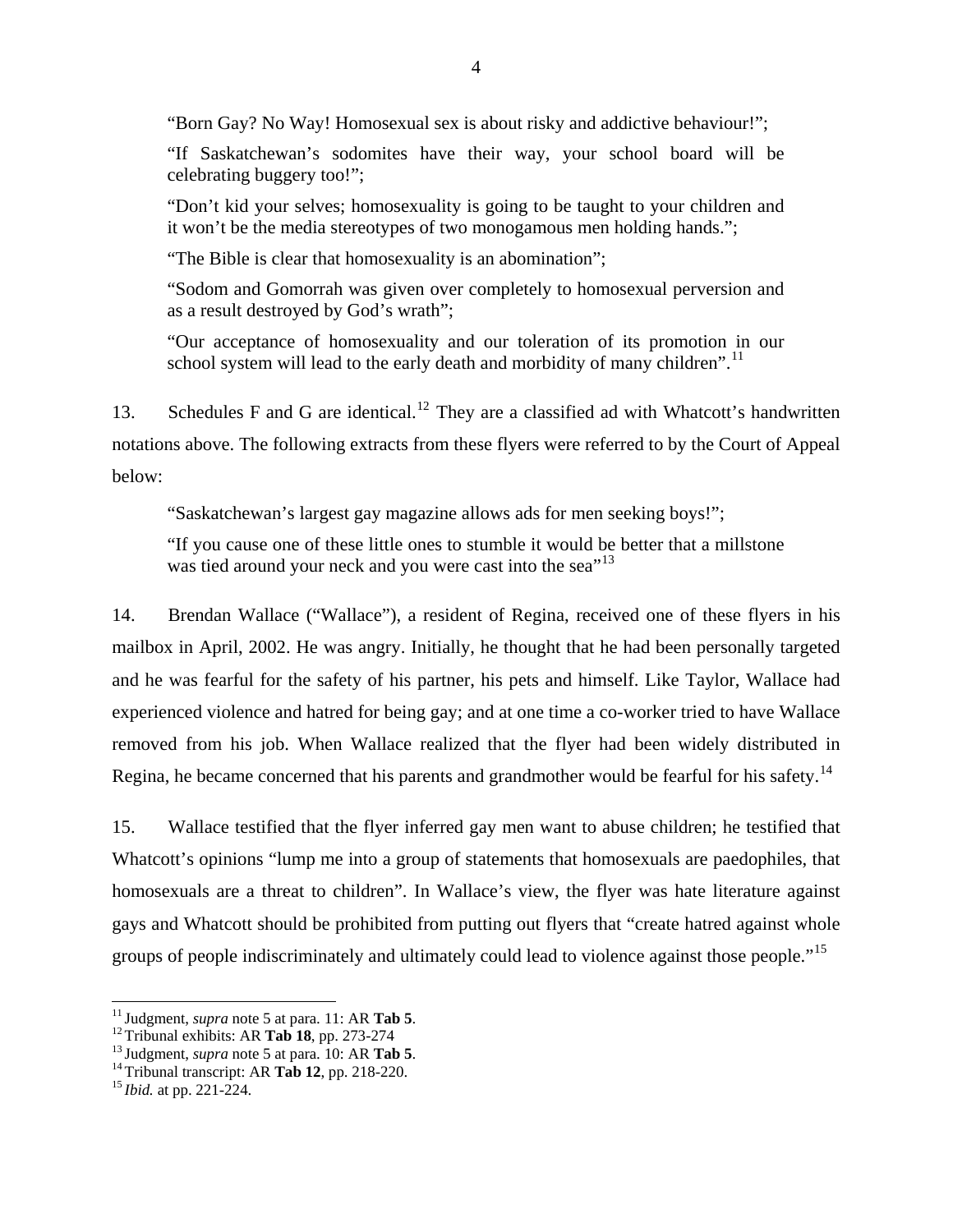16. Gens Hellquist ("Hellquist") was qualified as an expert on health issues in the gay community, homophobia and discrimination faced by gay persons in Saskatchewan. He testified that approximately ten percent of the population is gay, lesbian or bisexual. Gay persons who do not achieve self-acceptance of their sexuality are at higher risk for depression, suicide, and substance abuse. Self-acceptance requires a support system including the educational system. Barriers to acceptance include the perpetuation of myths like "gay men are pedophiles".<sup>[16](#page-10-1)</sup>

17. Regarding discrimination, Hellquist reiterated the commonplace physical and verbal abuse suffered by the gay community. He noted that gay persons still lose jobs and lose, or are refused, accommodation.<sup>[17](#page-10-2)</sup>

18. In his role as a counsellor, Hellquist testified that he had clients in tears after having received these flyers. He testified that such flyers can be damaging for gay persons who have fragile self-esteem. Hellquist was particularly concerned about the effect of these flyers on adolescents who are struggling with their sexual identity. He described these flyers as being like a "little nick of a razor blade"; one nick may not seem too bad but the accumulated effect of many "nicks" can be devastating.<sup>[18](#page-10-3)</sup>

19. Hellquist testified that the overall message that the gay community would take from Schedule E was that its author was "trying to prevent us from being an accepted part of society, and certainly being part of the public school system, whether it's as teachers or students."<sup>[19](#page-10-4)</sup>

### <span id="page-10-0"></span>**C. The Tribunal Finds a Violation; Court of Queen's Bench Upholds Decision**

20. The tribunal found that all four flyers exposed homosexuals to hatred and ridicule. The tribunal also found that Whatcott, in distributing the flyers, showed "a pattern or practice of disregard for protected rights<sup>"[20](#page-10-5)</sup> according to s. 31(4) of the *Code* which reads, in part:

…a human rights tribunal shall, on an inquiry, be entitled to receive and accept evidence led for the purpose of establishing a pattern or practice of resistance to or disregard or denial of any of the rights secured by this Act, and the human rights tribunal shall be

<span id="page-10-2"></span><span id="page-10-1"></span><sup>&</sup>lt;sup>16</sup> Tribunal transcript: AR **Tab 11**, pp. 176, 176-183.<br><sup>17</sup> *Ibid.* at p. 184.<br><sup>18</sup> *Ibid.* at pp. 197-201.<br><sup>19</sup> *Ibid.* at p. 195.

<span id="page-10-3"></span>

<span id="page-10-4"></span>

<span id="page-10-5"></span> $^{20}$  Judgment, *supra* note 5 at para. 54: AR **Tab 5**.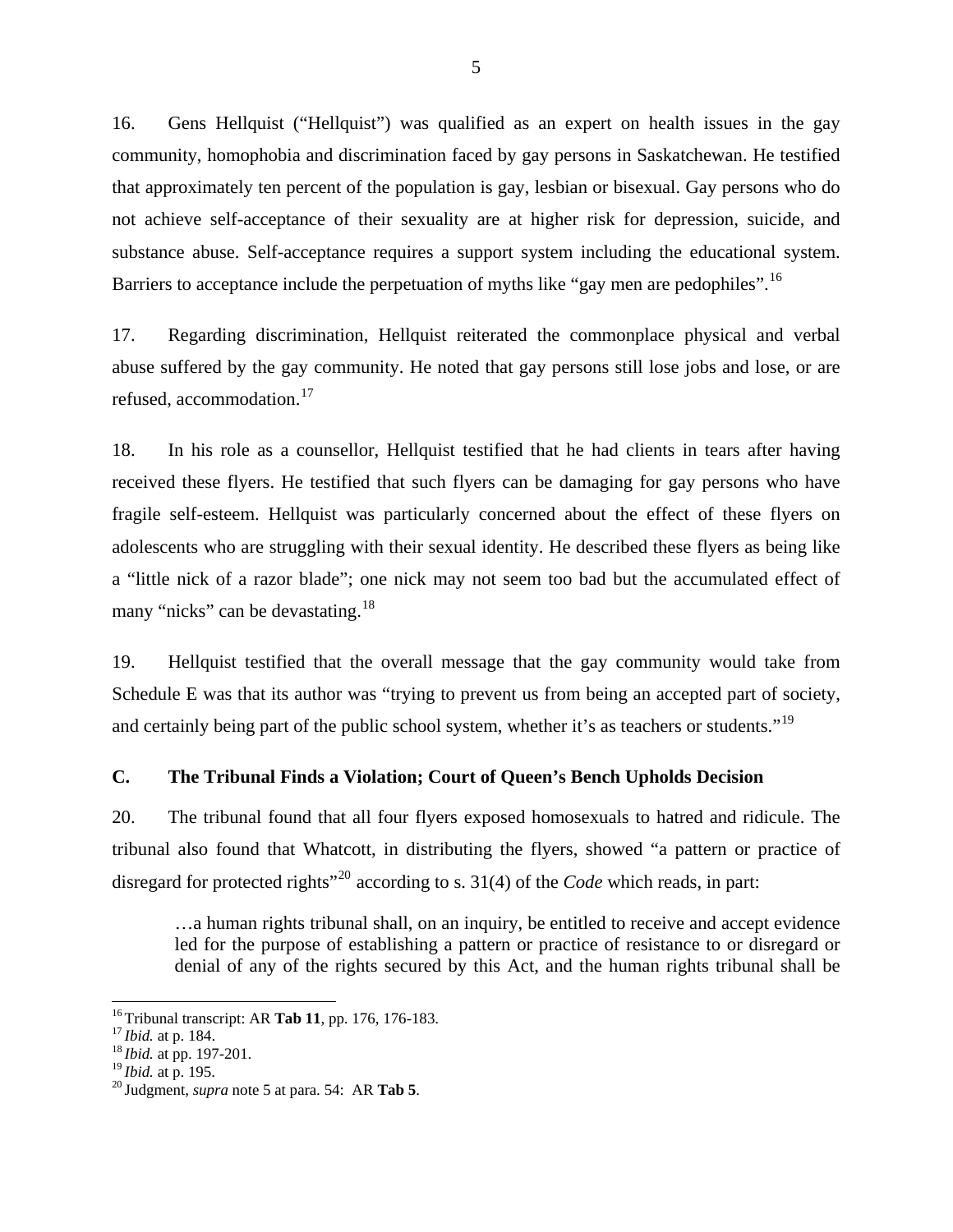entitled to place any reliance that it considers appropriate on the evidence and on any pattern or practice disclosed by the evidence in arriving at its decision.<sup>[21](#page-11-1)</sup>

21. The tribunal ordered that Whatcott was prohibited from distributing these flyers or any similar material which promoted hatred against individuals based on sexual orientation. It further ordered Whatcott was required to pay fines to the Commission on behalf of each complainant.<sup>[22](#page-11-2)</sup>

22. Whatcott appealed the tribunal's decision to the Saskatchewan Court of Queen's Bench. The matter was heard by Kovach J. who *upheld* the tribunal's decision.

# <span id="page-11-0"></span>**D. Court of Appeal Overturns Specialized Tribunal**

23. Whatcott further appealed Kovach J.'s decision to the Saskatchewan Court of Appeal. The decision summarized Whatcott's grounds of appeal as follows:<sup>[23](#page-11-3)</sup>

...He argues that there is no violation of the *Code*. Alternatively, he contends that if the material exhibits hate, it is directed toward sexual behaviour, which is not a prohibited ground in the *Code*. Lastly, if sexual behaviour is a prohibited ground under the *Code*, he argues that it is overbroad and conflicts with s. 4 of the *Code* and his s. 2 *Charter* right to freedom of religion. Therefore, pursuant to s. 44 of the *Code*, if criticism of sexual behaviour is considered to be a prohibited ground within the meaning of sexual orientation, then it should be inoperative as it conflicts with ss. 4 and 5 of the *Code*.

[24](#page-11-4). Sections 4 and 5 of the *Code* read:<sup>24</sup>

4 Every person and every class of persons shall enjoy the right to freedom of conscience, opinion and belief and freedom of religious association, teaching, practice and worship.

5 Every person...shall, under the law, enjoy the right to freedom of expression through all means of communication, including, without limiting the generality of the foregoing, the arts, speech, the press or radio, television or any other broadcasting device.

25. Hunter and Smith J.J.A., in separate but concurring reasons, each *allowed* Whatcott's appeal. Sherstobitoff J.A. concurred with both decisions. The Court determined that the flyers

<span id="page-11-2"></span><span id="page-11-1"></span><sup>21</sup>*Code, supra* note 3, s. 31(4). 22 Tribunal decision at para. 70: AR **Tab 2**. 23 Judgment, *supra* note 5 at para. 28: AR **Tab 5**. <sup>24</sup>*Code*, *supra* note 3, ss. 4-5.

<span id="page-11-4"></span><span id="page-11-3"></span>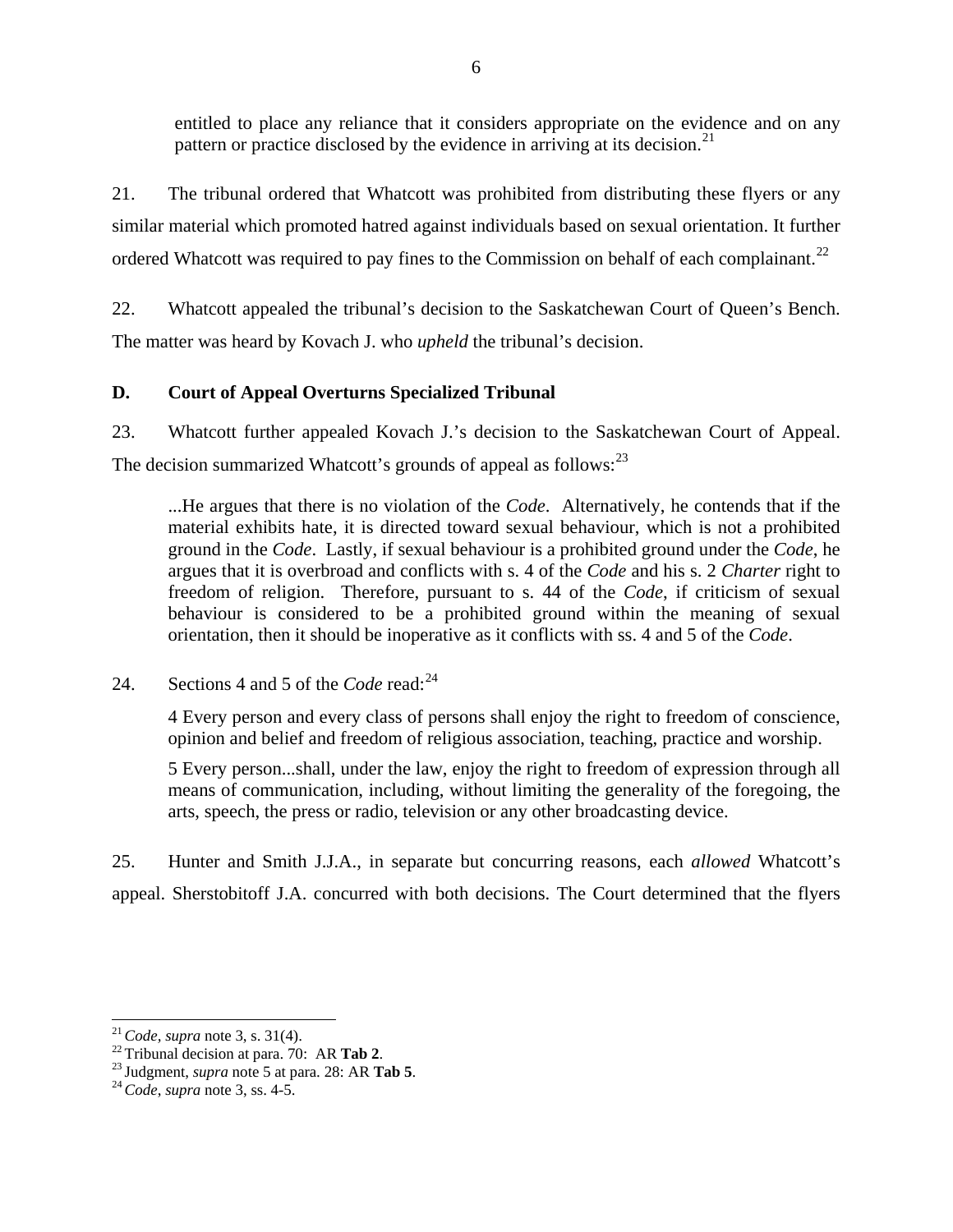did *not* contravene s. 14(1)(b) and did *not* expose or tend to expose gay persons to hatred as the term hatred was prescribed in *Bell.<sup>25</sup>* The Court opted *not* to address the other grounds of appeal.

### **Part II – Statement of Issues**

- <span id="page-12-1"></span><span id="page-12-0"></span>Issue 1: Does s. 14(1)(b) of *The Saskatchewan Human Rights Code*, S.S. 1979, c. S-24.1 infringe s. 2(b) of the *Canadian Charter of Rights and Freedoms*?
- <span id="page-12-2"></span>Issue 2: If so, is the infringement a reasonable limit prescribed by law as can be demonstrably justified in a free and democratic society under s. 1 of the *Canadian Charter of Rights and Freedoms*?
- <span id="page-12-3"></span>Issue 3: Does s. 14(1)(b) of *The Saskatchewan Human Rights Code*, S.S. 1979, c. S-24.1 infringe s. 2(a) of the *Canadian Charter of Rights and Freedoms*?
- <span id="page-12-4"></span>Issue 4: If so, is the infringement a reasonable limit prescribed by law as can be demonstrably justified in a free and democratic society under s. 1 of the *Canadian Charter of Rights and Freedoms*?
- <span id="page-12-5"></span>Issue 5: Did the Saskatchewan Court of Appeal Err in Finding No Violation of s. 14(1)(b) of *The Saskatchewan Human Rights Code*?

### **Part III – Statement of Argument**

### <span id="page-12-7"></span><span id="page-12-6"></span>**Issue 1: Does s. 14(1)(b) of** *The Saskatchewan Human Rights Code***, S.S. 1979, c. S-24.1 infringe s. 2(b) of the** *Canadian Charter of Rights and Freedoms***?**

26. The appellant concedes that s. 14(1)(b) of the *Code* restricts protected expression and therefore infringes s. 2(b) of the *Canadian Charter of Rights and Freedoms.*[26](#page-12-10)

<span id="page-12-8"></span>**Issue 2: If so, is the infringement a reasonable limit prescribed by law as can be demonstrably justified in a free and democratic society under s. 1 of the**  *Canadian Charter of Rights and Freedoms***?** 

### <span id="page-12-9"></span>A. Section 14(1)(b): Analysis Under s. 1 of the *Charter*

j

27. Having conceded that s. 14(1)(b) infringes s. 2(b), the question becomes whether the provision is justified under s. 1 of the *Charter.*

<sup>&</sup>lt;sup>25</sup> Judgment, *supra* note 5 at para. 88: AR **Tab 5**; *Saskatchewan (Human Rights Commission) v. Bell* (1994), 114 D.L.R. (4<sup>th</sup>) 370 (Sask. C.A.) [*Bell*]: BA **Tab 24**.

<span id="page-12-10"></span><sup>&</sup>lt;sup>26</sup> Canadian Charter of Rights and Freedoms as found in the *Constitution Act, 1982*, being Schedule B to the *Canada Act 1982* (U.K.), 1982, c. 11, s. 2(b) [*Charter*].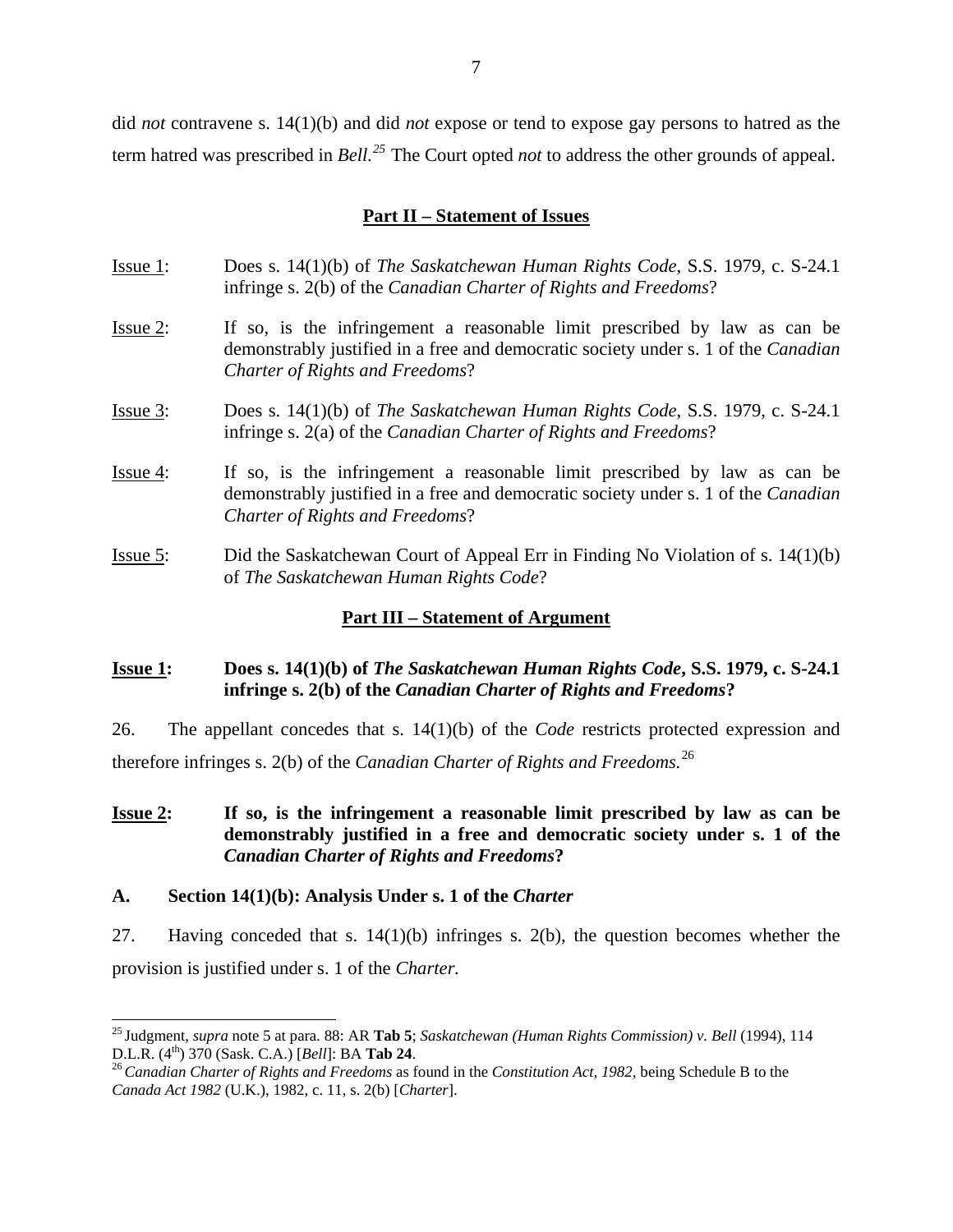28. In *R. v. Oakes*, this Honourable Court set out the considerations the court must weigh when determining whether a restrictive law is a justifiable limit on a guaranteed right or freedom. First, the objectives of the law must relate to concerns that are pressing and substantial in a free and democratic society. Only such an objective is of sufficient importance to warrant overriding a constitutionally protected right or freedom. Second, the measures must be reasonable and demonstrably justified. This involves three overlapping aspects of proportionality between the objective and the measure: the measure must advance its purpose rationally, it must minimally impair the right or freedom, and its benefits must outweigh the costs to the right or freedom.<sup>[27](#page-13-0)</sup>

29. All stages of this test require a contextual analysis including consideration of other *Charter* values keeping in mind that the s. 1 interpretation should not "reverse advances made by vulnerable groups or to defeat measures intended to protect the disadvantaged and comparatively powerless members of society."[28](#page-13-1)

30. This Honourable Court, in *Taylor*, stated that in applying the *Oakes* test to legislation restricting hate propaganda, a meaningful consideration of the principles central to a free and democratic society requires reference to: (i) the international community's acceptance of the need to protect minority groups from intolerance and psychological pain caused by such expression; (ii) other provisions of the *Charter*, in particular ss. 15 and 27 (dealing with equality and multiculturalism); and (iii) the nature of the association between the expression at stake and the rationales underlying the s.  $2(b)$  guarantee.<sup>[29](#page-13-2)</sup>

31. In the recent decision of *Alberta v. Hutterite Brethren of Wilson Colony*, this Honourable Court confirmed that each stage of the s. 1 analysis should be considered with a degree of deference to the legislation when the impugned provision regulates a complex social problem. The "bar of constitutionality must not be set so high that responsible, creative solutions to difficult problems would be threatened."<sup>[30](#page-13-3)</sup>

<span id="page-13-2"></span><span id="page-13-1"></span>

<span id="page-13-0"></span><sup>&</sup>lt;sup>27</sup> R. v. Oakes, [1986] 1 S.C.R. 103, at 138-139 [Oakes]: BA **Tab 21**.<br><sup>28</sup> R. v. Sharpe, [2001] 1 S.C.R. 45 at para. 133 [Sharpe]: BA **Tab 22**.<br><sup>29</sup> Canada (Human Rights Commission) v. Taylor, [1990] 3 S.C.R. 892 at 916

<span id="page-13-3"></span>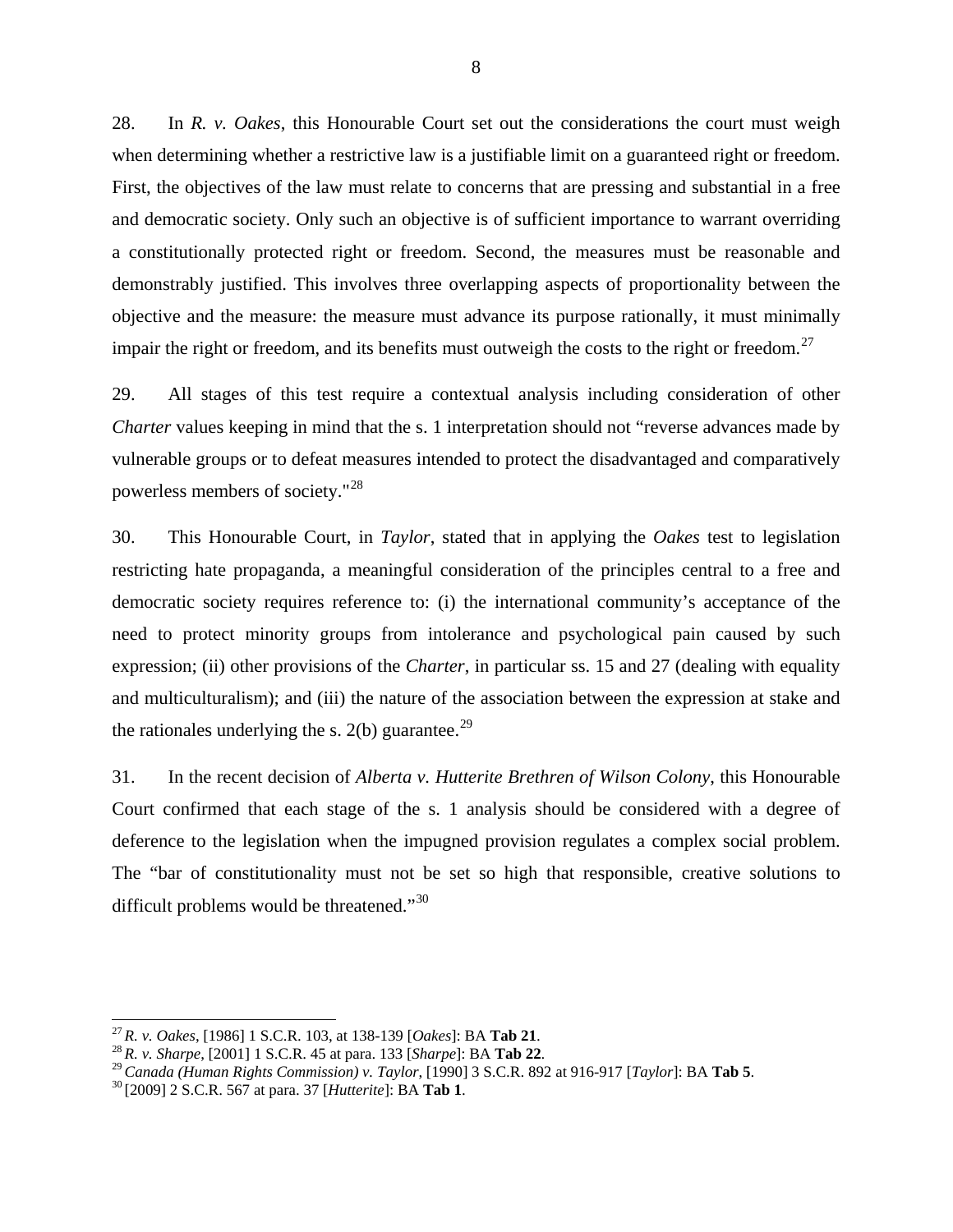32. When freedom of expression is at issue, deference is also indicated where the impugned expression interferes "with the ability of specific vulnerable individuals to participate in the political process by directly undermining their dignity and membership in the community."<sup>[31](#page-14-0)</sup>

#### *Previous Decisions: Section 14 Meets the Oakes Test; It is a Reasonable Limit*

33. This Court, in *Taylor* confirmed that the following provision of the *Canadian Human Rights Act* ("*Act*"), on the prohibited grounds of race and religion, did not violate the freedom of expression guaranteed by s. 2(b) of the *Charter*: [32](#page-14-1)

13.(1) It is a discriminatory practice for a person or a group of persons acting in concert to communicate telephonically or to cause to be so communicated, repeatedly, in whole or in part by means of facilities of a telecommunication undertaking within the legislative authority of Parliament, any matter that is likely to expose a person or persons to hatred or contempt by reason of the fact that that person or those persons are identifiable on the basis of a prohibited ground of discrimination.<sup>[33](#page-14-2)</sup>

34. The Saskatchewan Court of Appeal in *Bell* addressed the constitutional validity of s. 14 of the *Code* – it found that the section was a reasonable limit based on the judgment of this Court in *Taylor*. The Court concluded that the words "ridicules, belittles or otherwise affronts the dignity of" in s. 14(1)(b) would not meet the *Taylor* definition of "hatred" and in effect read down the provision to sever this phrase. This interpretation has been followed by the tribunals and the courts in Saskatchewan since *Bell.*[34](#page-14-3)

35. Although the respondent raised the constitutionality of s. 14 in his oral appeal in the Court of Appeal below, Hunter J.A. did not address this issue and relied on *Bell* and *Taylor.*  Smith J.A. also accepted the constitutionality of s.  $14(1)(b)$  and stated that a "[r]econsideration of the decision in *Taylor* necessarily lies, in my view, with the Supreme Court of Canada."<sup>[35](#page-14-4)</sup>

<span id="page-14-0"></span><sup>31</sup>*Thomson Newspapers Co. v. Canada (Attorney General)*, [1998] 1 S.C.R. 877 at para. 92 [*Thomson Newspapers*]:

<span id="page-14-3"></span>

<span id="page-14-2"></span><span id="page-14-1"></span><sup>&</sup>lt;sup>32</sup> Taylor, supra note 29: BA **Tab 5**.<br><sup>33</sup> Canadian Human Rights Act, R.S.C. 1985, c. H-6, s. 13(1) [Act].<br><sup>34</sup> Bell, supra note 25: BA **Tab 24**, followed in Owens v. Saskatchewan (Human Rights Commission) 2006 SKCA 41 [*Owens*]: BA **Tab 14**. 35 Judgment, *supra* note 5, at paras. 88 and 123: AR **Tab 5**.

<span id="page-14-4"></span>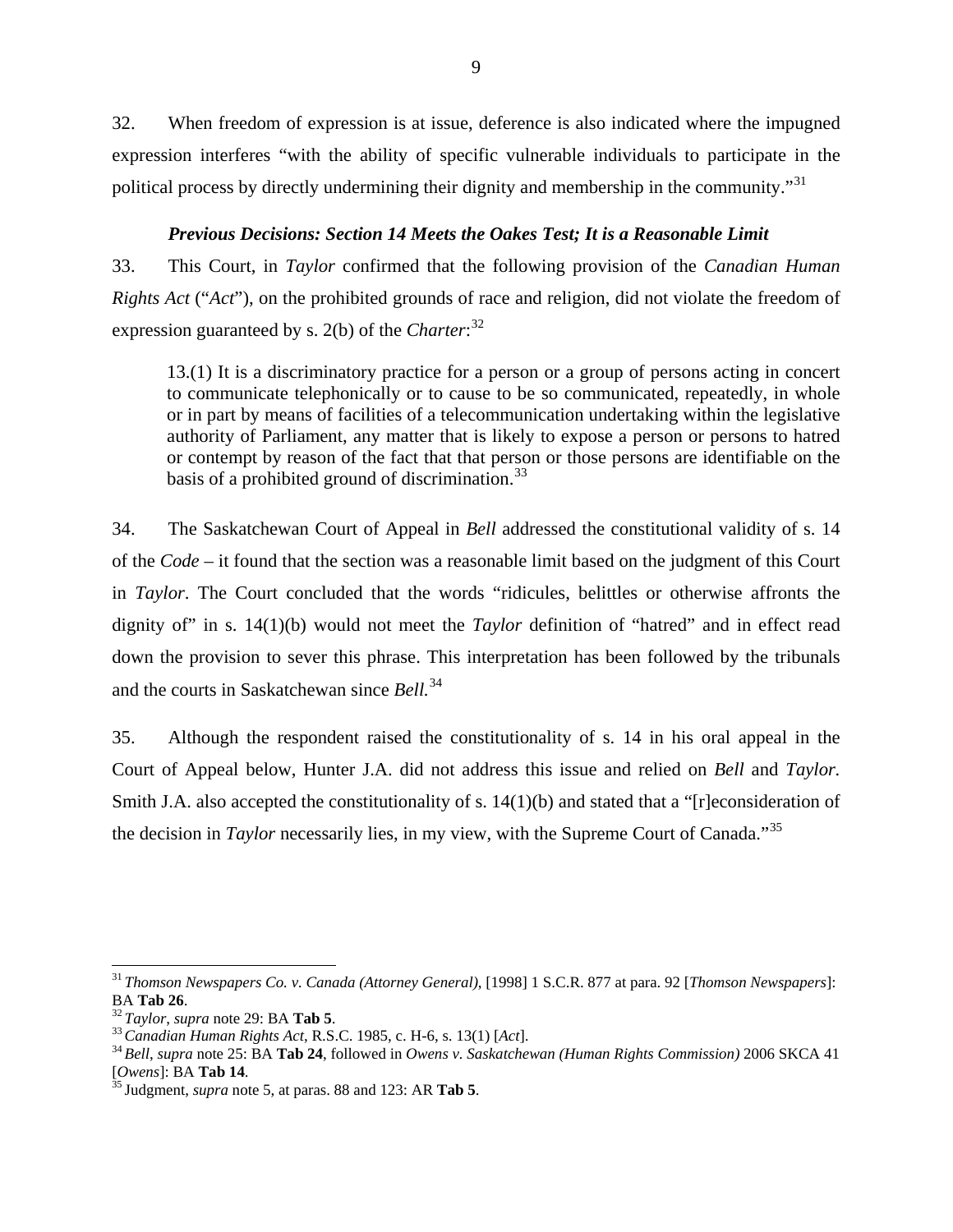#### **1. Pressing and Substantive Objective Met**

<span id="page-15-0"></span>36. This Court recognized in *Taylor* that the legislative intent of s. 13(1) of the *Act* was informed by the objectives of the statute - "the promotion of equal opportunity unhindered by discriminatory practices..." The specific objective of s. 13(1), to prevent harm caused by hate propaganda, was confirmed to be sufficiently important to override the right guaranteed by s. 2(b) of the *Charter*. [36](#page-15-1)

37. The three objectives of the *Code* are:

- to *promote recognition* of the dignity and equal rights of all citizens
- to *further the public policy* that all citizens are free and equal
- to *discourage and eliminate* discrimination

These address the same objectives and matters as the *Act.* Provisions of the *Code* prohibit specific discriminatory practices including the s.  $14(1)(b)$  prohibition against the publication of hate-promoting materials.<sup>[37](#page-15-2)</sup>

38. Hate crimes in Canada are on the increase. According to data compiled by Statistics Canada, hate crimes increased by 35% from 2007 to 2008 with crimes motivated by race or ethnicity being the most common. This data also showed that the Jewish faith continued to be the most commonly targeted religious group (64%) for hate crimes. In 2008, hate crime rates reported by the police in Regina, Saskatchewan were higher than the national average for the census metropolitan areas.[38](#page-15-3)

39. Section 14(1)(b) addresses social problems which remain sufficiently important to override the s. 2(b) guarantee. As advances are made by one group in achieving equality, immigration and mobility open new doors for discrimination. Promoting equality and combating discrimination are on-going substantial concerns in Saskatchewan and Canada. These objectives are increasingly pressing as new technologies accelerate the ease with which publications can be produced and disseminated.

<span id="page-15-3"></span><span id="page-15-2"></span>

<span id="page-15-1"></span><sup>&</sup>lt;sup>36</sup>*Taylor*, *supra* note 29 at 918, 943: BA **Tab 5**.<br><sup>37</sup>*Code*, *supra* note 3, s. 3.<br><sup>38</sup> Statistics Canada, *Police-reported hate crime in Canada*, 2008 by Mia Dauvergne (Juristat: Summer 2010), online:<http://www.statcan.gc.ca/pub/85-002-x/2010002/article/11233-eng.htm#a7>: BA **Tab 37**.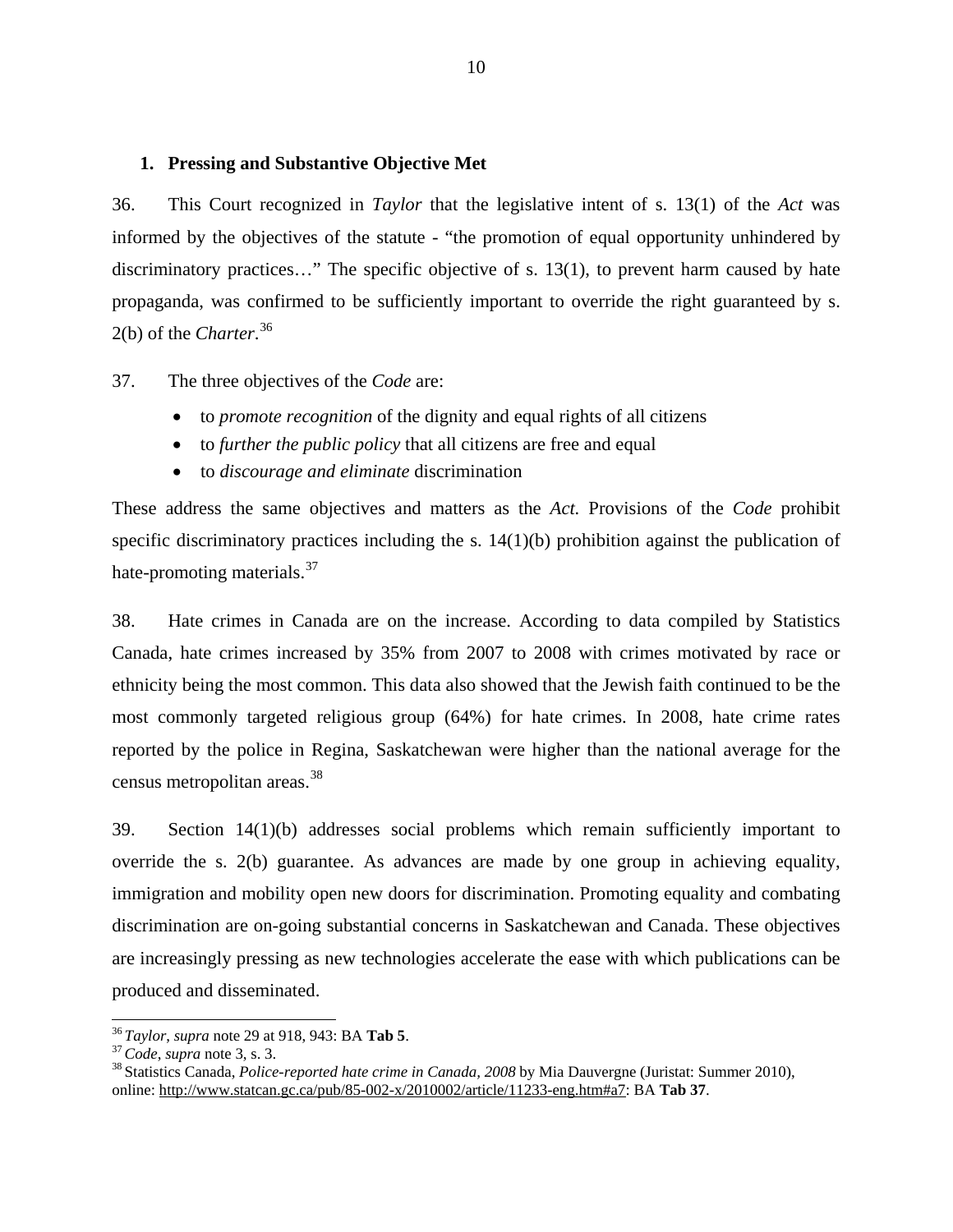#### **2. Proportionality**

<span id="page-16-0"></span>40. The next step in the s. 1 analysis is to determine whether s. 14(1)(b) of the *Code* is proportionate to its valid objective.

### **(i) There is a Rational Connection**

<span id="page-16-1"></span>41. This stage of the *Oakes* test requires courts to consider whether it is reasonable to suppose that the limits imposed by the impugned law may further the legislative objectives. This rational connection can be shown through scientific or empirical evidence or by applying reason and logic.[39](#page-16-3)

42. In *Taylor*, this Court reviewed the historical and social evidence and concluded that s. 13(1), when considered in light of the remedial provisions of the *Act*, was rationally connected to the aim of suppressing discrimination. The fact that such legislation was not the sole mechanism by which this objective could be achieved did not make the provision ineffectual.<sup>[40](#page-16-4)</sup>

43. Similarly, s. 14(1)(b) of the *Code* is aimed at prohibiting hate propaganda and its consequence. Hate propaganda continues to plague society and it is deleterious to the objectives of the *Code*. It remains reasonable to conclude that discouraging this serious underlying cause of discrimination will promote the objectives of the legislation.

### **(ii) Minimal Impairment**

<span id="page-16-2"></span>44. Does s. 14(1)(b) limit expression as little as is reasonably possible in order to prevent the publication of hate expression? As this Court has previously confirmed, minimal impairment is not the *least* possible infringement on expression; it is achieved as long as the provision falls within a range of reasonable alternatives in the context of a complex social issue.<sup>[41](#page-16-5)</sup>

<span id="page-16-3"></span><sup>39</sup>*Hutterite*, *supra* note 30 at para. 48: BA **Tab 1**; *RJR-Macdonald Inc. v. Canada (Attorney-General)*, [1995] 3 S.C.R. 199, at para. 158 [*RJR*]: BA **Tab 15**; *R. v. Butler*, [1992] 1 S.C.R. 452 at 502-503 [*Butler*]: BA **Tab 17**; *R. v. Keegstra*, [1990] 3 S.C.R. 697, at 768, 776 [*Keegstra*]: BA **Tab 19**; *Thomson Newspapers, supra* at note 31, paras.

<span id="page-16-5"></span><span id="page-16-4"></span><sup>104-7:</sup> BA **Tab 26**. <sup>40</sup>*Taylor*, *supra* note 29 at 924: BA **Tab 5**. <sup>41</sup>*Hutterite*, *supra* note 30 at para. 53: BA **Tab 1**.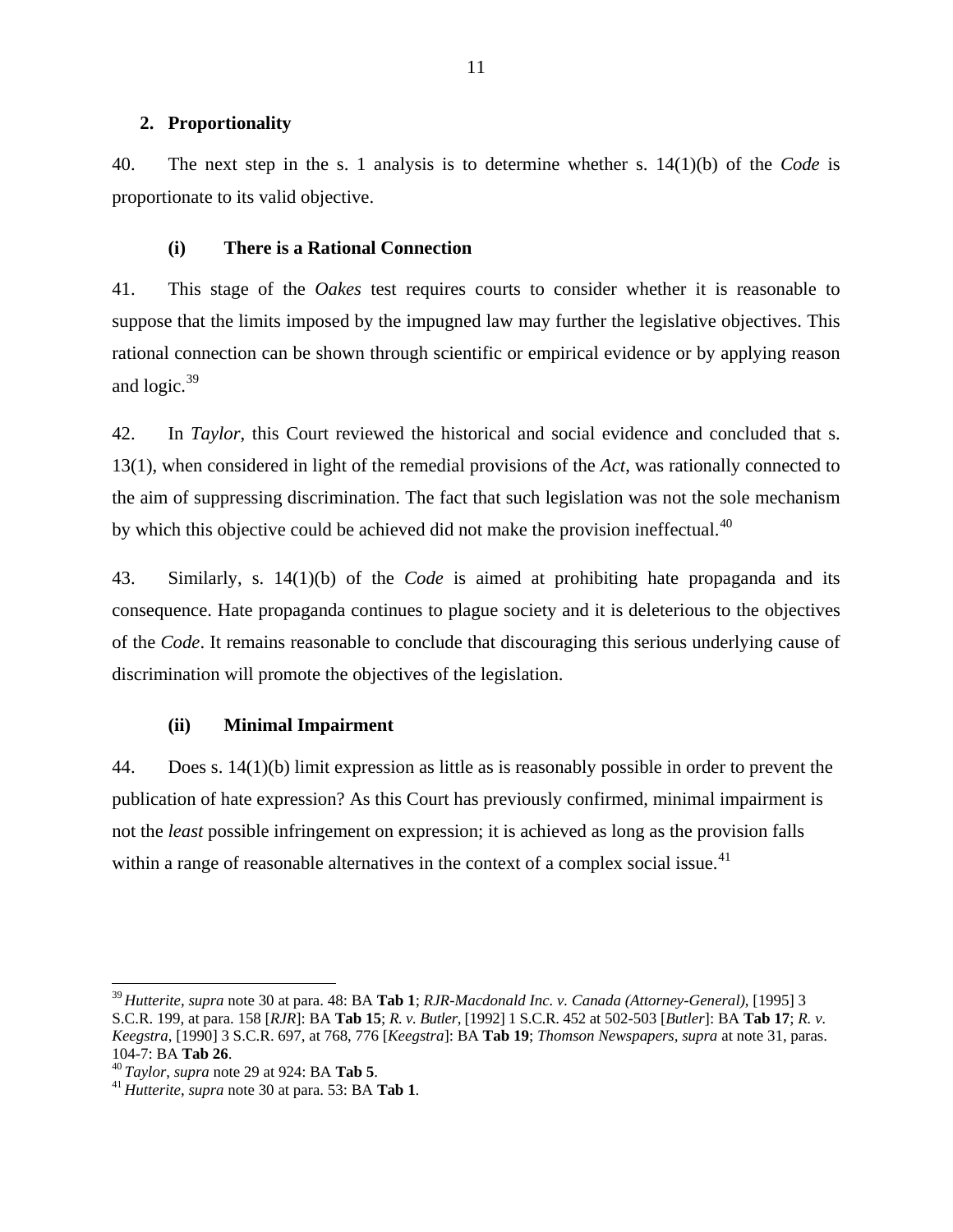45. A relevant contextual factor is the vulnerability of the group sought to be protected by the provision. Section 14(1)(b) seeks to protect groups who have been traditionally marginalized and systemically disadvantaged. $42$ 

#### *The Standard for "Hatred" is Sufficiently Precise*

<span id="page-17-0"></span>46. In *Taylor*, Dickson C.J., speaking for a majority of this Court, articulated the standard for "hatred or contempt" in s. 13(1) of the *Act* as messages of "unusually strong and deep-felt emotions of detestation, calumny and vilification". This standard was "sufficiently precise to prevent the unacceptable chilling effect of expressive activity" as long as tribunals interpret the legislation in light of its purpose while giving effect to the extreme emotive connotations for "hatred and contempt".<sup>[43](#page-17-2)</sup>

47. Human rights tribunals and courts have subsequently applied this standard to the interpretation of s. 14(1)(b) of the *Code*, s. 13(1) of the *Act*, and other provincial legislation. A review of tribunal decisions and jurisprudence reveals some of the "hallmarks of hate expression". This includes the use of highly inflammatory or derogatory language and expression which characterizes members of a target group as:

- A powerful menace ("Jews are liars, cheats, criminals and thugs")
- Predators of the vulnerable such as children ("Gays and lesbians are pedophiles")
- Cause of current social problems ("Jews and Muslims are terrorists")
- Dangerous or violent by nature ("Africans will bring death and violence to Canada")
- Evil and devoid of any redeeming qualities by nature ("Zionist Jews are frauds, war criminals, pedophiles, anti-life and full of hate")
- Requiring banishment, segregation or eradication to save society from harm ("Blacks") should be in the jungle and not among civilized society")
- Dehumanized through comparisons and association with animals, excrement and noxious substances ("Aboriginals are primitive savages who have more value as fertilizer than as human beings") $44$

<span id="page-17-1"></span><sup>42</sup>*Thomson Newspapers*, *supra* note 31 at para. 112: BA **Tab 26**. <sup>43</sup>*Taylor*, *supra* note 29 at 928-929: BA **Tab 5**. <sup>44</sup>*Warman v. Kouba*, 2006 CHRT 50, at 6-16: BA **Tab 29**.

<span id="page-17-2"></span>

<span id="page-17-3"></span>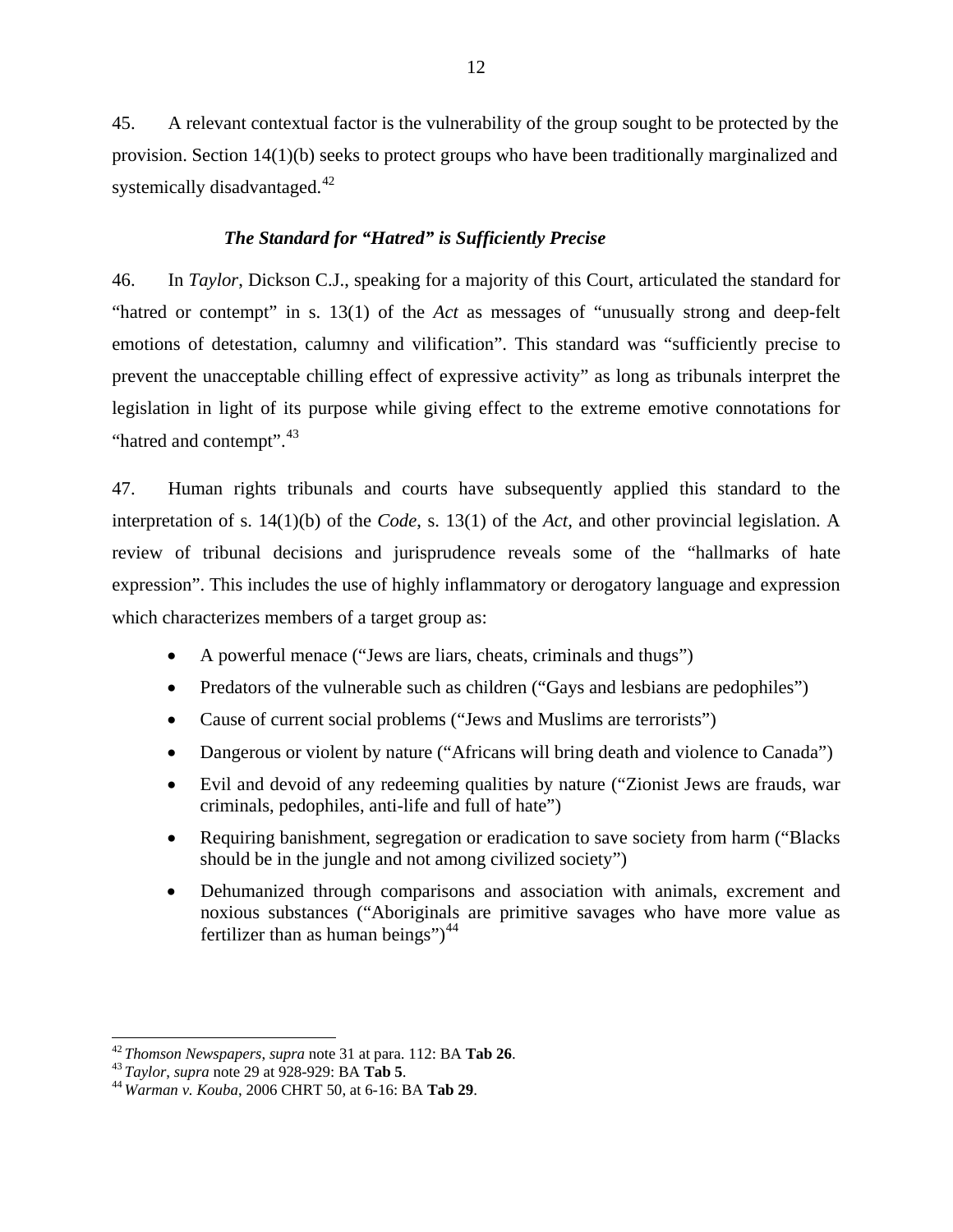48. These indicators confirm that "hatred" has been interpreted narrowly to include only extreme forms of expression inimical to promoting equality and combating discrimination. They fall into the general category of "anti-identity" expression.<sup>[45](#page-18-1)</sup>

49. Defining "hatred" any more precisely than as defined in *Taylor* is fraught with the same difficulties this Court addressed when reviewing the statutory definition of "obscene":

… the only practicable alternative [to an exhaustive list of instances of obscenity] is to strive towards a more abstract definition of obscenity which is contextually sensitive and responsive to progress in the knowledge and understanding of the phenomenon to which the legislation is directed…The intractable nature of the problem and the impossibility of precisely defining a notion which is inherently elusive makes the possibility of a more explicit provision remote. In this light, it is appropriate to question whether, and at what cost, greater legislative precision can be demanded.<sup>[46](#page-18-2)</sup>

50. The *Taylor* definition of "hatred", as applied in the interpretation of s. 14(1)(b), is reasonably precise within context: it addresses a complex social problem, there is an inherent difficulty in defining "hatred" more precisely, and the target groups who receive protection by the provision are the most vulnerable in society.

# *Other Code Provisions Narrow the Scope of Prohibited Expression*

<span id="page-18-0"></span>51. McLachlin J., writing for the minority in *Taylor*, found s. 13 of the *Act* to be overly broad and vague, in part because the legislation did not sufficiently safeguard expression by the inclusion of a provision comparable to s.  $14(2)$  of the *Code* – the "exemption provision".<sup>[47](#page-18-3)</sup> Section 14(2) provides:

Nothing in subsection (1) restricts the right to freedom of expression under the law upon any subject.<sup>[48](#page-18-4)</sup>

52. Section 14(2) and its counterparts in other provincial legislation have been interpreted to serve as a reminder to tribunals of the need to balance the goals of s. 14(1) with the right to

<span id="page-18-1"></span><sup>&</sup>lt;sup>45</sup> Shannon Gilreath, "Tell Your Faggot Friend He Owes Me \$500 For My Broken Hand: Thoughts on a Substantive Equality Theory of Free Speech" (2009) 44 Wake Forest L. Rev. 557; a review of the real harm caused by assaultive speech directed at the core identifying characteristics of target groups (specifically gay youth) and its effect on the pursuit of an equality-based speech system as part of achieving substantive social equality: BA **Tab 32**.<br><sup>46</sup> Butler, supra note 39 at 506 [Emphasis added]: BA **Tab 17**.<br><sup>47</sup> Taylor, supra note 29 at 959, 966-967: BA **Tab** 

<span id="page-18-2"></span>

<span id="page-18-3"></span>

<span id="page-18-4"></span>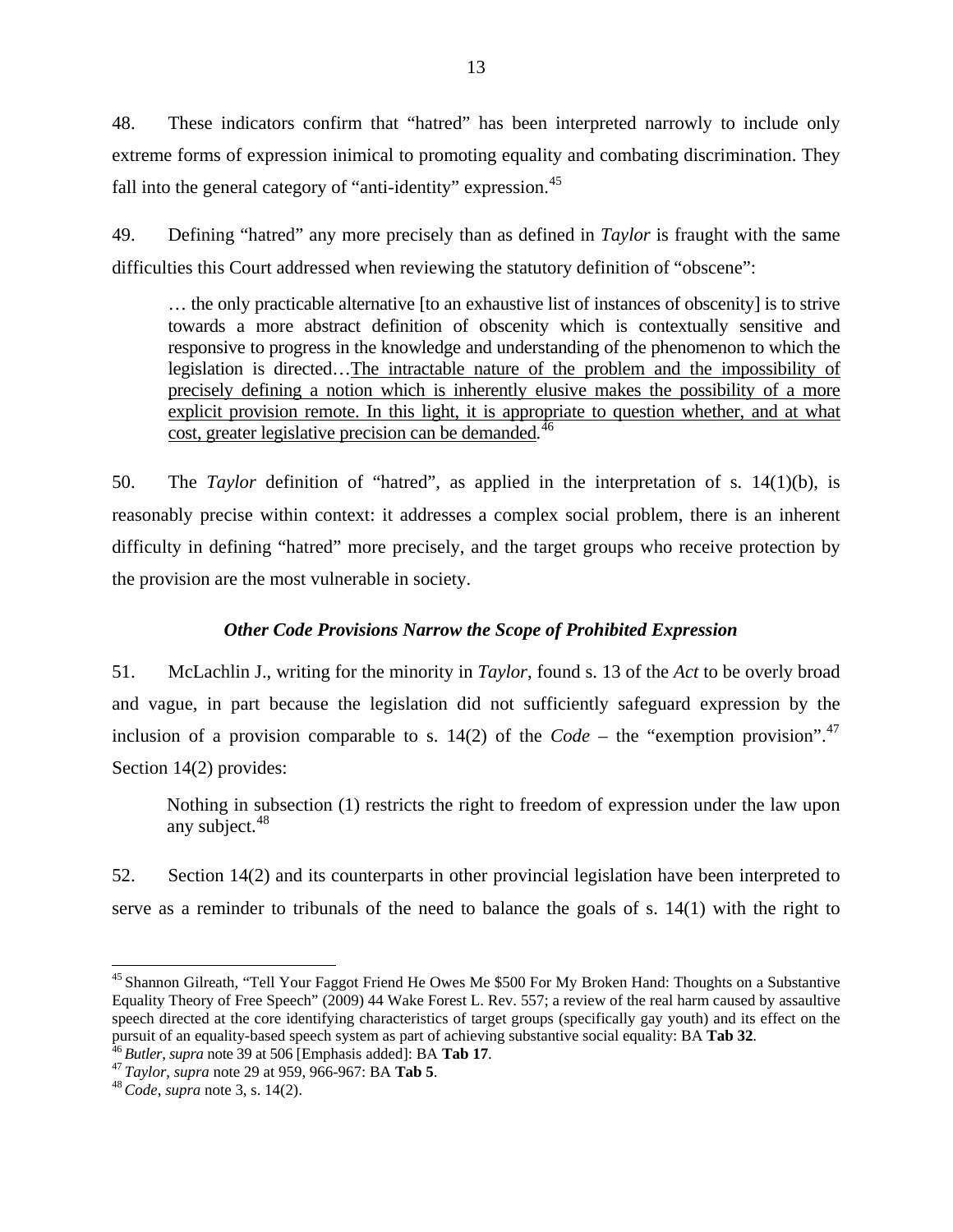freedom of expression when assessing whether particular expression is justifiably prohibited.<sup>49</sup> Section 5 of the *Code* also guarantees a broad right to free expression for all forms of communication. This too reinforces the importance of the freedom of expression in the application of s.  $14(1)(b)$ .

53. The common law has developed contextual factors to assist tribunals in balancing the freedom of expression guarantee with the objectives of the legislation including:

- vulnerability of the target group
- social and historical disadvantage of the target group
- historical and political context in which expression is made
- credibility likely to be accorded to the publication
- content as part of a larger political or public policy debate (*Owens*)
- content and tone of the message
- truthfulness of the content
- how widespread is the dissemination
- opportunity to hear opposing views or question
- ability and opportunity for recipients to assess, question and respond
- $\bullet$  intention and belief of publisher<sup>[50](#page-19-1)</sup>

54. The contextual factors only serve to *narrow* the scope of prohibited expression. This is a two-step test: 1) if expression does not meet the *Taylor* standard for hatred, the material is permissible and the analysis ends, and 2) if a publication is deemed to express "hatred", the tribunal must then consider whether the expression is nonetheless permissible because there is little risk that the expression is likely to cause hate in the specific context. This could include, for example, artistic or academic writing aimed at exposing or denouncing hate expression.

### *An Intent Requirement is Unnecessary*

<span id="page-19-0"></span>55. In *Taylor*, this Honourable Court confirmed that "an intent to discriminate is not a precondition to a finding of discrimination under human rights codes" because these statutes focus on the effects of discrimination even if caused unintentionally.<sup>[51](#page-19-2)</sup>

<span id="page-19-1"></span><sup>49</sup>*Taylor*, *supra* note 29 at 930: BA **Tab 5**. <sup>50</sup>*Elmasry v. Roger's Publishing Ltd.*, 2008 BCHRT 378 at para. 83 [*Elmasry*]: BA **Tab 9**; *Owens, supra* note 34 at paras. 63, 65-68, 74-78: BA Tab 14; *Kane, Re, 2001 ABQB 570 at para. 128 [Kane]*: BA Tab 10.<br><sup>51</sup> Taylor, supra note 29 at 931: BA Tab 5; *Boissoin v. Lund*, 2009 ABQB 592 at para. 44 [*Boissoin*]: BA Tab 3.

<span id="page-19-2"></span>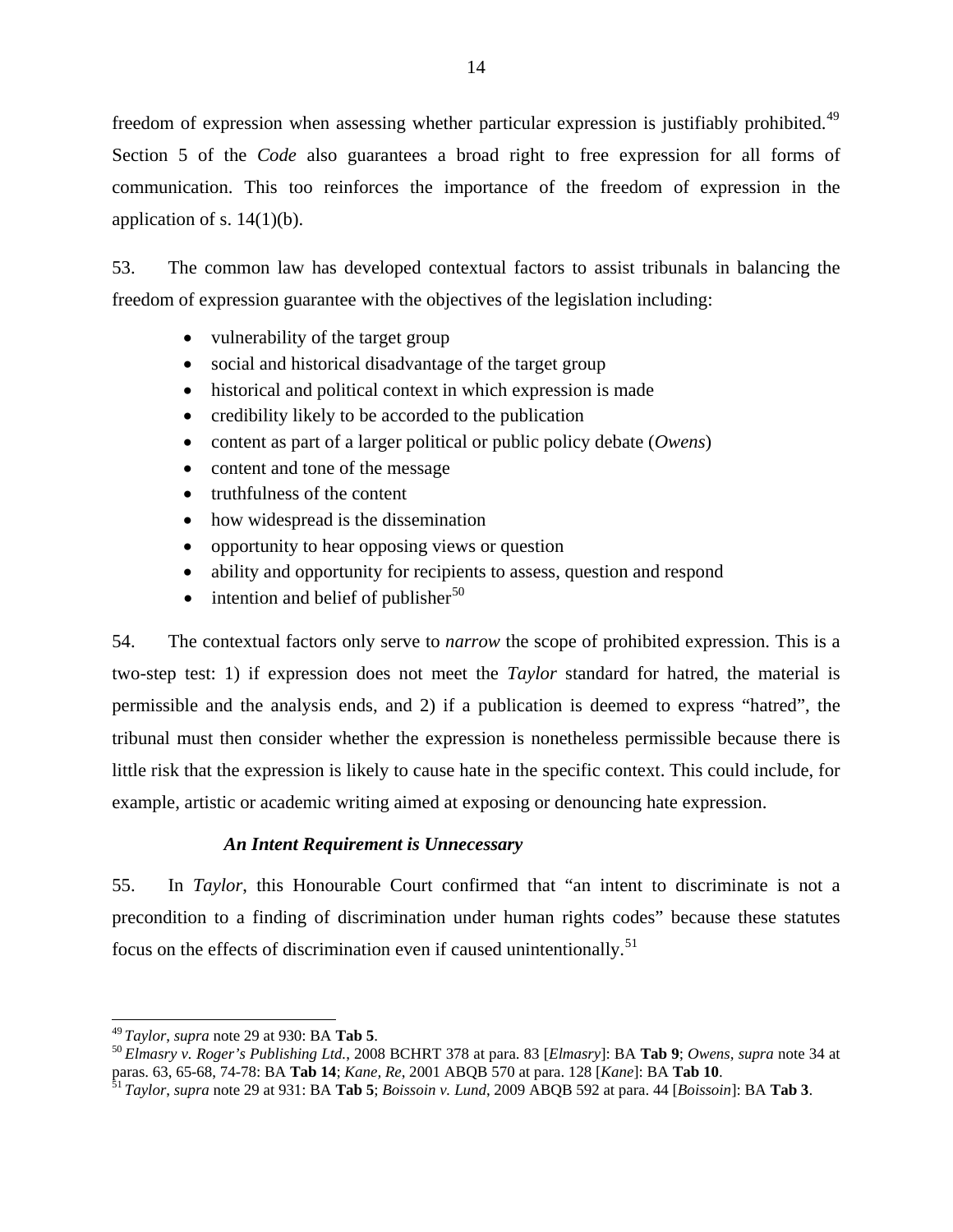56. Incorporating an intent requirement would not narrow the scope of the prohibited expression. Intention of the publisher and the tone of the expression are contextual factors tribunals and courts have used in the application of s. 13 of the *Act* and s. 14 of the *Code.* The "hallmarks of hatred" are likewise used in the initial determination of whether expression is capable of meeting the *Taylor* standard.<sup>[52](#page-20-3)</sup>

#### *Contextual Analysis Favours Deference to the Legislation*

<span id="page-20-0"></span>57. Minimal impairment favours deference to legislation aimed at protecting vulnerable groups from hate expression and discrimination. When interpreted in the context of the common law principles and the *Charter* values of equality and multiculturalism, s. 14(1)(b) is reasonably and sufficiently precise to capture expression within the *Taylor* standard. A narrower restriction would defeat "measures intended to protect the disadvantaged and comparatively powerless members of society."<sup>[53](#page-20-4)</sup>

#### **(iii) Balancing of Salutary and Deleterious Effects: the Contextual Factors**

#### *SCC Has Recognized that Freedom of Expression is Remote from Core Values*

<span id="page-20-2"></span><span id="page-20-1"></span>58. Courts balance conflicting fundamental values by "weighing freedom of expression claims in light of their relative connection to a set of even more fundamental values" – the core values underlying the s. 2(b) guarantee – at this stage of the *Oakes* test.<sup>[54](#page-20-5)</sup>

59. The three traditional "core values" relied on in Canadian jurisprudence as justifications for this freedom are: 1) the promotion of public participation in the political process; 2) the search for political, artistic, and scientific truth or the "marketplace of ideas"; 3) and the

<span id="page-20-3"></span><sup>52</sup>*Elmasry, supra* note 50: BA **Tab 9**; See *Report to the Canadian Human Rights Act and the Regulation of Hate Speech on the Internet* by Richard Moon (Ottawa, Canadian Human Rights Commission, 2008) at p. 35 where Moon acknowledges it is unlikely that the presence of an intent requirement would have led to a different result in cases in which a breach of s. 13 has been found by a tribunal: BA Tab 36.

<span id="page-20-5"></span><span id="page-20-4"></span>which a breach of s. 13 has been found by a tribunal: BA **Tab 36**. <sup>53</sup>*Sharpe*, *supra* note 28 at para. 133: BA **Tab 22**. <sup>54</sup>*RJR, supra* note 39 at para. 72: BA **Tab 15**.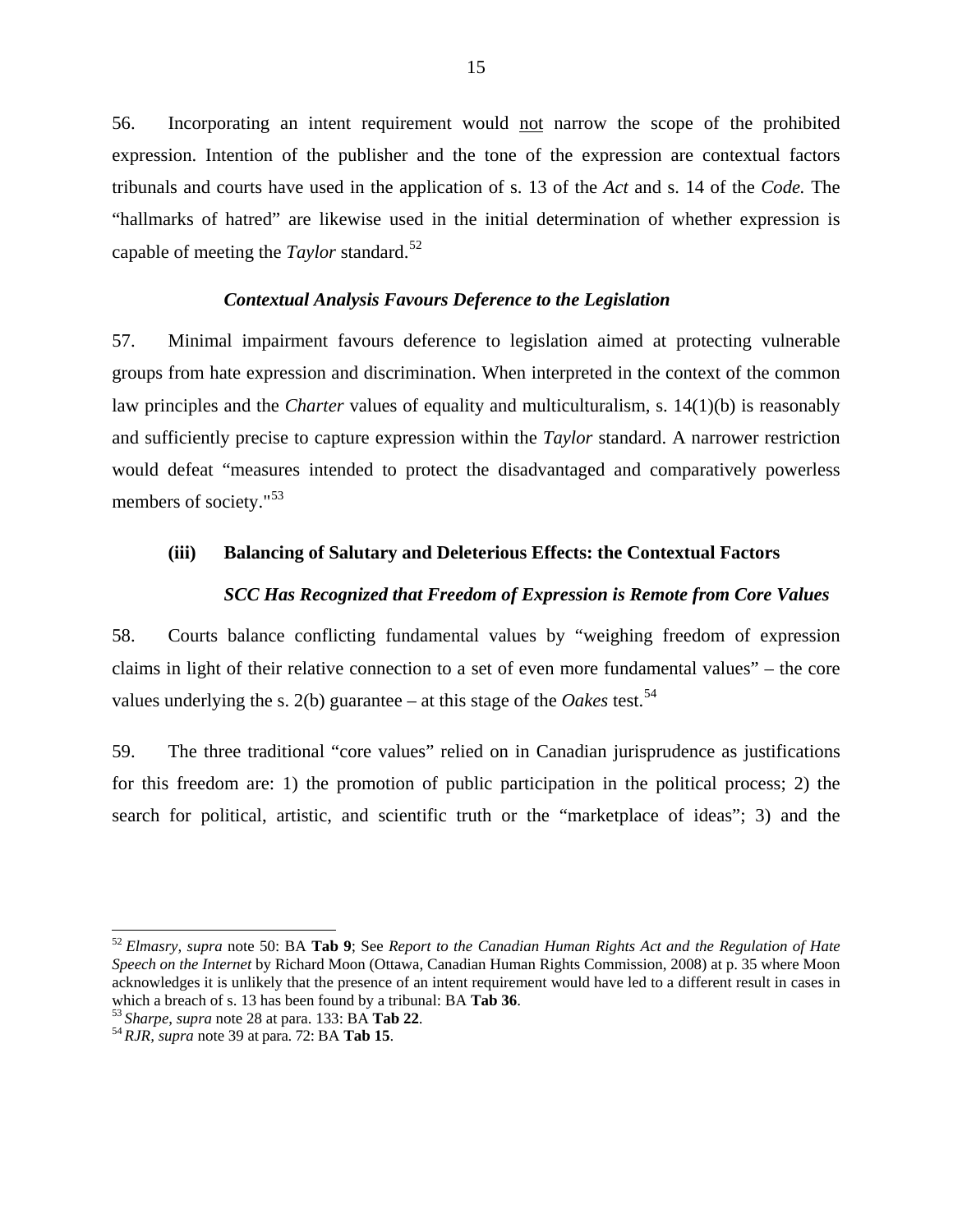protection of autonomy, self-development and human flourishing.<sup>55</sup> This Honourable Court has also recognized that other theories about the freedom of expression may emerge.<sup>56</sup>

60. Not all expression is equally important to the core values. When the expression recedes from the "centre core of the spirit" of these values, a lower standard of justification under s. 1 has been applied. Further, the relative importance of each core value may vary in particular circumstances.[57](#page-21-0)

61. This Honourable Court, in *Montréal (City)*, measured the proximity of violent expression to the core values as an example of assessing the constitutional value of expression, in general:

72 Expressive activity should be excluded from the protective scope of s. 2(b) only if its method or location clearly undermines the values that underlie the guarantee. Violent expression, which falls outside the scope of s. 2(b) by reason of its method, provides a useful analogy. Violent expression may be a means of political expression and may serve to enhance the self-fulfillment of the perpetrator. However, it is not protected by s. 2(b) because violent means and methods undermine the values that s. 2(b) seeks to protect. Violence prevents dialogue rather than fostering it. Violence prevents the self-fulfillment of the victim rather than enhancing it. And violence stands in the way of finding the truth rather than furthering it.<sup>[58](#page-21-1)</sup>

62. Other forms of expression have been justifiably restricted under s. 1. This Honourable Court concluded that child pornography, for example, makes no contribution to social and political debate or to the search for truth. Although it may promote self-fulfillment, the extreme harm caused by such expressive content justifies a limit on its possession in addition to its publication and distribution.[59](#page-21-2)

63. Hate propaganda, like violent expression and pornography, lies far from the core values. Dickson C.J. recognized that even though the political process theory was the linchpin of the s. 2(b) guarantee, the protection of hate propaganda was not integral to this value because it

<sup>55</sup>See, for example, *Taylor, supra* note 29 at 921, 952: BA **Tab 5**; *Keegstra, supra* note 39 at 811: BA **Tab 19**; *Sharpe*, *supra* note 28 at para. 23: BA **Tab 22**; *Ross v. New Brunswick District No. 15 Board of Education*, [1996] 1

<span id="page-21-0"></span><sup>&</sup>lt;sup>56</sup> Keegstra, supra note 39 at 805-806: BA **Tab 19**.<br><sup>57</sup> Ibid.; Canadian Broadcasting Corp. v. New Brunswick (Attorney General), [1996] 3 S.C.R. 480 at 512-513: BA **Tab**<br>6; RJR, supra note 39 at para. 72-73: BA **Tab 15** 

<span id="page-21-1"></span><sup>&</sup>lt;sup>58</sup> Montréal (City) v. 2952-1366 Québec Inc., [2005] 3 S.C.R. 141 at para. 72 [Montréal(City)] [Emphasis added]: BA **Tab 12**. 59 *Sharpe, supra* note 28: BA **Tab 22**.

<span id="page-21-2"></span>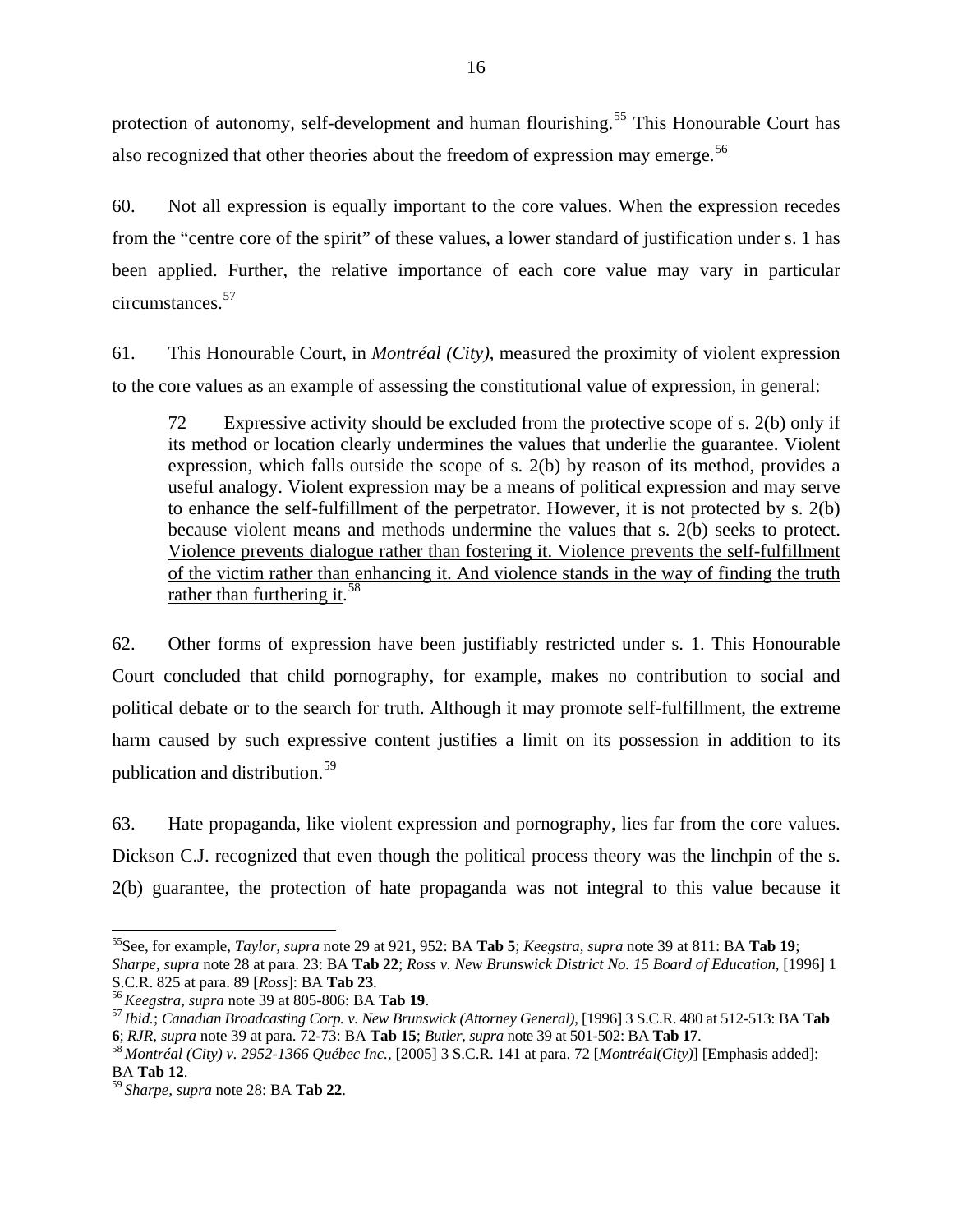"repudiates and undermines democratic values, and in particular its condemnation of the view that all citizens need to be treated with equal respect and dignity so as to make participation in the political process meaningful..."<sup>60</sup>

64. The "marketplace of ideas" rationale is broad enough to include ideas which cannot be identified as true or false but may be valuable nonetheless. Hate propaganda, however, lacks any inherent value and does not advance the search for scientific, political or artistic truth:

...there is very little chance that expression that promotes hatred against an identifiable group is true. Such expression silences the views of those in the target group and thereby hinders the free exchange of ideas feeding our search for political truth. Ours is a free society built upon a foundation of diversity of views; it is also a society that seeks to accommodate this diversity to the greatest extent possible. Such accommodation reflects an adherence to the principle of equality, valuing all divergent views equally and recognizing the contribution that a wide range of beliefs may make in the search for truth. However, to give protection to views that attack and condemn the views, beliefs and practices of others is to undermine the principle that all views deserve equal protection and muzzles the voice of truth.<sup>[61](#page-22-1)</sup>

65. Similarly, hate propaganda may protect self-fulfilment and individual autonomy but this underlying value must be "tempered insofar as it advocates with inordinate vitriol and intolerance and prejudice which views as execrable the process of individual self-development and human flourishing among all members of society." Further, other forms of self-fulfilment do not warrant constitutional protection and the limitations on this underlying value are more readily justified than limits on the other two core values.<sup>[62](#page-22-2)</sup>

### *Marginal Limit on Expression – Core Values Not at Play*

<span id="page-22-0"></span>66. Section 14(1)(b) imposes a marginal limit on expression which does not lie near the heart of the core values underlying s. 2(b). It does not restrict the expression of a political, artistic, or scientific truth; it does not restrict political opinion; and, it promotes equality. The provision restricts self-fulfillment to the extent which denouncing others is a form of self-fulfillment.

67. When expression is public and communicated widely, responsibility is attached to the freedom. Every publisher must consider whether such expression violates the *Criminal Code* or

<span id="page-22-1"></span><sup>&</sup>lt;sup>60</sup> Keegstra, supra note 39 at 763-765: BA **Tab 19**.<br><sup>61</sup> Ross, supra note 55 at para 91: BA **Tab 23**; see also Keegstra, supra note 39 at 792-793: BA **Tab 19**.<br><sup>62</sup> Keegstra, ibid. at 763, 805.

<span id="page-22-2"></span>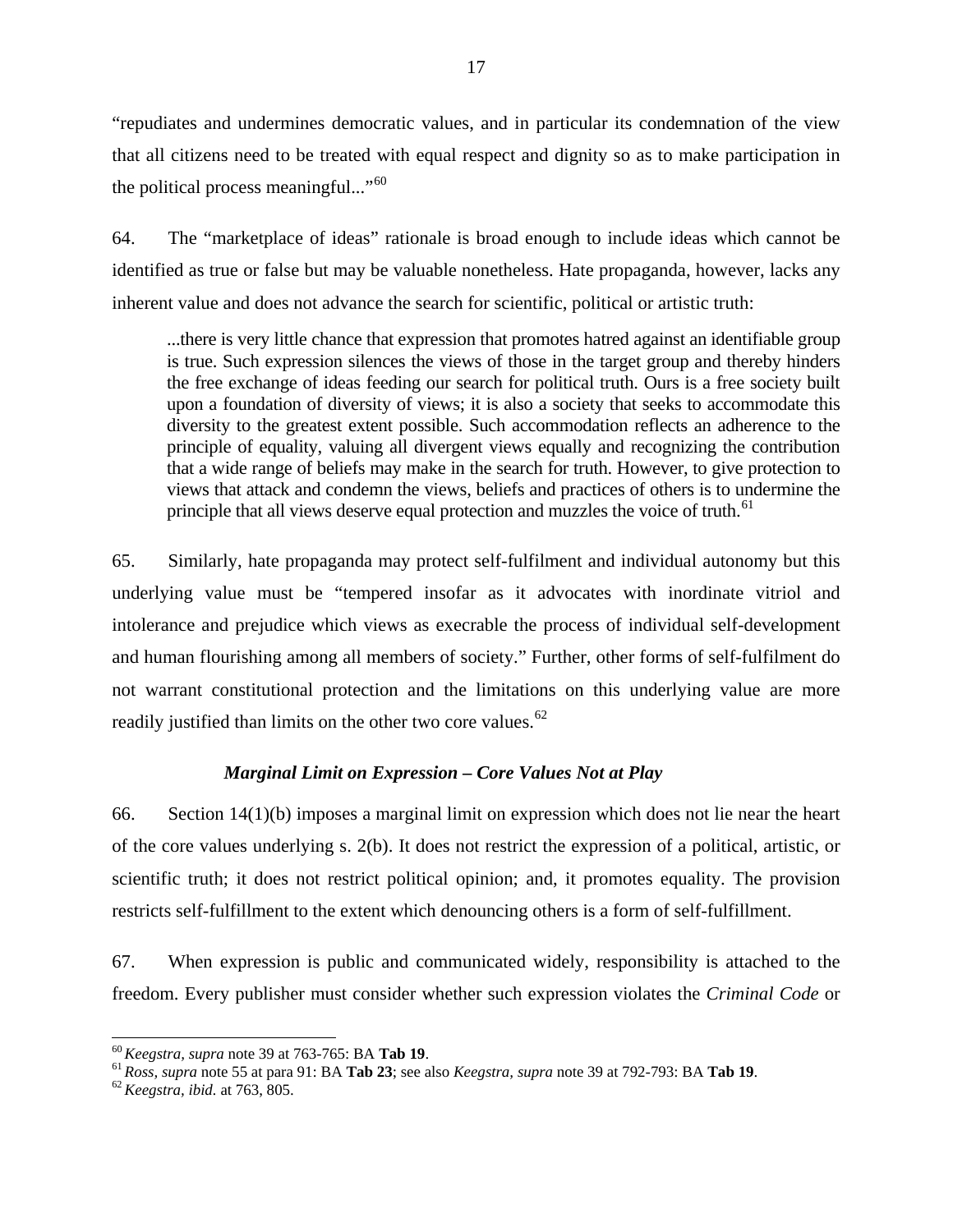may be actionable in defamation. The limits on expression imposed by s.  $14(1)(b)$  are only slightly broader than the limits imposed by the *Criminal Code* and therefore this section imposes a very minimal additional burden on the publisher.<sup>63</sup>

#### *Technology Reduces Risk to Limitation on Expression*

<span id="page-23-0"></span>68. What constitutes a reasonable limit on expression must be informed by the risk that expression close to the core values will be stifled by the impugned law. The rapid advances in communication technologies have fundamentally changed this contextual factor.

69. The likelihood that legitimate public debate can be stifled has been dramatically reduced. Publishing is no longer in the hands of the powerful and wealthy; citizens have ever-increasing access to technologies which advance opportunities to receive and share information, and to publish opinions and beliefs. Governments have increasingly limited abilities to stop the transmission and dissemination of information, ideas and opinions.

#### *Promotion of Equality is Fourth Core Value*

<span id="page-23-1"></span>70. Historically, the ability of citizens to participate in the traditional "core value" activities was concentrated in the hands of the powerful and privileged. Whole groups within society were denied free expression through, for example, the denial of the right to vote, the right to an education, and the right to housing and employment. Many of the same historically disadvantaged groups continue to struggle for equality which can only be achieved when *all* citizens have the same right to free expression. In a free and democratic society, the promotion of equality must be the fourth "core value" underlying the s. 2(b) guarantee.

71. The systemic dissemination of hate speech against minority groups, over time, reduces the standing and respect of these groups in Canadian society. This in turn creates a state of discrimination and inequality. Toleration of hateful speech is therefore inherently inconsistent with respect to the principle of equality. $64$ 

<span id="page-23-2"></span><sup>&</sup>lt;sup>63</sup> Criminal Code, R.S.C. 1985, c. C-46.<br><sup>64</sup> S. Medjuck, "Rethinking Canadian Justice: Hate Must Not Define Democracy" (1992) 41 U.N.B.L.J. 285 at p. 294: BA **Tab 35**.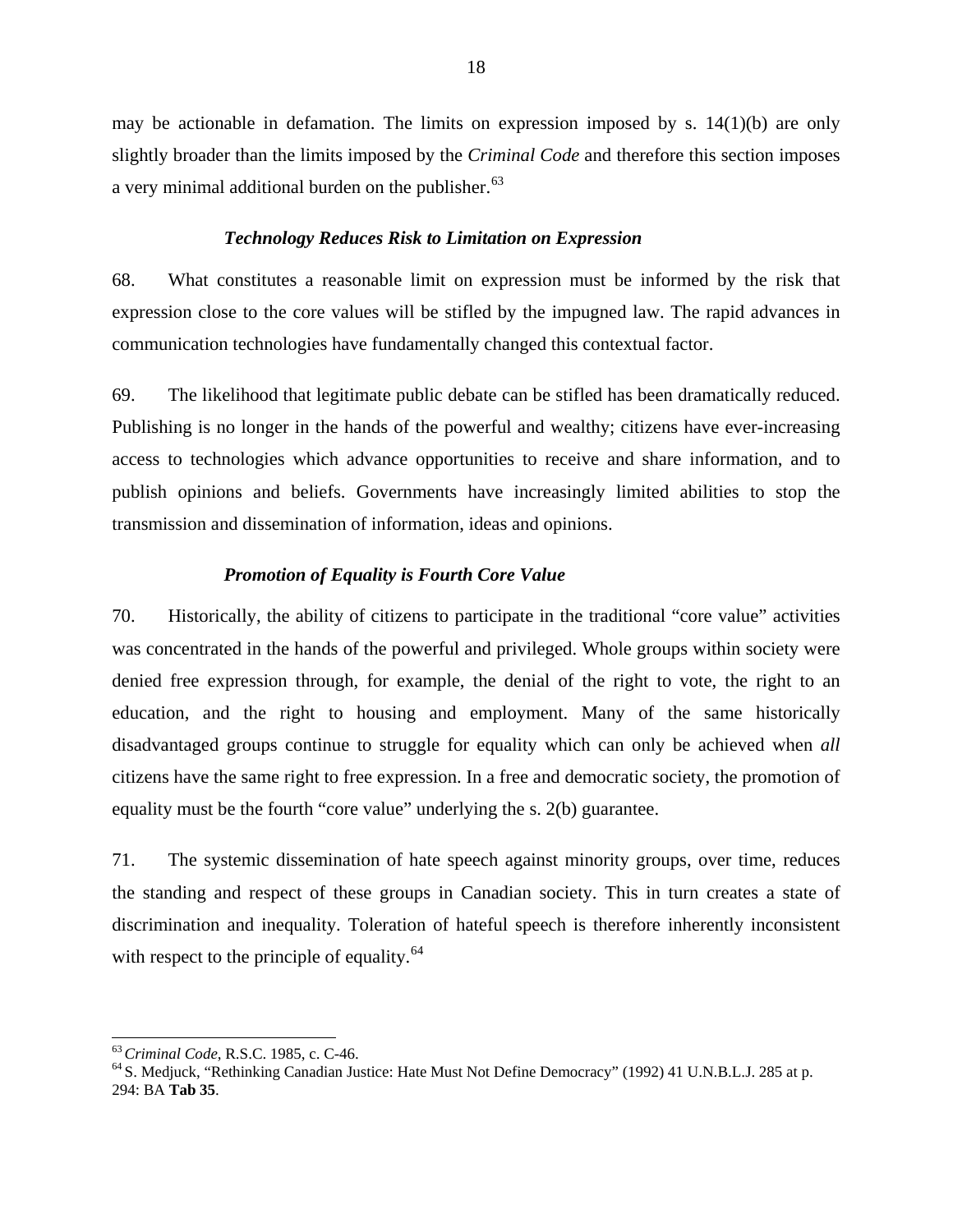72. The promotion of equality requires the freedom of expression guarantee to include both the positive right of expression and the negative right to be free from dehumanizing expression. Drawing a distinction between expression which furthers legitimate public debate and expression which silences and demoralizes is fundamental to advance this core value.

### *Competing Speech is an Inadequate Response to Hate Expression*

<span id="page-24-0"></span>73. One could argue that the best way to tame hate is to allow it to be openly expressed and to expose it to the ridicule it invites. This approach, however, transfers the burden of the effect of the hate speech onto the members of the target group and the community. Many who are offended by the speech will choose not to respond because this validates and perpetuates the vilification. There are no counter-arguments for expression which vilifies based on group affiliation because such expression is not based on objective truths.

74. Compelling members of a vilified group to respond by "counter-speech" imposes an uninvited burden on those who may already be marginalized and isolated. It may expose these individuals to further risks of harm without the security and support created through the human rights complaint process.

75. Counter-speech may not be readily available. A group of Canadian Muslims was denied the opportunity by the editors and owners of Maclean's magazine to publish a response to an article in which it was claimed that the growth rate of the Muslim population globally will lead to violence and *jihad* through the world dominance of the Islamic religion.<sup>[65](#page-24-2)</sup> As a result of this denial, the group filed human rights complaints.

# *Prohibition Promotes Important Social Values*

<span id="page-24-1"></span>76. Section 14(1)(b) support the values enshrined in ss. 15 and 27 of the *Charter.* It restricts expression that erodes the values of equality, tolerance and dignity of the individual:

Canada's strength as a multiracial, multicultural and multireligious country flows from its ongoing ability to develop core and transcendent values that help unify the differences. Sometimes that means tolerating slings and arrows of misunderstanding that will be

<span id="page-24-2"></span><sup>65</sup>*Elmasry, supra* note 50 at para. 15-20, 104: BA **Tab 9**.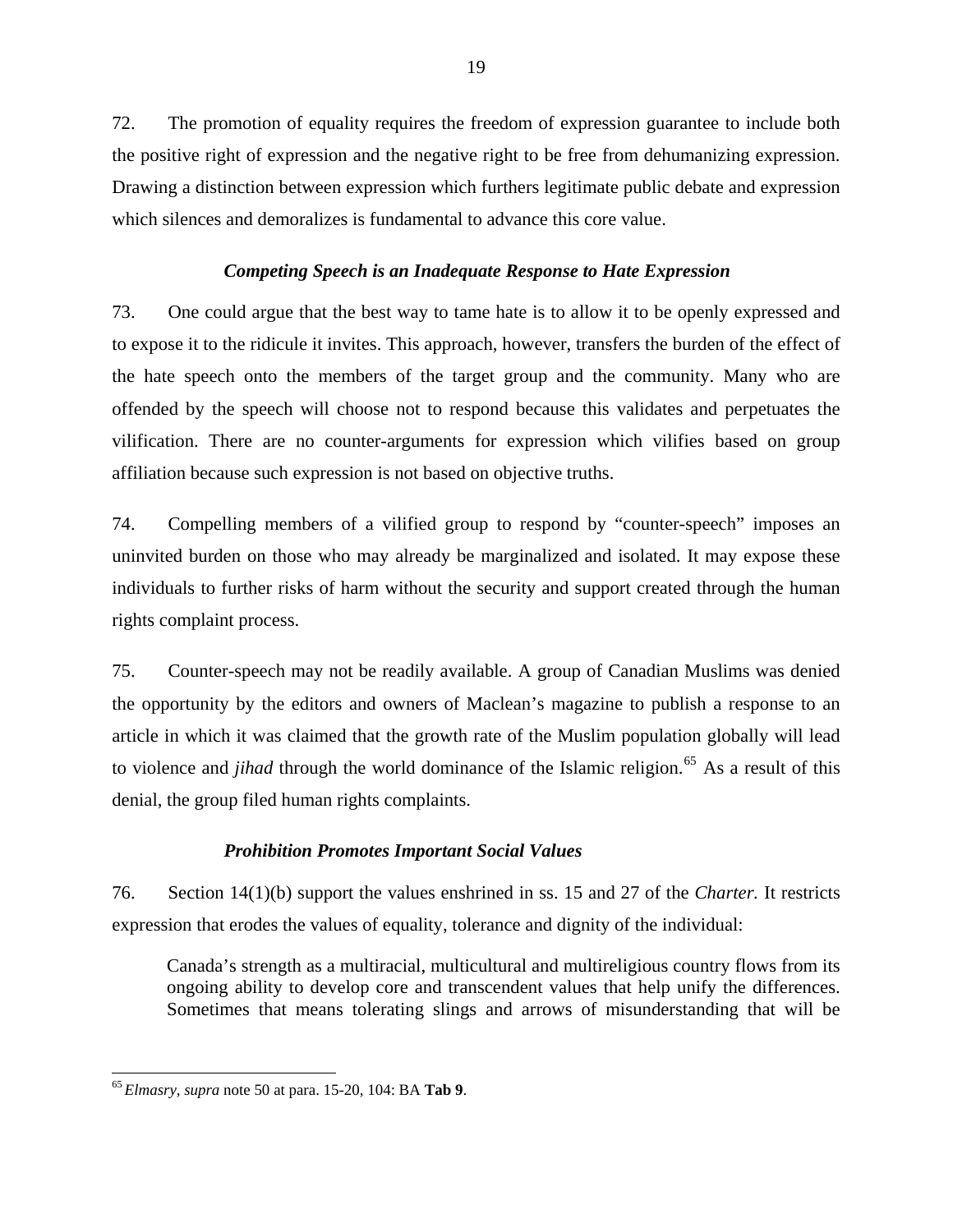hurtful. And sometimes it means drawing a line because tolerating the "misunderstanding" undermines the core of our core values.<sup>[66](#page-25-1)</sup>

77. The core values underlying the s. 2(b) guarantee are enhanced by the prohibition of hate expression – not by its publication and dissemination. The prohibition advances equality by supporting an environment in which all citizens are welcome to participate in public debate and to pursue self-fulfilment free of the harm caused by anti-identity expression.

78. Section 14(1)(b) is consistent with, and advances, the principles reflected in international law including the limitation of expression which advocates hatred and discrimination.<sup>[67](#page-25-2)</sup>

79. Section 14(1)(b) serves as a statement of the kind of society we strive to create. This includes setting a minimum standard for civil discourse thereby encouraging dialogue and vibrant debate on matters of social and political importance to the community.

## *The Legislation is a Necessary Civil Remedy*

<span id="page-25-0"></span>80. A citizen can seek relief for many tortious acts which are all also actionable by the state through criminal law. These different legal mechanisms fulfill different functions:

[70] …Criminal law and civil law serve different purposes. It is true they share certain deterrent aspects. Yet the principal object of criminal law is the recognition of society's abhorrence of a criminal act and the punishment of criminal behaviour. Civil law has as its main goal compensation through awards of damages for injuries suffered by an individual at the hands of another. Further, although many criminal offences make victims of individuals, criminal law treats all crimes as offences against society. It is the state that prosecutes the offender in a public forum. The interests of the state are paramount while the interests of victims are peripheral. On the other hand, the civil process envisions the victim herself seeking vindication and compensation by confronting the individual who wronged her. $68$ 

<span id="page-25-1"></span><sup>&</sup>lt;sup>66</sup> Bou Malhab v. Diffusion Métromédia CMR Inc., 2011 SCC 9 at para. 97, Abella J., dissenting [Malhab]: BA **Tab 4**.<br><sup>67</sup> This includes Article 19 of the International Covenant on Civil and Political Rights (acceded to b

<span id="page-25-2"></span><sup>1976)</sup> which limit expression by laws necessary "for the respect of the rights or reputations of others". Article 20(2) prohibits "[a]ny advocacy of national, racial or religious hatred that constitutes incitement to discrimination, hostility or violence…" Article 4 of the *International Convention on the Elimination of All Forms of Racial Discrimination* (ratified by Canada in 1981) requires the state to "condemn all propaganda…based on ideas or theories of superiority of one race…or which attempt to justify or promote racial hatred and discrimination in any form…"

<span id="page-25-3"></span><sup>68</sup>*R. v. Lucas,* [1998] 1 S.C.R. 439 at para. 70: BA **Tab 20**.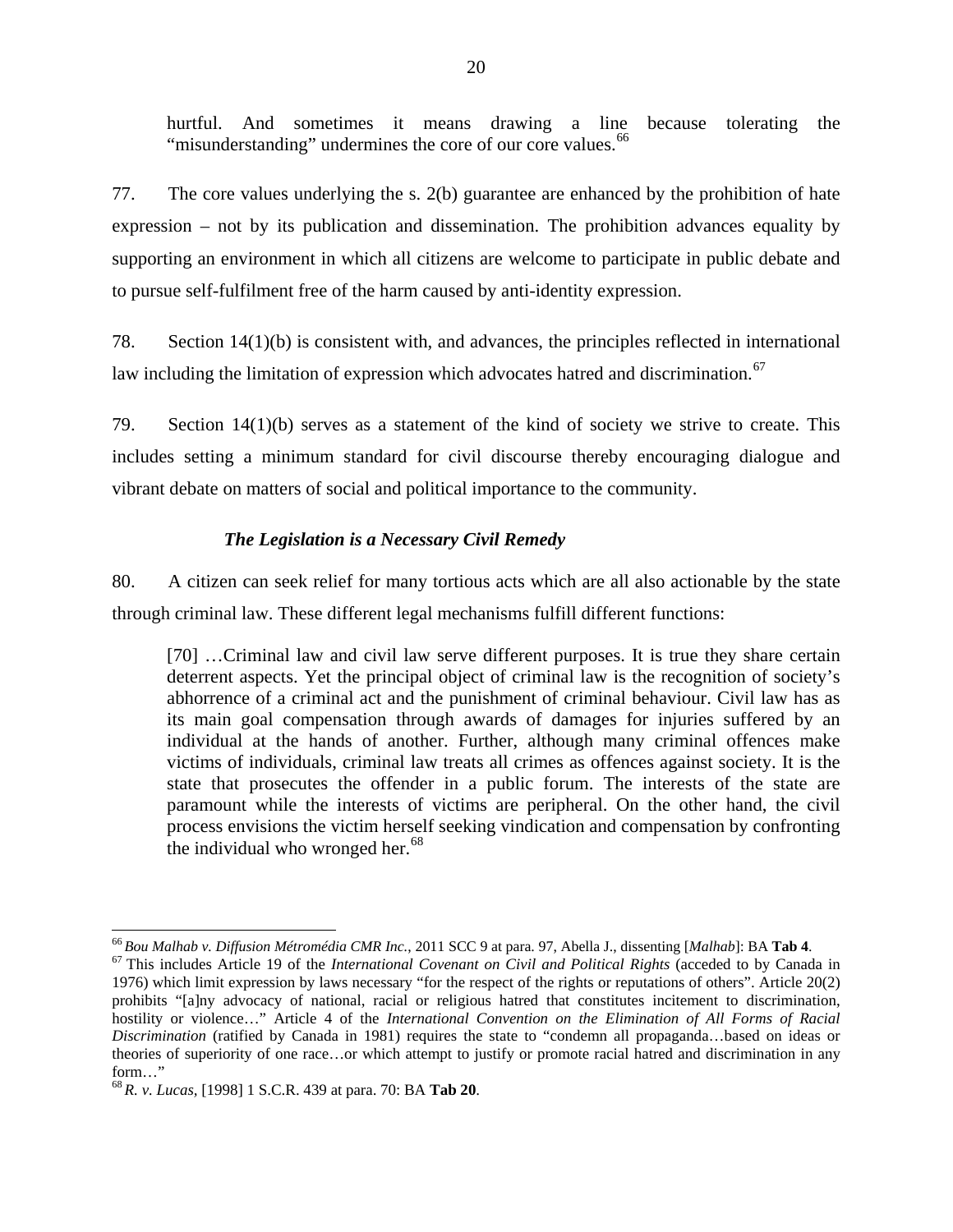81. This dichotomy reflects the importance our society places on fundamental rights protected by both civil and criminal law. It justifies the use of a variety of mechanisms to further social goals such as promoting equality and eliminating discrimination.

82. The regulation of private relationships between citizens through the civil remedies is an essential component in a free society. The tort of discrimination is not yet recognized as a cause of action in Canadian law. The only remedy a citizen has to redress the harm caused by discrimination or the effects of hate propaganda is through human rights legislation. This promotes individual autonomy, a core value underlying the freedom of expression.

#### *The Legislation Is an Effective Remedy*

<span id="page-26-0"></span>83. An aggrieved citizen is not compelled to make a human rights complaint. But for citizens who choose to assert the right to equality and dignity, the legislation provides accessible and inexpensive access to justice regulated by a public body. This empowers disadvantaged citizens who are often poor or otherwise marginalized.

84. McLachlin J. speaking for the minority in *Keegstra,* found that human rights legislation was more suitable than criminal law to address the consequences of hate propaganda:

…it is arguable whether criminalization of expression calculated to promote racial hatred is necessary. Other remedies are perhaps more appropriate and more effective. Discrimination on grounds of race and religion is worthy of suppression. Human rights legislation, focusing on reparation rather than punishment, has had considerable success in discouraging such conduct… proceedings under the human rights codes show strong success in achieving their essential purpose, the curtailment of discrimination.<sup>[69](#page-26-1)</sup>

85. The *Criminal Code* hate propaganda provisions regulate only the most extreme forms of expression– those acts which advocate genocide or incite a "breach of the peace". The majority of these offences go unreported. Even reported crimes may go unprosecuted.<sup>[70](#page-26-2)</sup> The perpetrators are unaccountable and are free to continue to victimize the most vulnerable in society.

86. Provincial human rights legislation provides the only control for non-violent hate expression and expression which incites discrimination. Without this sanction, the ability of

<span id="page-26-2"></span>

<span id="page-26-1"></span><sup>69</sup>*Keegstra, supra* note at 39 at 861: BA **Tab 19**. 70 Statistics Canada, *Hate Crime in Canada*, 2006, by M. Dauvergne, K. Scrim and S. Brennan, (Ottawa: Canadian Centre for Justice Statistics Profile Series, 2008 at 8: BA **Tab 37**.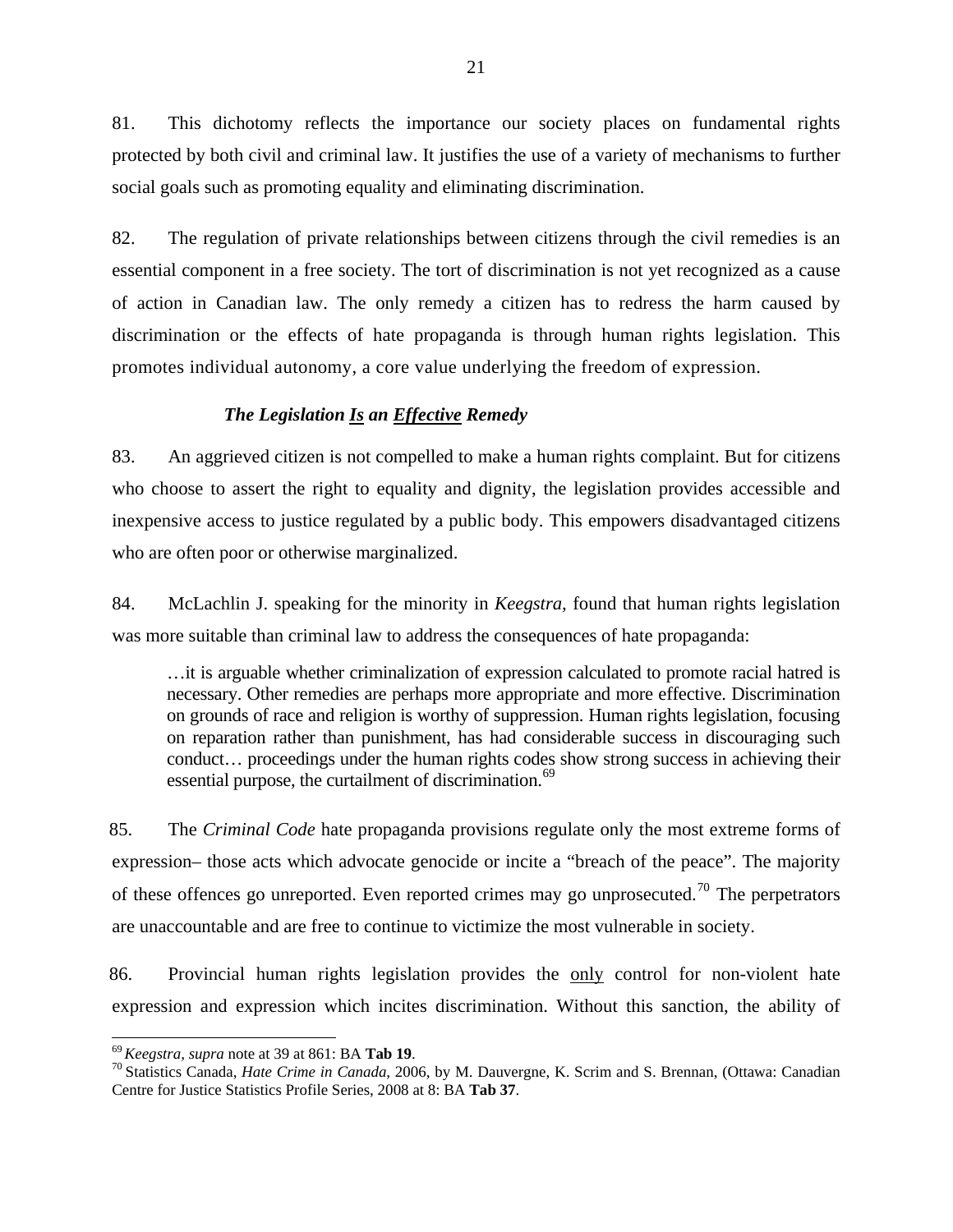governments to promote equality and reduce discrimination in education, housing and employment is severely compromised.

87. The Commission attempts to reduce discrimination though integrated approaches: public education, systemic advocacy and complaints. The adjudication of complaints allows public comment on expression which falls within s. 14(1)(b); the cases are used to illustrate the limits to expression and further public awareness and discussion.

88. The *Code* provides a range of individual and broad public interest remedies. This addresses the public importance of hate propaganda; it advances equality by transferring some of the burden for achieving equality from the vulnerable and marginalized to regulation by a public body.

89. Human rights decisions are subject to judicial review and/or appeal. This provides the most suitable forum for a final resolution of balancing quasi-constitutional rights between citizens.

### <span id="page-27-0"></span>**B. Conclusion: Section 14(1)(b) is Saved Under s. 1 of the** *Charter*

90. The limits imposed by s. 14(1)(b) promote and protect equality rights of the individual and discourage intolerance and discriminatory conduct. Limiting hate expression through the process triggered by a violation of s. 14(1)(b) is part of a civil remedy aimed at a serious and complex social problem. This process fosters civil discourse; the provision itself is a public message of the society we strive to create.

91. Hate expression is restricted for what it does and not what is says. The end product of such expression is actual harm and not hurt feelings or mere offence:

The evil of hate propaganda is beyond doubt. It inflicts pain and indignity upon individuals who are members of the group in question. Insofar as it may persuade others to the same point of view, it may threaten social stability. And it is intrinsically offensive to people -- the majority in most democratic countries -- who believe in the equality of all people regardless of race or creed.<sup>[71](#page-27-1)</sup>

<span id="page-27-1"></span><sup>71</sup>*Keegstra, supra* note 39 at 812 [Emphasis added]: BA **Tab 19**.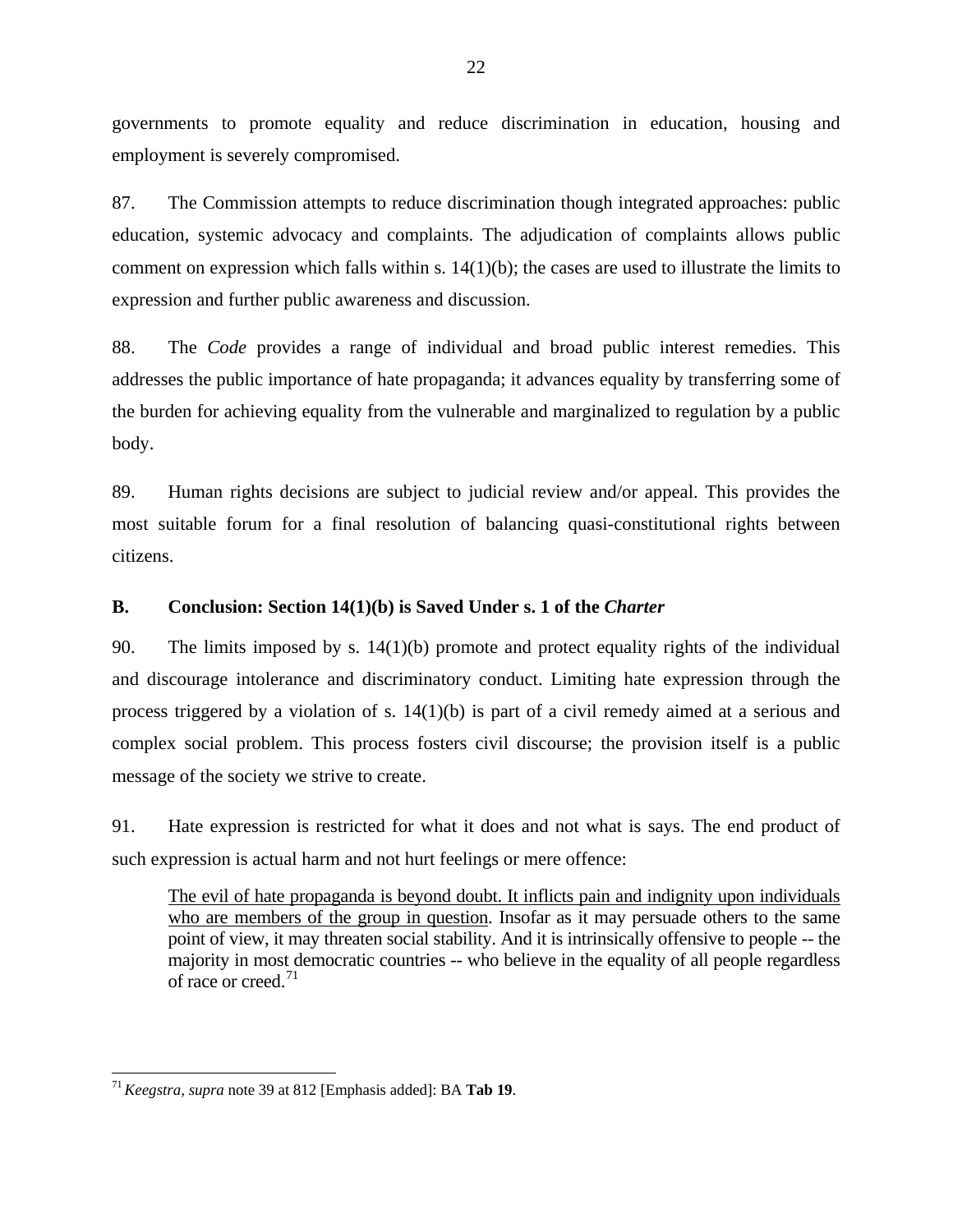92. Without this limit the advances made by the vulnerable and comparatively powerless members of society would be reversed leaving a void in the legal mechanisms available to redress the harm cause by the expression.

93. The significant social benefits flowing from s.  $14(1)(b)$  vastly outweighs the minimal deleterious effects on limiting expression far removed from the core values sought to be protected by the s. 2(b). Section 14(1)(b) is a justifiable limit on the freedom of expression in a free and democratic society.

# <span id="page-28-0"></span>**Issue 3: Does s. 14(1)(b) of** *The Saskatchewan Human Rights Code***, S.S. 1979, c. S-24.1 infringe s. 2(a) of the** *Canadian Charter of Rights and Freedoms***?**

## <span id="page-28-2"></span><span id="page-28-1"></span>**A. Section 14(1)(b) and Freedom of Religion**

## **1. Constitutional Analysis Requires a Flexible Approach**

94. The Saskatchewan Court of Appeal in *Owens* accepted that s. 14(1)(b) was a "justifiable limit on the religiously inspired speech in effectively the same way as it is a justifiable limit on free speech generally" relying on this Honourable Court's decision in *Ross*. [72](#page-28-3)

95. The issue in *Ross* was the constitutionality of a public school board *order* which prohibited a teacher from publishing religious opinions. LaForest, J. found that religiously-inspired speech was within the scope of s. 2(a) protection and he then reconciled competing rights in a s. 1 analysis while recognizing that different analytical approaches may be appropriated in other circumstances:

… competing values of a free and democratic society have to be adequately weighed in the appropriate context. I need not further explore when or under what circumstances a more peremptory process may be justifiable. I do refer again to Dickson C.J.'s remarks in *Keegstra* that while it is not logically necessary to rule out internal limits within s. 2 it is analytically practical to do so. That approach seems to me compelling in the present case where the respondent's claim is to a serious infringement of his rights of expression and of religion in a context requiring a detailed contextual analysis.<sup>[73](#page-28-4)</sup>

96. Although the *Oakes* analysis provides a more practical tool to balance competing rights than can be achieved by setting internal limits on the scope of the s. 2(a) guarantee, LeBel J., in dissent,

<span id="page-28-4"></span>

<span id="page-28-3"></span><sup>72</sup>*Owens, supra* note 34 at para. 57: BA **Tab 14**. 73 *Ross, supra* note 55 at para. 75 [Emphasis added]: BA **Tab 23**.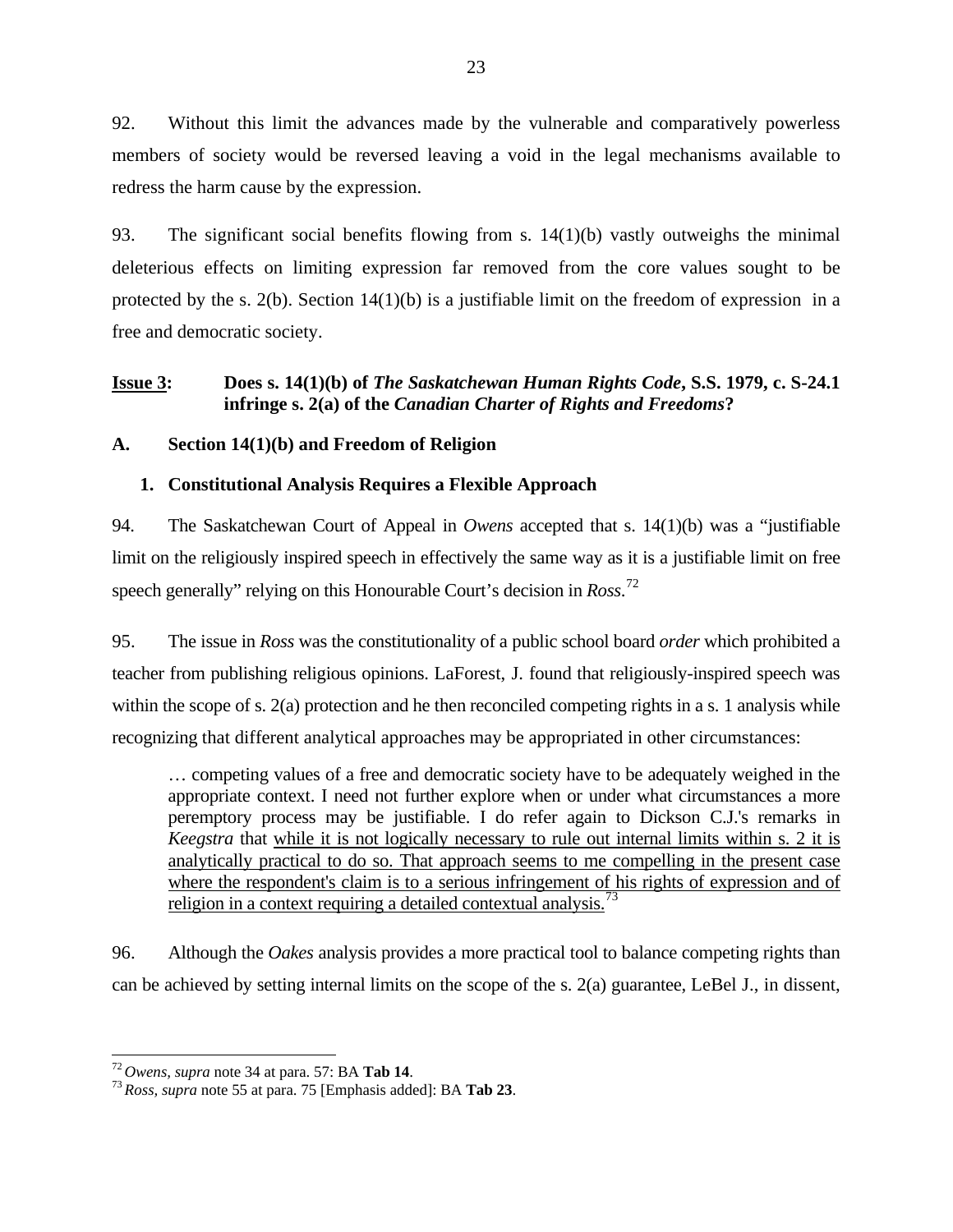revisited the role that the *scope* of the freedom of religion plays; he considered the appropriateness of a less rigid and formalistic approach:

146 …it is still necessary to analyse the right in issue, define its content and, where relevant, consider the scope of competing rights. The definition of the content of a right does not correspond systematically to a limit that must be justified by means of the approach developed in the cases on s. 1.

…

j

148 …while this Court has indeed favoured resorting to the s. 1 justification process with respect to freedom of religion, its decisions have never definitively established that this approach is the only way to reconcile competing or conflicting fundamental rights. This is not what emerges from the Court's decisions. Nor would it be desirable. The complexity of the situations to which the *Canadian Charter* applies is unsuited to simplistic formulas, as it is to rigid classifications.

149 …The Court has not ruled out the possibility of reconciling or delimiting rights before applying s. 1. This is shown by two cases decided more than 10 years apart, *Young v. Young*, [1993] 4 S.C.R. 3, and a very recent decision, *Montréal (City) v. 2952-1366 Québec Inc.*, [2005] 3 S.C.R. 141, 2005 SCC 62, at paras. 56-57 and 60-61, the first of which deals with freedom of religion and the second with freedom of expression.<sup>[74](#page-29-1)</sup>

97. This Honourable Court applied a s. 1 analysis where the constitutionality of an administrative decision related to a particular religious practice was challenged and where the competing rights and freedoms of individuals or groups was raised in a particular factual matrix. Where, however, there was no conflict between competing rights, or where defining the scope of rights avoided any potential conflict, a s. 1 analysis was unnecessary.[75](#page-29-2)

98. When the constitutionality of a law of general application is raised, the scope of the freedom of religion is relevant in determining when it may be practical to use the "internal limits" test and determine whether the aspect of religious freedom alleged to be impaired is within that scope before proceeding to a s. 1 analysis.

# **2. Harmful Religious Practices are Outside the Scope of s. 2(a)**

<span id="page-29-0"></span>99. Dickson C.J. explained the scope of and the relationship between religious beliefs and religious practices in *Big M*, including the right to be free *from* religion:

<span id="page-29-1"></span><sup>74</sup>*Multani v. Commission scolaire Marguerite-Bourgeoys*, [2006] 1 S.C.R. 256 at para. 146, 148-149 [*Multani*]

<span id="page-29-2"></span><sup>[</sup>Emphasis added]: BA **Tab 13**. 75 *Ibid.*; *Syndicat Northcrest v. Amselem*, [2004] 2 S.C.R. 55: BA **Tab 25**; *Ross, supra* note 55: BA **Tab 23**; *Trinity Western University v. British Columbia College of Teachers*, [2001] 1 S.C.R. 772 [*Trinity*]: BA **Tab 27**.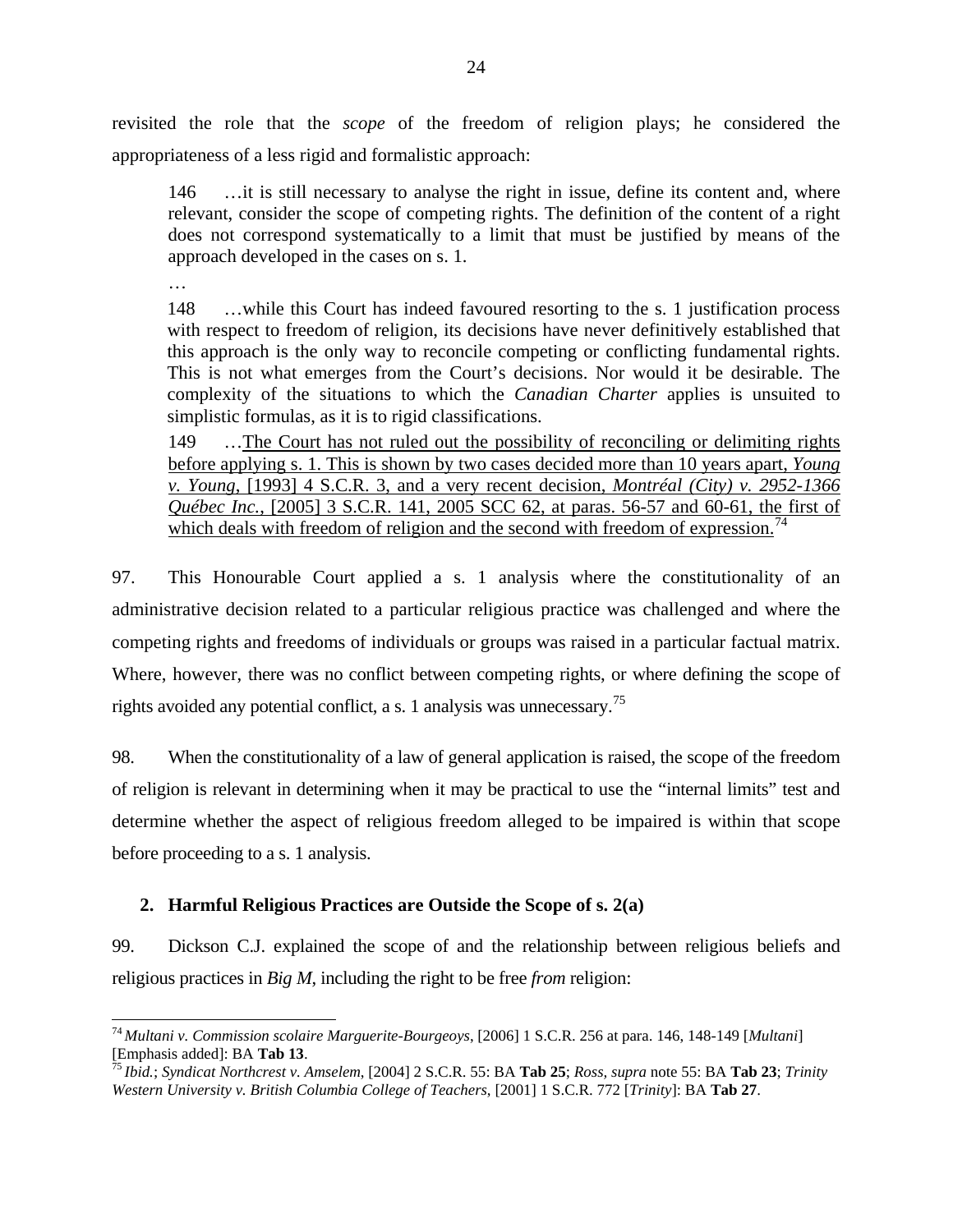Freedom means that, subject to such limitations as are necessary to protect public safety, order, health, or morals or the fundamental rights and freedoms of others, no one is to be forced to act in a way contrary to his beliefs or his conscience.

…

j

The values that underlie our political and philosophic traditions demand that every individual be free to hold and to manifest whatever beliefs and opinions his or her conscience dictates, provided *inter alia* only that such manifestations do not injure his or her neighbours or their parallel rights to hold and manifest beliefs and opinions of their own.<sup>[76](#page-30-1)</sup>

100. Another articulation of the boundary between the nature of the "injury to neighbours" caused by religious practices not within the scope of s. 2(a) was developed in *B.(R.)*:

Just as there are limits to the ambit of freedom of expression (e.g. s. 2(*b*) does not protect violent acts: *R. v. Zundel*, [1992] 2 S.C.R. 731, at pp. 753 and 801; *R. v. Keegstra*, [1990] 3 S.C.R. 697, at pp. 732 and 830), so are there limits to the scope of s. 2(*a*), especially so when this provision is called upon to protect activity that threatens the physical or psychological well-being of others. In other words, although the freedom of belief may be broad, the freedom to act upon those beliefs is considerably narrower, and it is the latter freedom at issue in this case.<sup>[77](#page-30-2)</sup>

101. Other limitations on the scope of s. 2(a) include "trivial or insubstantial" effects:

Section 2(*a*) does not require the legislature to refrain from imposing any burdens on the practice of religion. Legislative or administrative action whose effect on religion is trivial or insubstantial is not, in my view, a breach of freedom of religion.<sup>[78](#page-30-3)</sup>

102. If the limit on a religious practice is non-trivial or substantial or its effects may collide with other significant public rights or interests, proceeding to a s. 1 justification may be necessary. Where it is clear, however, that the practice causes significant physical or psychological harm to others in the community, it can never be within the scope of s. 2(a) protection and it is unnecessary to proceed to a s. 1 analysis.

# **3. Section 14(1)(b) Does Not Engage s. 2(a) Protection**

<span id="page-30-0"></span>103. Section 14(1)(b) restricts the right to publish. This has no effect on the right to hold any belief or to engage in any form of worship. It only restricts the publication of beliefs that express hatred for members of the groups protected by the *Code*.

<span id="page-30-2"></span><span id="page-30-1"></span><sup>&</sup>lt;sup>76</sup> R. v. Big M Drug Mart Ltd., [1985] 1 S.C.R. 295, at 337, 346 [Emphasis added]: BA **Tab 16**.<br><sup>77</sup> B.(R.) v. Children's Aid Society of Metropolitan Toronto, [1995] 1 S.C.R. 315 at para. 226 [Emphasis added]: BA **Tab 2**. 78 *R. v. Jones*, [1986] 2 S.C.R. 284 at 314-315, Wilson J., dissenting [Emphasis added]: BA **Tab 18**.

<span id="page-30-3"></span>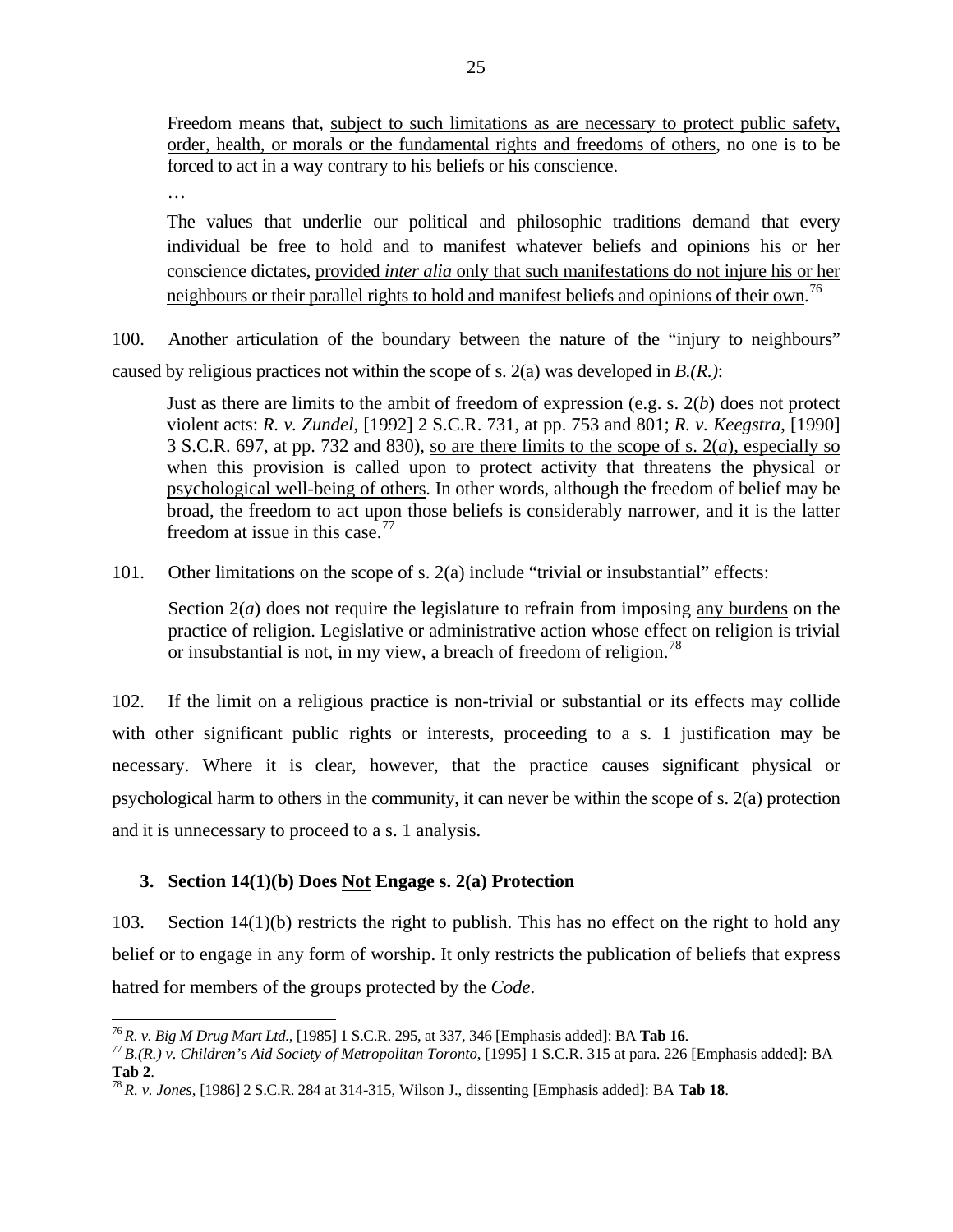104. The publication of hate propaganda has been recognized by this Honourable Court as causing serious "injury to neighbours" which is in the nature of the harm identified in *B.(R.)* as outside the scope of the protection of s.  $2(a)$ :

[64] … the presence of hate propaganda in Canada is sufficiently substantial to warrant concern. Disquiet caused by the existence of such material is not simply the product of its offensiveness, however, but stems from the very real harm which it causes. Essentially, there are two sorts of injury caused by hate propaganda. First, there is harm done to members of the target group. It is indisputable that the emotional damage caused by words may be of grave psychological and social consequence…

…

[209 ]The evil of hate propaganda is beyond doubt. It inflicts pain and indignity upon individuals who are members of the group in question. Insofar as it may persuade others to the same point of view, it may threaten social stability. And it is intrinsically offensive to people -- the majority in most democratic countries -- who believe in the equality of all people regardless of race or creed.<sup>[79](#page-31-2)</sup>

105. Sincerely held religious beliefs may impose a duty to publish material that denounces the beliefs and practices of others, that denounces the rights of others to live in the community, and that incites discrimination or violence. If such expression meets the *Taylor* standard for "hatred" and it is directed at a protected group, then the practice of publication is outside the scope of s. 2(a) protection.

106. Any expression that meets the *Taylor* standard is harmful because it may inflict pain and psychological damage on others; all publications which are prohibited by the provision inflict "injury on neighbours". Section 14(1)(b) does not violate s. 2(a) because it can never capture conduct protected by s. 2(a).

## <span id="page-31-0"></span>**Issue 4: If s. 14(1)(b) infringes s. 2(a), is the infringement a reasonable limit prescribed by law as can be demonstrably justified in a free and democratic society under s. 1 of the** *Canadian Charter of Rights and Freedoms***?**

# <span id="page-31-1"></span>**A. Lower Standard to be Applied**

j

107. If this Court finds that the publication of hateful religious beliefs is within the scope of s. 2(a), an attenuated analysis is justified when religious views by their very nature are contrary to other *Charter* values:

<span id="page-31-2"></span><sup>79</sup>*Keegstra, supra* note 39 at 746, 812 [Emphasis added]: BA **Tab 19**.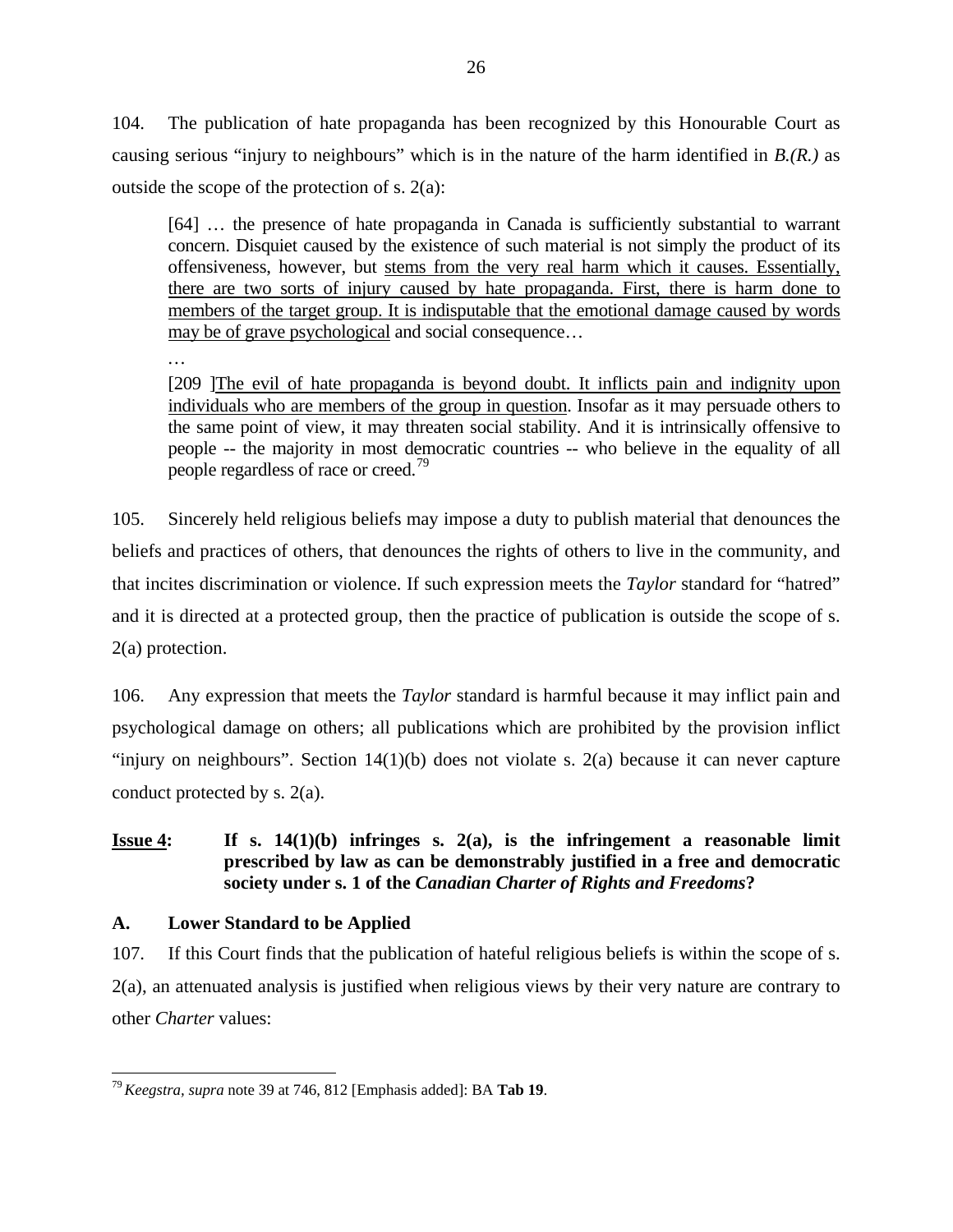… religious belief that denigrates and defames the religious beliefs of others erodes the very basis of the guarantee in s.  $2(a)$  - a basis that guarantees that every individual is free to hold and to manifest the beliefs dictated by one's conscience. The respondent's religious views serve to deny Jews respect for dignity and equality said to be among the fundamental guiding values of a court undertaking a s. 1 analysis. Where the manifestations of an individual's right or freedom are incompatible with the very values sought to be upheld in the process of undertaking a s. 1 analysis, then, an attenuated level of s. 1 justification is appropriate. [80](#page-32-0)

108. When a religious practice lies further from the core values underlying the freedom, a lower standard of justification is appropriate:

[93]…the freedom of religion interests they accommodate do not lie at the heart of s. 2(a) of the *Charter*. In other words, the *Options* are concerned only with the ability of marriage commissioners to act on their beliefs in the world at large. They do not in any way concern the freedom of commissioners to hold the religious beliefs they choose or to worship as they wish…

…

[146]…Canadian constitutional jurisprudence has consistently distinguished between the right to hold certain beliefs and the right to act on those beliefs, particularly as one moves out of the fundamental area of religious rites and practices and when acting on a religious belief harms or infringes the rights of others. At the very least, the protection of s. 2(a) of the *Charter*, like s. 2(b) encompasses a range of activities that diminish, as they recede from a fundamental core, in constitutional value.

…

1

[148]…it is interference that does not threaten actual religious beliefs or conduct. To the extent that this is so, it does not even fall within the protection of s. 2(a) of the *Charter*.<sup>[81](#page-32-1)</sup>

109. Publications which denounce and denigrate members of groups protected by the *Code* are incompatible with tolerance for diversity and eliminating discrimination. This is contrary to the fundamental values triggered by a s. 1 analysis.

110. Limiting the publication of hateful religious beliefs does not interfere with the right to hold beliefs. It limits only one form of the dissemination of beliefs. Publication itself is not a religious rite or practice and limiting the publication of the condemnation of others is far from the fundamental core of the freedom of religion. The right to say what one believes is right or

<span id="page-32-1"></span><span id="page-32-0"></span><sup>80</sup>*Ross*, *supra* note 55 at para. 94 [Emphasis added]: BA **Tab 23**. <sup>81</sup>*Marriage Commissioners Appointed Under The Marriage Act (Re),* 2011 SKCA 3 at para. 93, 146, 148 [Emphasis added]: BA **Tab 11**.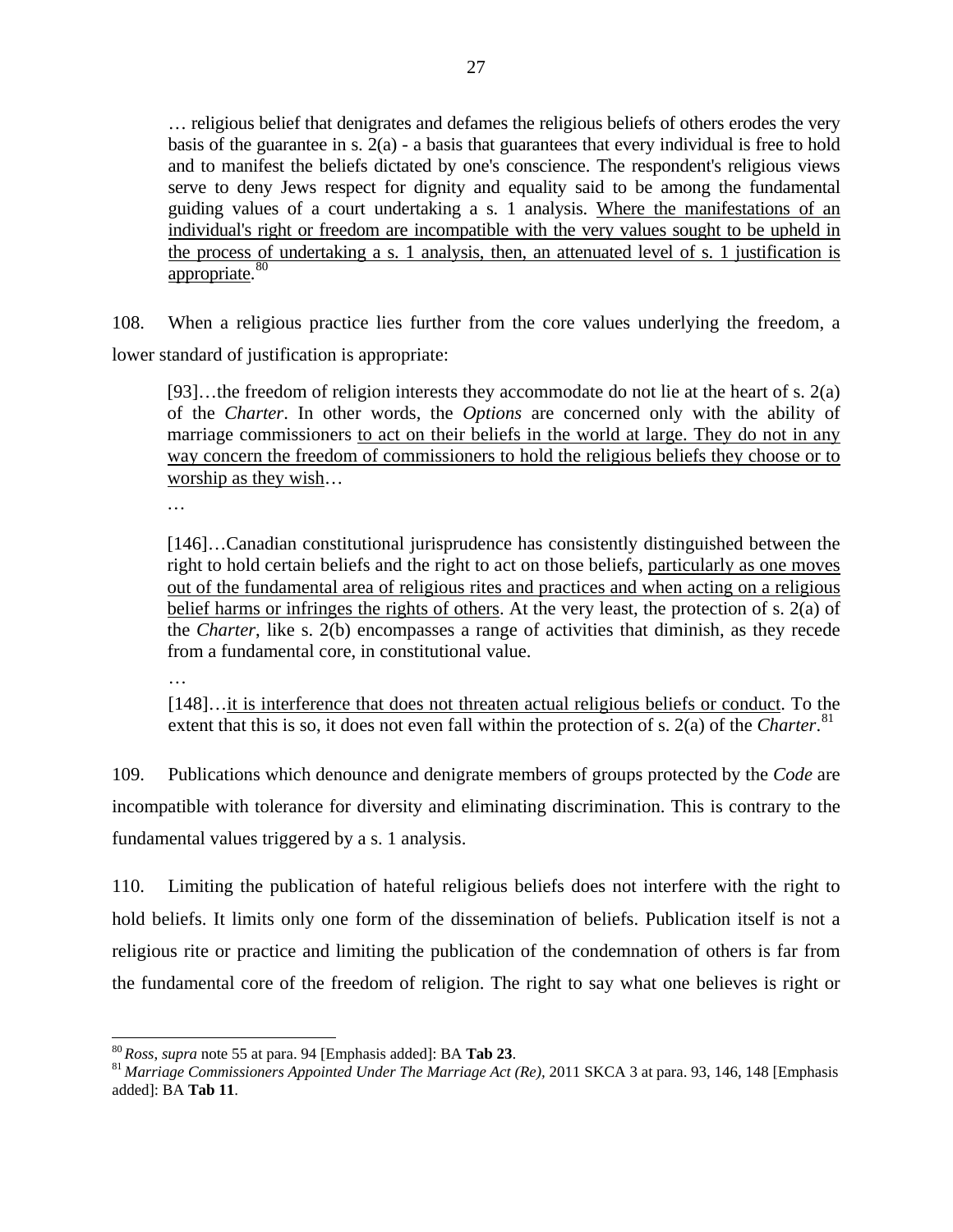wrong is narrower than the right to say that others do not have the right to hold contrary views or live according to different principles.

111. In conclusion, the harm caused by the publication of hate propaganda is significantly outweighed by the benefit to the public interest in limiting such publications. Section 14(1)(b) is a justifiable limit on the freedom of religion.

# <span id="page-33-0"></span>**Issue 5: Did the Saskatchewan Court of Appeal Err in Finding No Violation of s. 14(1)(b) of** *The Saskatchewan Human Rights Code***?**

112. Abella J. recently summarized the nature of the debate faced by tribunals and courts in drawing the line between acceptable and unacceptable public expression in the context of defamation law:

Democracies cherish the right of their citizens to engage in public debate, and to express the widest possible range of views on the widest possible range of subjects. These views may be hugely unpopular. They may also be hugely influential. And they may be hugely hurtful. The right to express those views is not, however, tied to their popularity, influence, or insensitivity. It is tied to that most complicated of barometers: the nature and extent of their harmful impact. That is why we do not protect libellous statements. Or those promoting violence. Or hate.

The challenge lies in how to strike the balance between the need to provide the widest possible scope for freedom of expression, with the need for a narrow interventionist role in those rare circumstances when the words are so deeply harmful that they are no longer entitled to the benefit of the freedom's protective scope. Context and content matter: there is a difference between yelling "fire" in a crowded theatre and yelling "theatre" in a crowded fire station.[82](#page-33-3)

113. The principles set out in *Taylor* continue to apply: when evaluating whether expression violates s. 14(1)(b), the focus is on the harmful effects of impugned expression in the context in which the expression is produced, disseminated and received.

# <span id="page-33-1"></span>**A. The Court of Appeal Applied the Wrong Test**

j

# **1. Section 14(1)(b) Analysis is a Two-Step Inquiry**

<span id="page-33-2"></span>114. Tribunals and courts have applied either a one-step or a two-step test in the application of the *Taylor* standard when determining whether expression violates s. 14(1)(b) of the *Code* or analogous provisions in other legislation.

<span id="page-33-3"></span><sup>82</sup>*Malhab, supra* note 66 at para. 95 and 96, Abella J., dissenting [Emphasis added]: BA **Tab 4**.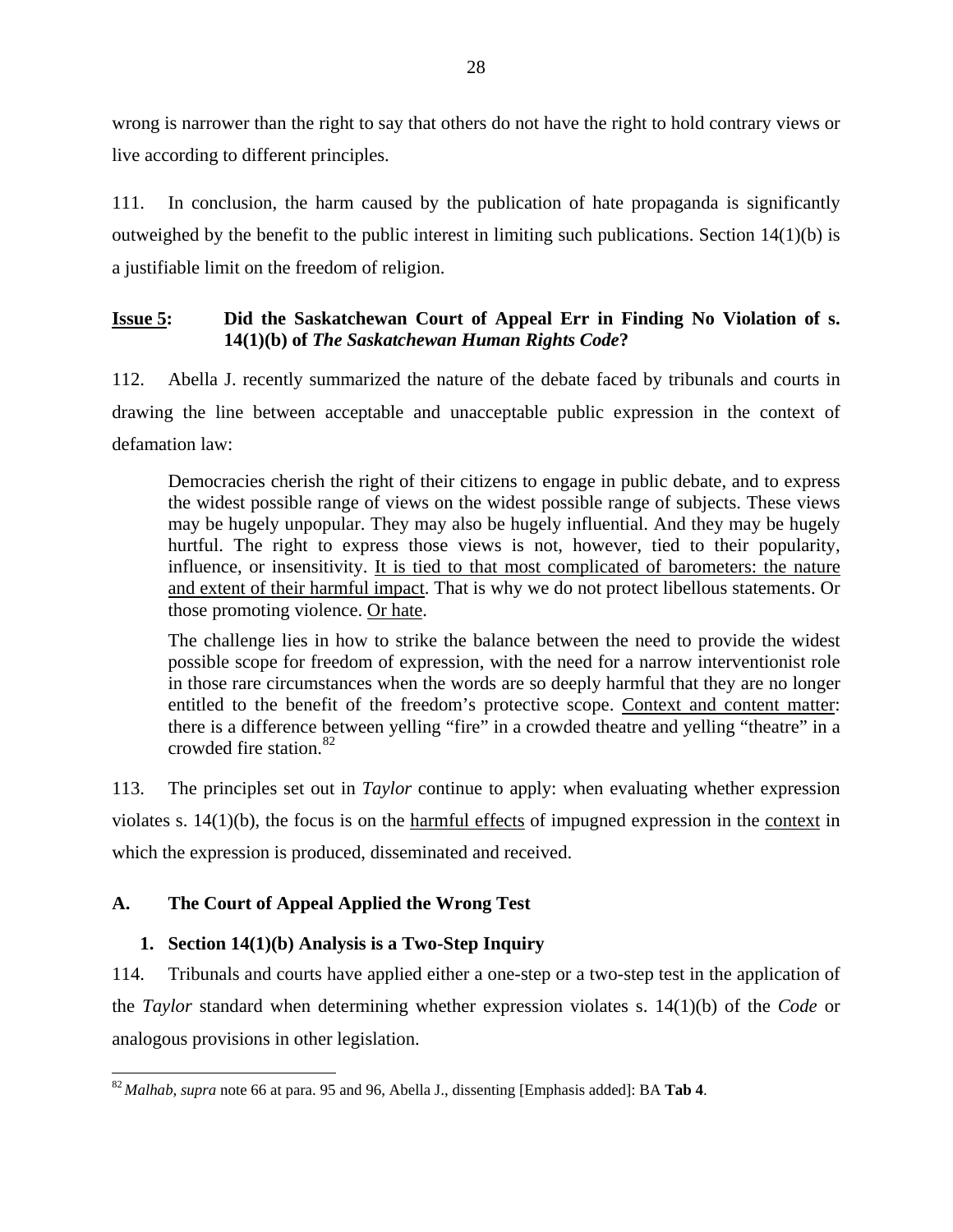115. In the one-step test, the evaluation of whether "hatred" is expressed *includes* balancing competing *Charter* values and the consideration of contextual factors. Supporters of this view rely on Dickson C.J.'s finding in *Taylor* that competing interests can be balanced even in the absence of an exemption clause analogous to s. 14(2) and the following statement:

…there is no conflict between providing a meaningful interpretation of s. 13(1) and protecting the s. 2(b) freedom of expression so long as the interpretation of the words "hatred" and "contempt" is fully informed by an awareness that Parliament's objective is to protect the equality and dignity of all individuals by reducing the incidence of harm-causing expression.<sup>[83](#page-34-0)</sup>

116. This approach was described in *Owens* as:

...using an objective approach. The question of whether, when considered objectively by a reasonable person aware of the relevant context and circumstances, the speech in question would be understood as exposing or tending to expose members of the target group to hatred or as ridiculing, belittling or affronting their dignity within the restricted meaning of those terms as prescribed by *Bell*.<sup>[84](#page-34-1)</sup>

117. Hunter J.A. in the Court of Appeal below followed this approach. Even though she noted it must be clear on the face of a publication that the *Taylor* standard is met "without resort to conjecture or speculation", she stated that the "first task is to view the flyers in the entire context" being "situations and conditions in which the message was delivered".<sup>[85](#page-34-2)</sup>

118. Regarding Schedule D, Hunter J.A. concluded that the tribunal had taken six phrases out of context without explaining why these phrases, *in context*, met the definition of hatred. She, too, did not explain why the phrases, in context, did *not* meet the definition of hatred. She did not determine if the publications were capable of expressing hate; she concluded that in the context of a public debate *these* phrases did not reach the level of emotion required to meet the *Taylor*  standard and therefore did not violate s.  $14(1)(b)$ .<sup>[86](#page-34-3)</sup>

119. A two-step test is supported by Dickson C.J.'s conclusion that the analysis focuses on the *effect* of expression and not the intention of its author. Smith J.A. in the Court of Appeal below set out this approach. First, determine if the meaning of the words is objectively *capable* of

<span id="page-34-0"></span><sup>&</sup>lt;sup>83</sup> Taylor, supra note 29 at 927: BA Tab 5; and see discussion in *Kane*, supra note 50 at paras. 117-127: BA Tab 10.<br><sup>84</sup> Owens, supra note 34 at para. 60: BA Tab 14; See also *Elmasry*, supra note 50 at para 80: BA Tab

<span id="page-34-1"></span>

<span id="page-34-2"></span>

<span id="page-34-3"></span>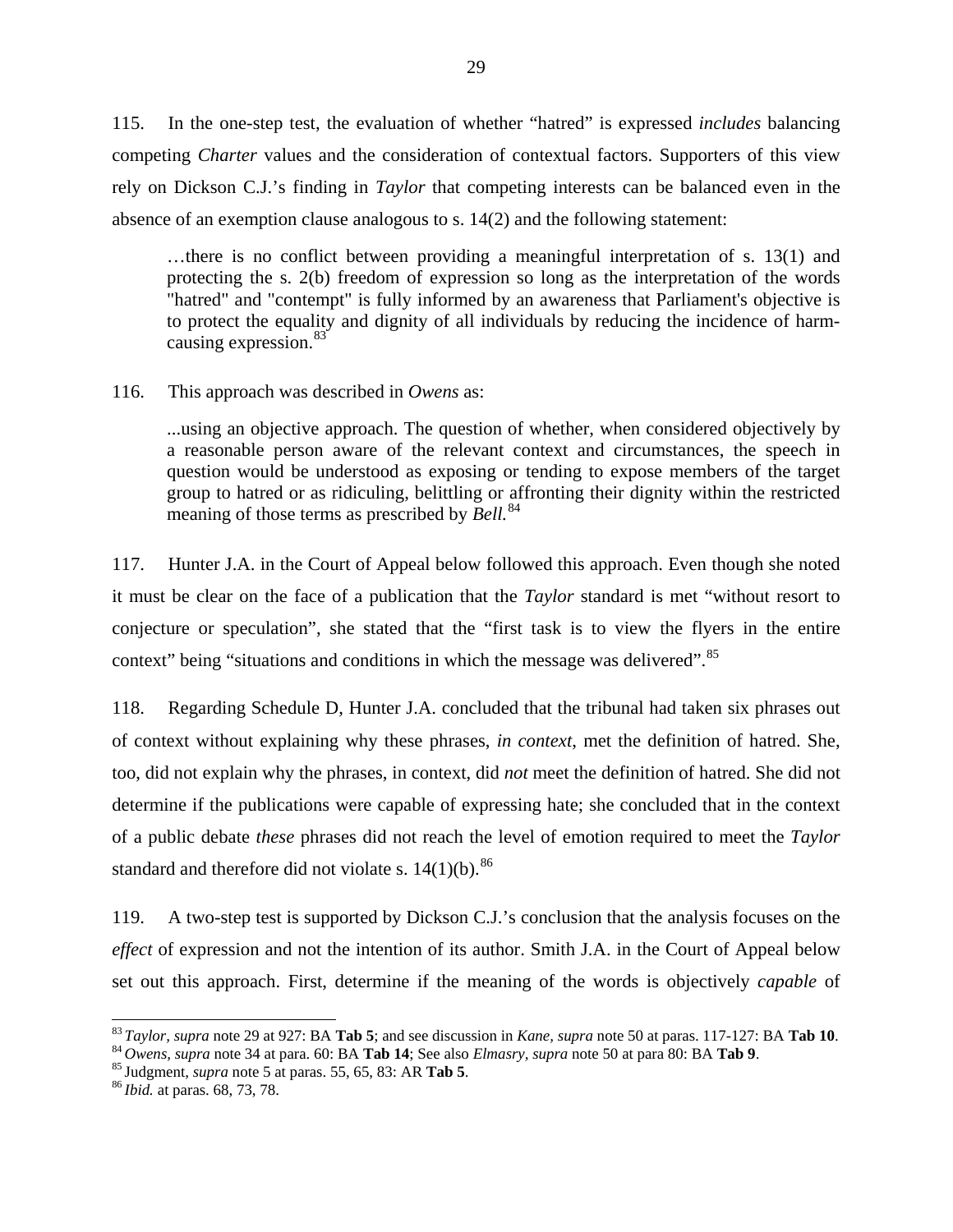expressing "unusually strong and deep-felt emotions"<sup>87</sup> or determine if there has been a breach of s. 14(1) and then examine the publication in context so that the decision-maker is able to...

[121]...weigh the need to protect the vulnerable group from the effects of the impugned speech as against the constitutional value of that speech, not merely at the stage of determining, in the abstract, whether the legislative provision meets constitutional muster, but also in its application, to ensure that, at that stage, an interpretation is not give to the section that would remove it from the s. 1 justification it otherwise enjoys.<sup>[88](#page-35-0)</sup>

120. The first inquiry in the two-step test is whether the publication, on its face, expresses "hatred" such that it is likely to expose the target group to hate (*i.e.* would a reasonable person understand the publication to express hatred?). This may involve interpretation tools including the "hallmarks of hate" and factors related directly to the face of the publication (e.g. insidiousness, how personally directed to target groups).

121. The second inquiry, the context, includes consideration of contextual factors related to the circumstances in which the publication is disseminated (e.g. scale of dissemination, ability and opportunity of recipients to assess and respond) and the balancing of other relevant *Charter*  values, including the added precaution directed by s. 14(2) (*i.e.* would a reasonable person understand the publication to expose the target group to hatred? Is it harmful?).

122. After having referred to the two-step test, Smith J.A. applied the one-step test. She concluded that even though the language was extreme, its emotive level was *not important* in the analysis because the target group would have objected to "the essential message" of "disapprobation of same-sex sexual conduct" even without the extreme language. Her view was that the analysis of language coloured by fear and distaste for intolerance and bigotry becomes subjective and unreliable and can lead to incorrect *inferences* of meaning rendering an unreasonable interpretation and application of s.  $14(1)(b)$ .<sup>[89](#page-35-1)</sup>

123. Both Hunter and Smith J.J.A. concluded that the publications did not violate s. 14(1)(b) because they related to ongoing public debates; and, the publisher's purpose was not to promote

<span id="page-35-0"></span><sup>&</sup>lt;sup>87</sup>*Ibid*. at para. 121.<br><sup>88</sup>*Ibid*.; see also the review of the different articulations of the tests in *Elmasry, supra* note 50 at paras. 73-81 where it is noteworthy that the tribunal interpreted the *Owens* approach stated above as the essentially the same as articulations of a two-step test: BA **Tab 9**. 89 Judgment, *ibid.* at paras. 136-138: AR **Tab 5**.

<span id="page-35-1"></span>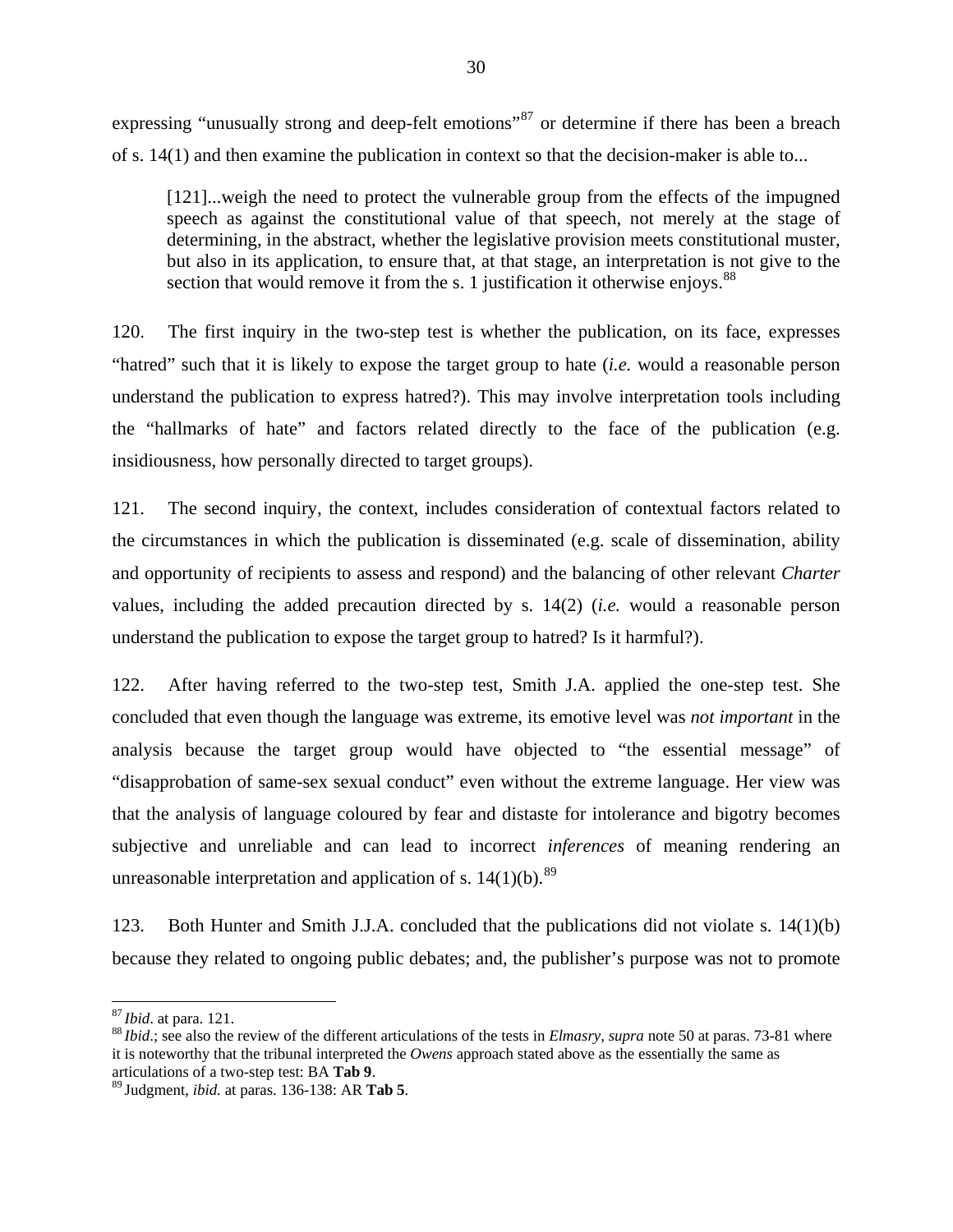hate but to express disapproval of specific conduct. Both decisions ignored the *effect* of, or the likely harm caused by, the publications. Each publication was found to be either 'hateful but permissible since it relates to a public debate or conduct' or 'not hateful since it relates to a public debate or conduct'. It is unclear whether the publications were 'not hateful' or 'not harmful'.90

124. Both reasons illustrate the deficiency of the one-step approach. As noted by Smith J.A., it runs the risk of ending with "a determination of where, on an emotive continuum, the expression lies" (*i.e.* is it hateful?) without going on to balance the competing interests and constitutional value of the expression, contrary to Dickson C.J.'s direction in *Taylor*. It also runs the risk, as it did in this case, of little or no consideration being given to the first inquiry – would a reasonable person understand this publication as expressing hate? $91$ 

125. Dickson C.J.'s statement quoted above in *Taylor* referred to the scope and standard of expression capable of being captured by the words "hatred or contempt" and not to an analytical framework for assessing a violation of the prohibition provision. The focus is on the effects or harm of a publication and not the intention of its author. This can only be assessed after a determination has been made as to whether a publication on its face expresses vilification of a target group. Although Smith J.A. articulated the appropriate test, neither judge in the Court of Appeal below applied this test.

#### **2. The Court of Appeal Misapplied Contextual Factors**

<span id="page-36-0"></span>126. Since *Taylor,* tribunals and courts have identified and applied a range of contextual factors relevant to particular circumstances. These relate, in general, to the form, content, and dissemination the publication, the recipient's ability to assess and respond, the vulnerability of the target group, and the publisher's intentions and abilities. Rooke J., in *Kane* categorized a non-exhaustive list as follows:

- The message content, tone, images conveyed, reinforcement of stereotypes, surrounding circumstances
- The medium credibility, circulation, context of the publication

<sup>90</sup>*Ibid.* at paras. 71, 136, 138.

<span id="page-36-1"></span><sup>91</sup>*Ibid.* at para. 121.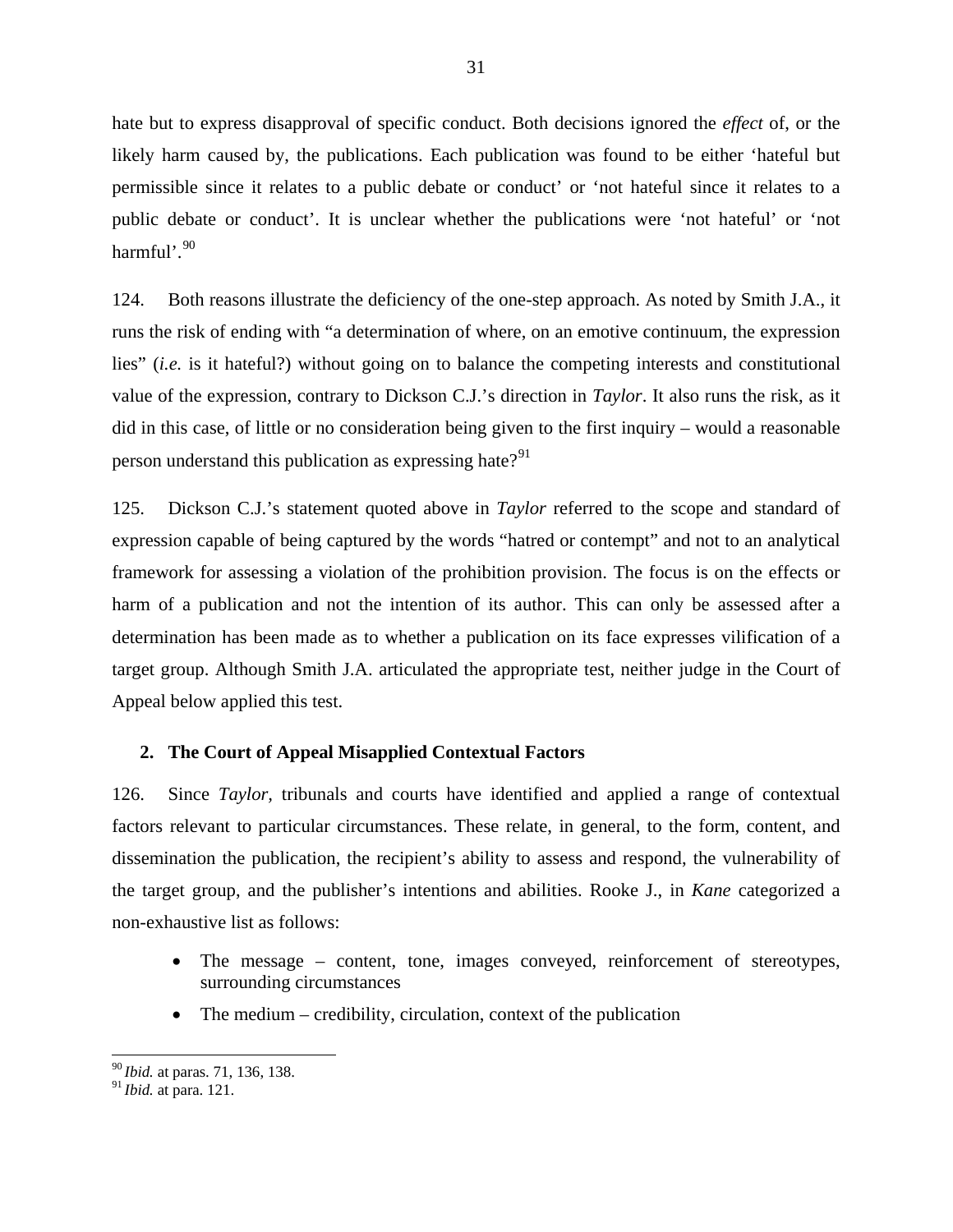• The audience – vulnerability of target group<sup>[92](#page-37-1)</sup>

127. Smith J.A. recognized that different contextual factors may be relevant when hate expression is directed at different target groups. She also noted that context was relevant for interpreting the statute, interpreting the expression (step one), and for balancing the freedom of expression with the competing values (step two).  $93$ 

128. Smith J.A. referred to the following contextual factors:

- Text as a whole, without parsing (as in *Owens*)
- Content as part of public debate (as in *Owens*)
- Content as part of moral debate (as in *Owens*)
- Historical disadvantage and vulnerability of group targeted (including harm caused by publication at issue; as in *Taylor* and *Owens*)
- Intention of publisher (contrary to *Taylor*)
- Whether target groups oppose ideas and opinions without hateful aspect<sup>[94](#page-37-3)</sup>

129. Hunter J.A. relied on publisher's purpose ("the flyer was distributed in the context of a concern") and the role of public debate ("when examined in the context of a debate").  $95$ 

130. Some of the contextual factors relied by the Court of Appeal below have no relevance to the interpretation of s.  $14(1)(b)$ . The application of remote contextual factors also obscures the focus of the analysis – the effect of the publication on the reader.

# *Public Debate Does Not Insulate Hate Expression*

<span id="page-37-0"></span>131. Hunter and Smith J.J.A. each relied on public or political debate as a contextual factor in determining whether expression violated s. 14(1)(b). Other courts have shared this view.

132. Smith J.A. reasoned that debate about sexual morality involves public policy and individual autonomy and therefore lies near the core values underlying the freedom of expression. She concluded that limits for such debates are *never* justified and the standard for

<sup>92</sup>*Kane, supra* note 50 at para. 130: BA **Tab 10**.

<span id="page-37-3"></span><span id="page-37-2"></span><span id="page-37-1"></span><sup>93</sup> Judgment, *supra* note 5 at para. 120: AR **Tab 5**. <sup>94</sup>*Ibid.* at, in order listed, paras. 119, 135, 138, 126, 138 and 136.

<span id="page-37-4"></span><sup>95</sup>*Ibid.* at paras. 71, 73, 78, 79.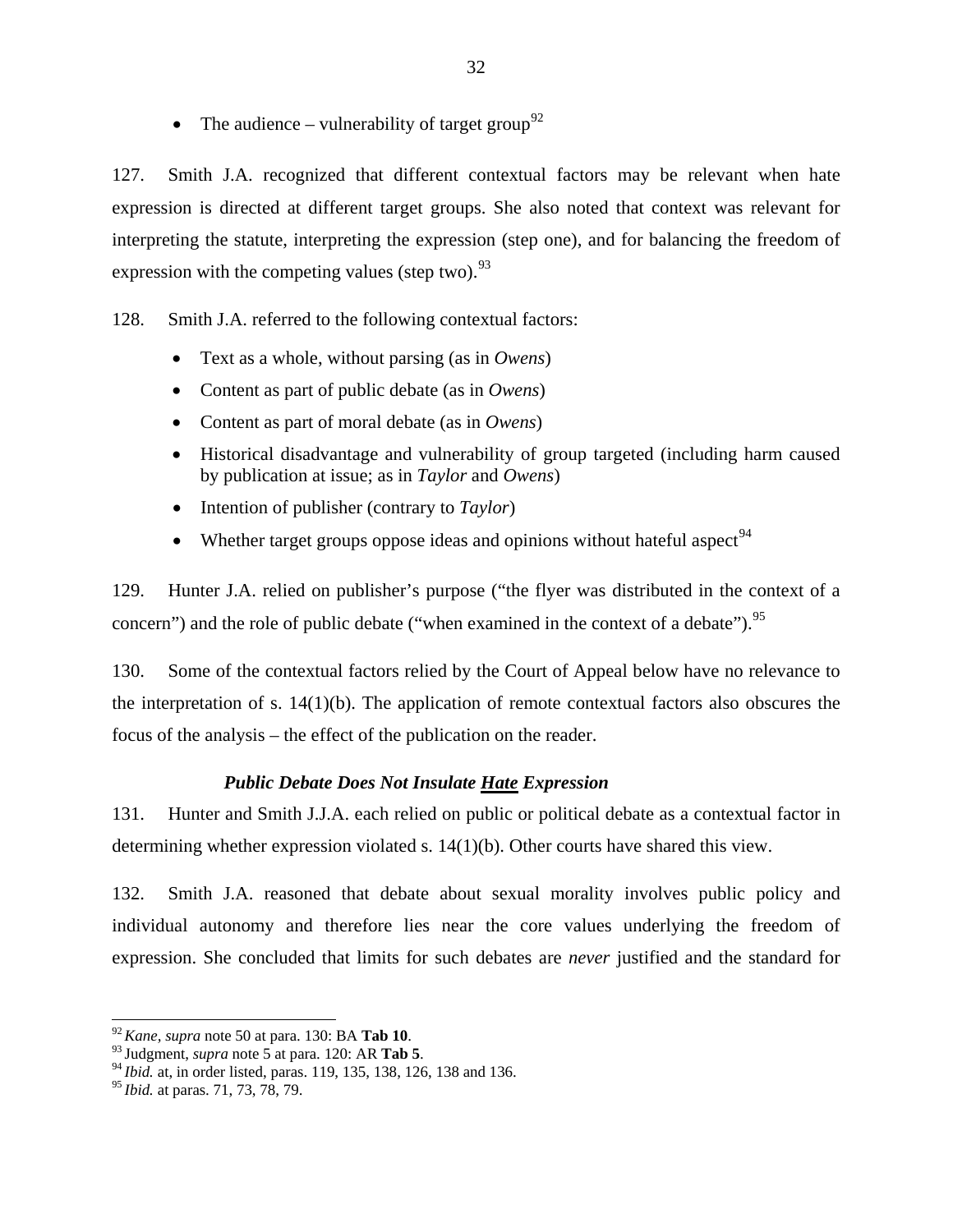hate on issues of public policy is the *Criminal Code* standard. Hunter J. A.'s view was that *less emotion* is generated by a publication if it is part of a public debate.<sup>96</sup>

133. These findings support the proposition that public debate either *legitimizes* a hatepromoting publication or it *insulates* opinions or ideas *linked* to hate expression from the application of s. 14(1)(b). In both cases, the freedom of expression is awarded a dominant status over equality, dignity and the objective of the legislation to combat discrimination, contrary to this Honourable Court's decision in *Taylor*.

134. Section 14(1)(b) does not seek to stifle debate: it seeks to restrict hate expression and thereby promote civil debate. Elements of public debate may be *attached to* attacks on people based on group affiliation but opinions and ideas lose legitimacy when associated with hate expression. In a society dedicated to equality, hate expression taints otherwise legitimate opinions; legitimate opinions do not neutralize hate.

135. It is in the context of public debate where the limits on expression are most important because this is where hate expression causes its greatest damage. It is public issues concerned with public spending and social policies where the beliefs, practices, and lifestyle of minority groups may conflict with the majority. The expression of hate and discriminatory opinions is a call to action to discriminate. Public issues give a platform and a vehicle to perpetuate hate and discrimination.

136. Compare "homosexuals are pedophiles" with "homosexuals are pedophiles *and* they should not be allowed to teach in the school system". The first statement is hateful; the second statement calls those who believe the false statement to action – "to let the public school authorities know that you don't want Saskatchewan's children corrupted by sodomite propaganda call the school board" and "call your local trustee as well to let them know they will be gone next election if they vote for implementing any homosexual propaganda in the children's curriculum."[97](#page-38-0) This is yelling 'fire' in a crowded theatre.

<span id="page-38-0"></span><sup>96</sup>*Ibid.* at paras. 138, 73. 97 Tribunal exhibit: AR **Tab 18**, p. 271.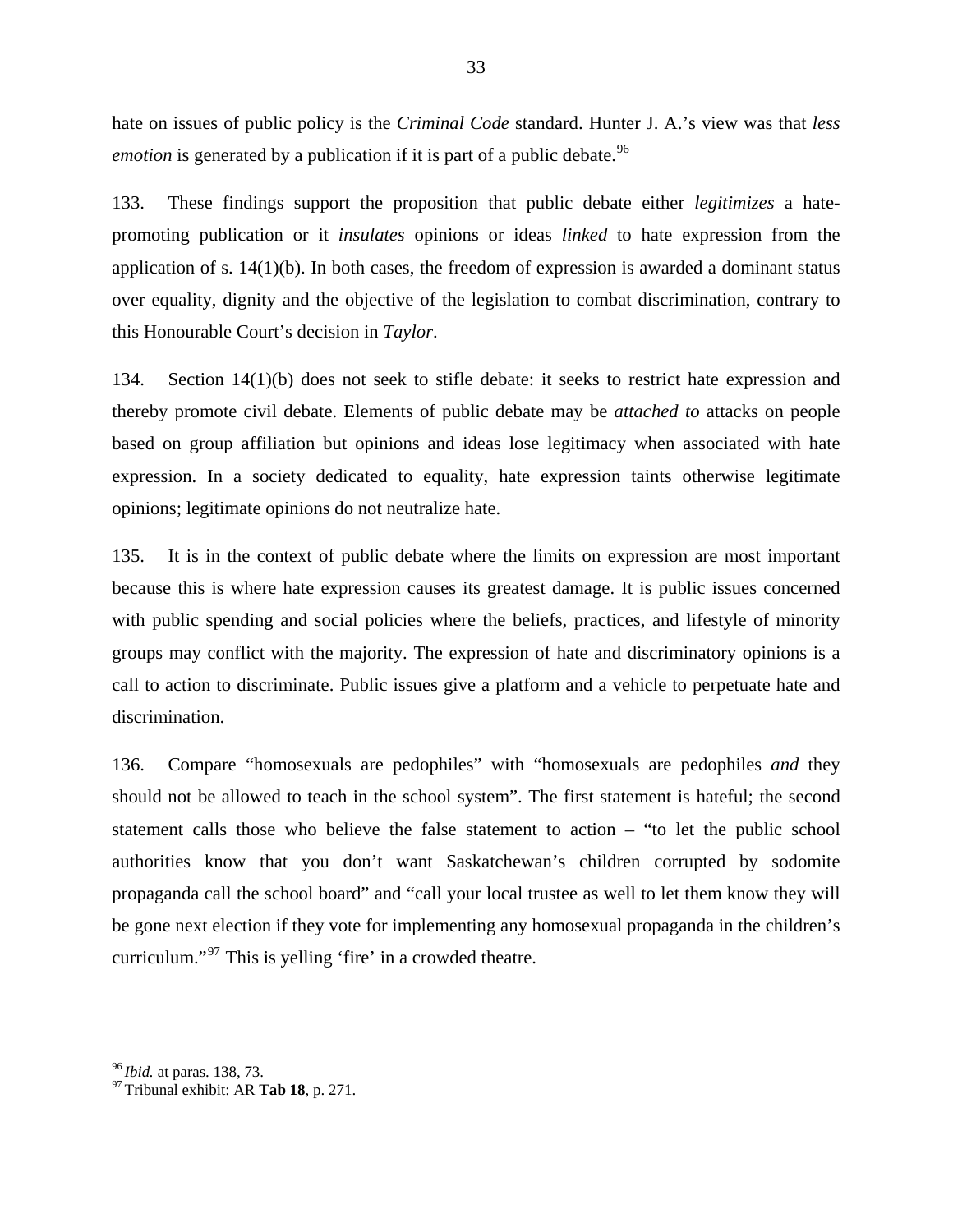137. The "line between the rough and tumble of political debate and brutal, negative and damaging attacks upon identifiable groups<sup> $38$ </sup> is fluid and difficult to draw in some cases, but in no case does the fact of a debate itself exempt a prohibition on the attack upon a target group. In every case the line must be drawn based on the *effect* of the harm. Public debate increases rather than decreases the likelihood that a publication hateful on its face will expose a target group to hatred.

## *Morality Is Not A Contextual Factor*

<span id="page-39-0"></span>138. Hunter J.A. identified morality as a contextual factor because morality relates to conduct which is always subject to public debate. She recognized that "there will be a relatively high degree of tolerance for the language used in debates about moral issues, subject, of course, to limitations. Anything that limits debate on the morality of behaviour is an intrusion on the right of freedom of expression."[99](#page-39-2)

139. Smith J.A. agreed that morality was a contextual factor. In her view, however, where expression is related to "disapprobation of same-sex sexual conduct in the context of comment on issues of public policy or sexual morality, its limitation is not justifiable in a free and democratic society."<sup>[100](#page-39-3)</sup>

140. Regarding the distinction between expressing disapproval of conduct and expressing disapproval of a target group, Smith J.A. stated:

[130] It is always logically possible and sometimes important to distinguish expressions of disapprobation of a minority or historically disadvantaged group from disapprobation of some of the conduct or practices in which that group engages. One intervener...made the point that the Jewish practice of circumcising male infants, the Roman Catholic practice of rejecting artificial methods of birth control, and the practice of many religions in excluding women from positions of leadership have all been subjected to extensive public criticism, sometimes in polemical language. Clearly protection of freedom of expression must be sufficiently robust to permit these debates.<sup>[101](#page-39-4)</sup>

141. Prohibiting a publication which includes "children will pay the price in disease, death, abuse and ultimately eternal judgment if we do not say no to the sodomite desires to socialize

<span id="page-39-2"></span><span id="page-39-1"></span><sup>98</sup>*Keegstra, supra* note 39 at 779-780: BA **Tab 19**. 99 Judgment, *supra* note 5 at para. 62: AR **Tab 5**. <sup>100</sup>*Ibid.* at para. 138. <sup>101</sup>*Ibid.* at para. 130.

<span id="page-39-4"></span><span id="page-39-3"></span>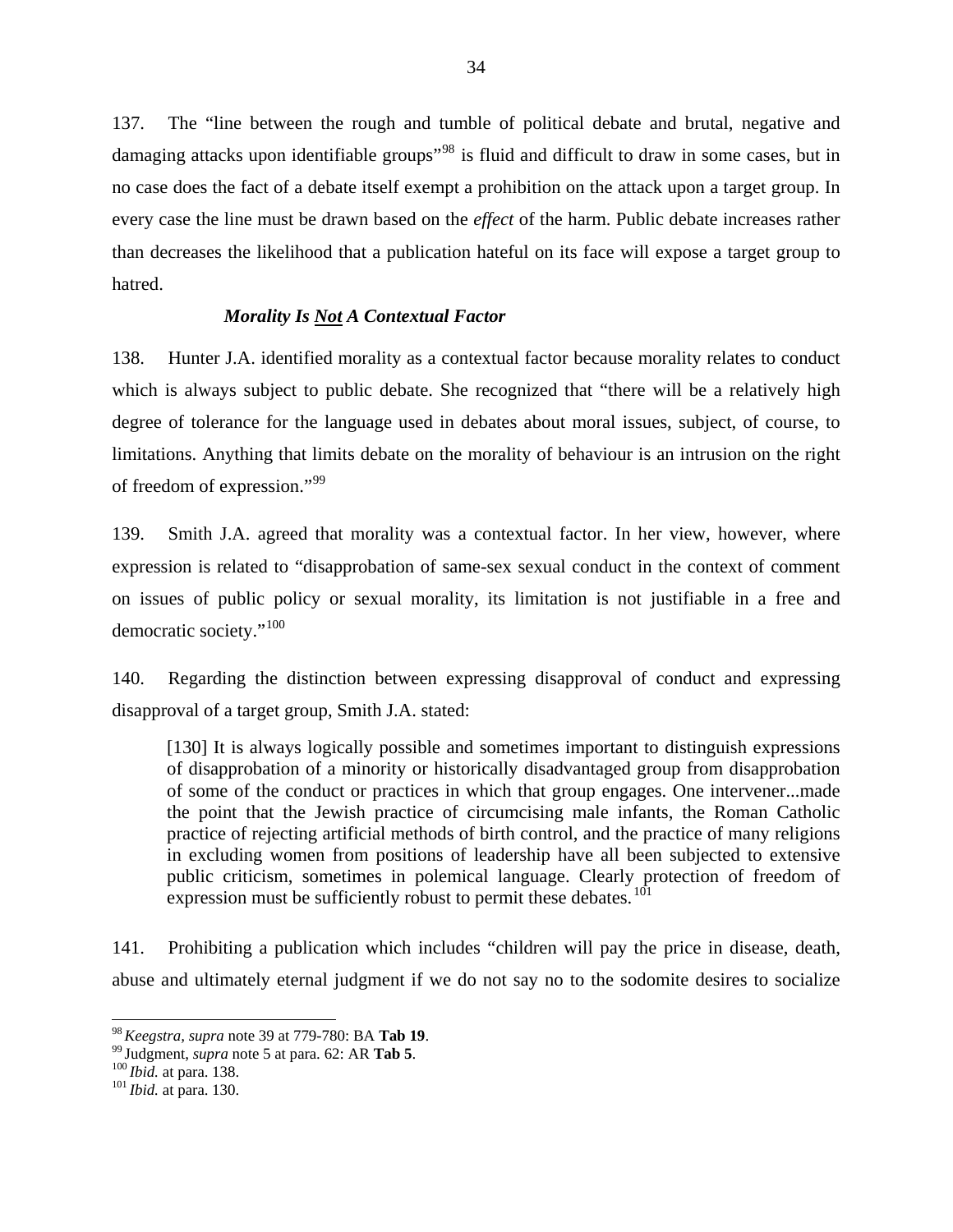your children into accepting something that is clearly wrong"<sup>102</sup> is not, as Smith J.A. suggests, the same as prohibiting "I do not approve of same-sex conduct" any more than "Jews celebrate the torture of children and they all belong in Hell" is the same as "I disapprove of circumcision."<sup>103</sup>

142. If freedom of expression must be sufficiently robust to permit debate, it must also be sufficiently civil to promote equality and the debate itself. It may well be that it is "through the democratic processes that people reach their own conclusions as to what behaviours should be permitted, encouraged, discouraged, or forbidden."[104](#page-40-1) Expressing opinions on conduct does not require vilification of any target group. There is no rationale to support the Court of Appeal's position that restricting publications with a moral element is not a justifiable limit on expression when such expression is hateful and discriminatory and is therefore not legitimate expression.

### *'Love the Sinner, Hate the Sin' is Not a Contextual Factor*

<span id="page-40-0"></span>143. Inextricably linked to morality as a contextual factor for the Court of Appeal below was the distinction between disapproval of identity and disapproval of the conduct or practices when sexual orientation is the basis for a complaint under s. 14(1)(b) of the *Code*.

144. In *Egan*, this Honourable Court confirmed that sexual orientation is a "deeply personal characteristic that is either unchangeable or changeable only at unacceptable personal costs." Cory J., in dissent, accepted that sexual orientation is more than status and includes "something that is demonstrated in an individual's *conduct* by the choice of a partner" [Emphasis added].<sup>[105](#page-40-2)</sup>

145. L'Heureux-Dubé J., writing a dissenting opinion in *Trinity*, objected to the unrestricted condemnation of the traits upon which discrimination is prohibited.

69 ...the argument has been made that one can separate condemnation of the "sexual sin" of "homosexual behaviour" from intolerance of those with homosexual or bisexual orientations. This position alleges that one can love the sinner, but condemn the sin. But, in the words of the intervener EGALE, "[r]equiring someone not to act in accordance with their identity is harmful and cruel. It destroys the human spirit. Pressure to change their behaviour and deny their sexual identity has proved tremendously damaging to young persons seeking to come to terms with their sexual orientation" (factum, at para.

<sup>&</sup>lt;sup>102</sup> Tribunal exhibit: AR **Tab 18**, p. 271.<br><sup>103</sup> Judgment, *supra* note 5 at para. 130: AR **Tab 5**.

<span id="page-40-2"></span><span id="page-40-1"></span><sup>104</sup> *Ibid.* at para. 35. <sup>105</sup>*Egan v. Canada*, [1995] 2 S.C.R. 513 at 518: BA **Tab 8**.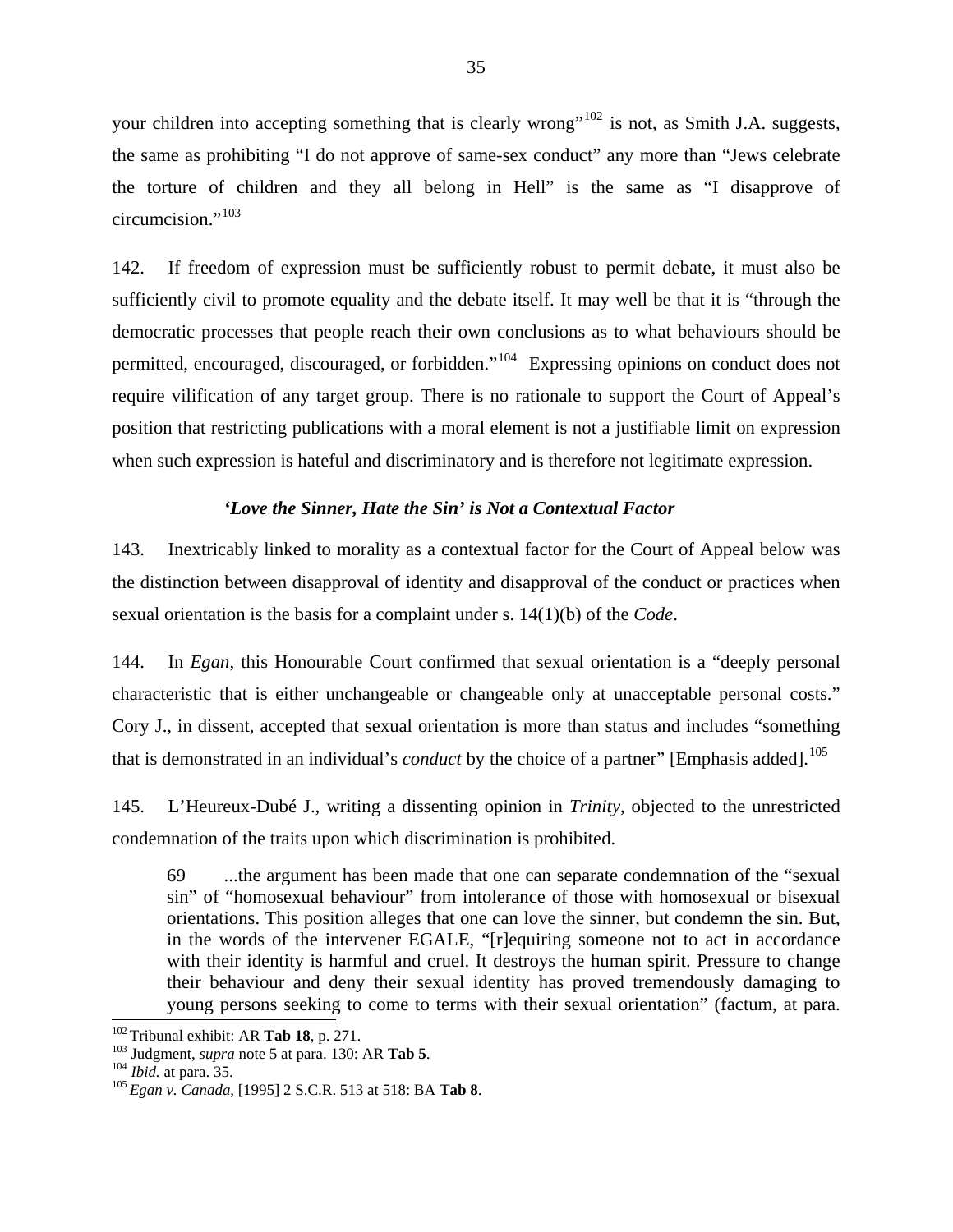34). The status/conduct or identity/practice distinction for homosexuals and bisexuals should be soundly rejected, as per Madam Justice Rowles: "Human rights law states that certain practices cannot be separated from identity, such that condemnation of the practice is a condemnation of the person" (para. 228). She added that "the kind of tolerance that is required [by equality] is not so impoverished as to include a general acceptance of all people but condemnation of the traits of certain people" (para. 230). <sup>[106](#page-41-0)</sup>

146. In *Owens*, Richards J.A. recognized the relationship between sexual practice and identity but went on to accept that the disapproval of same-sex conduct was not necessarily disapproval of gay persons in the application of s.  $14(1)(b)$ :

…Sexuality and sexual practices are such intimately central aspects of an individual's identity that it is artificial to suggest that the practices of gays and lesbians in this regard can somehow be separated out from those individuals themselves. However, in the present circumstances, it is necessary to recognize that many people do make such a distinction and believe on moral or religious grounds that they can disapprove of the same-sex sexual practices without disapproving of gays and lesbians themselves. This fact is at least part of the overall context in which Mr. Owens' advertisement must be considered. Again this tends to shade the content of the advertisement away from it being the sort of message which falls within the scope of s.  $14(1)(b)$  of the *Code*.<sup>[107](#page-41-1)</sup>

147. Smith J.A. in the Court of Appeal below recognized that this must "ring hollow" for the gay community because it is "intolerance and disapprobation of same-sex *conduct or practices* that cause the loss of dignity and self esteem, marginalize, and cause the mental health consequences for those with same-sex sexual orientation…" She went on to apply the reasoning in *Owens* to conclude that the publications were directed at conduct and therefore addressed a moral debate outside the scope of s.  $14(1)(b)$ .<sup>[108](#page-41-2)</sup>

148. Everyone is free to express disapproval and even condemnation of behaviours. McLachlin C.J., writing for the majority in *Chamberlain*, discussed the role of tolerance based on sexual orientation in educational institutions:

...the demand for tolerance cannot be interpreted as the demand to approve of another's beliefs or practices. When we ask people to be tolerant of others, we do not ask them to abandon their personal convictions. The belief that others are entitled to equal respect

<span id="page-41-0"></span><sup>&</sup>lt;sup>106</sup> Trinity, supra note 75 at para. 69 [Emphasis added] : BA **Tab 27**.<br><sup>107</sup> Owens, supra note 34 at para. 82 [Emphasis added]: BA **Tab 14**.<br><sup>108</sup> Judgment, supra note 5 at para. 131: AR **Tab 5**.

<span id="page-41-1"></span>

<span id="page-41-2"></span>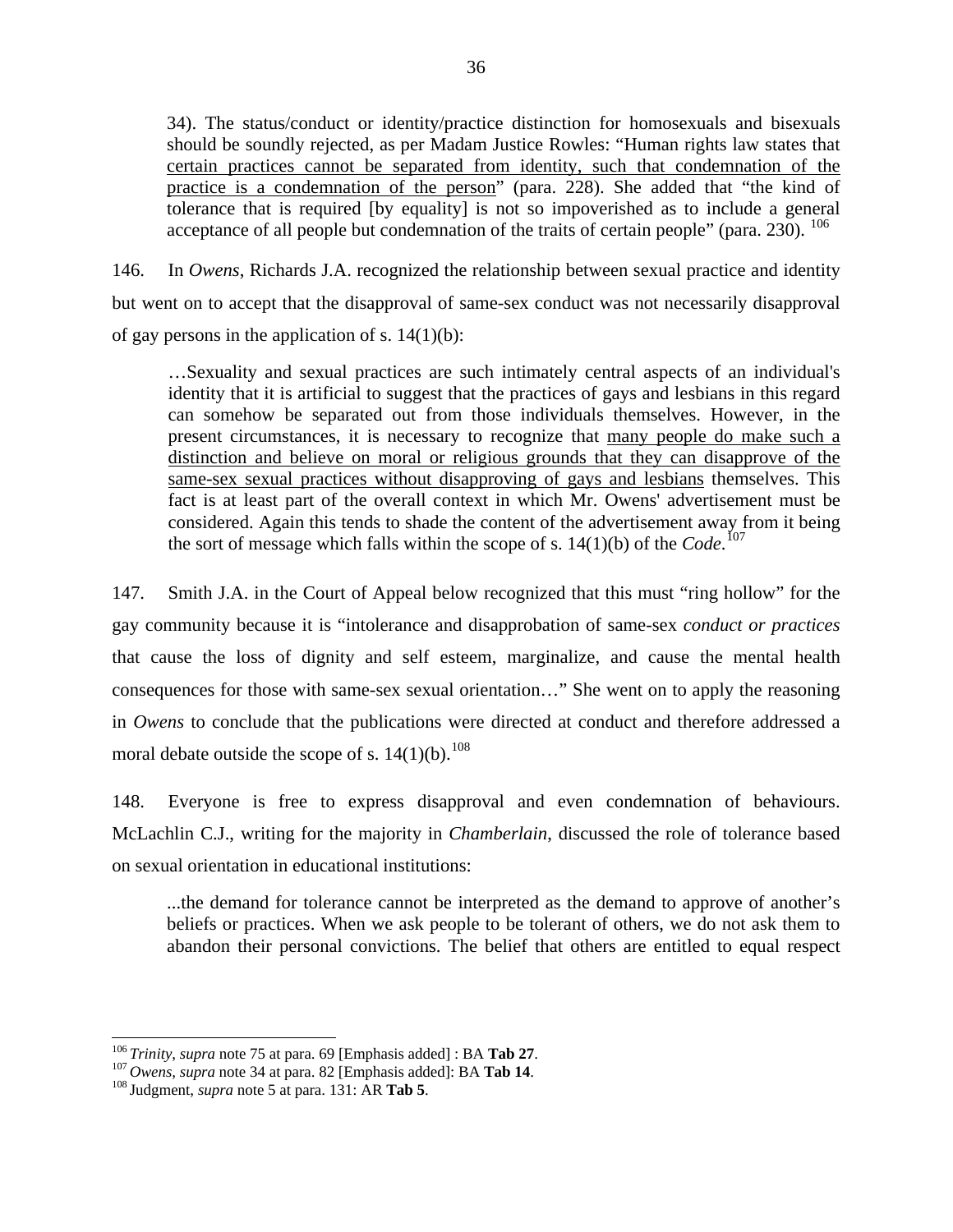depends, not on the belief that their values are right but on the belief that they have a claim to equal respect regardless of whether they are right.<sup>[109](#page-42-1)</sup>

149. Gonthier J., in dissent, discussed the distinction between acceptance and tolerance and the interplay between s. 2 and s. 15 *Charter* rights when morality is part of the debate:

...language espousing "tolerance" ought not be employed as a cloak for the means of obliterating disagreement...the relationship between s. 2 and s. 15 of the Charter, in a truly free society, must permit persons who respect the fundamental and inherent dignity of others and who do not discriminate, to still disagree with others and even disapprove of the conduct or beliefs of others. Otherwise, claims for "respect" or "recognition" or "tolerance", where such language becomes a constitutionally mandated proxy for "acceptance", tend to obliterate disagreement. $110$ 

150. Condemning sexual practices cannot be separated from sexual identity; condemning the practice *is* condemning identity which includes sexual orientation. Hate expression is not *disapproval* or *condemnation* of conduct or practice; it is expression that the reasonable person would see as exposing members of a group affiliated by sexual orientation to hatred. It is expression that incites discrimination and denies equality to other citizens.

151. The Court of Appeal below evaluated the publications based on the presumption that since some people may believe that there is a distinction between sexual practices and sexual identity, expression directed at practices was not directed at individuals based on sexual identity. Again, the Court of Appeal focussed on the perceived intentions, beliefs and perceptions of its author. This ignores the effect of the publications and reverses the objective analysis set out in *Taylor* and approved of by Hunter and Smith J.J.A.

152. The Court of Appeal erred in finding that the relationship between conduct and identity was a contextual factor in the application of s.  $14(1)(b)$  when publications express hate based on sexual orientation.

#### *Purpose or Intention of the Publisher is Not a Contextual Factor*

<span id="page-42-0"></span>153. The focus on the effect of expression and not the intention of its author was explained by Dickson C.J. in *Taylor*:

<span id="page-42-2"></span><span id="page-42-1"></span><sup>109</sup>*Chamberlain v. Surrey School District No. 36*, [2002] 4 S.C.R. 710 at para. 66 [*Chamberlain*]: BA **Tab 7**. 110 *Ibid.* at para. 134 [Emphasis added].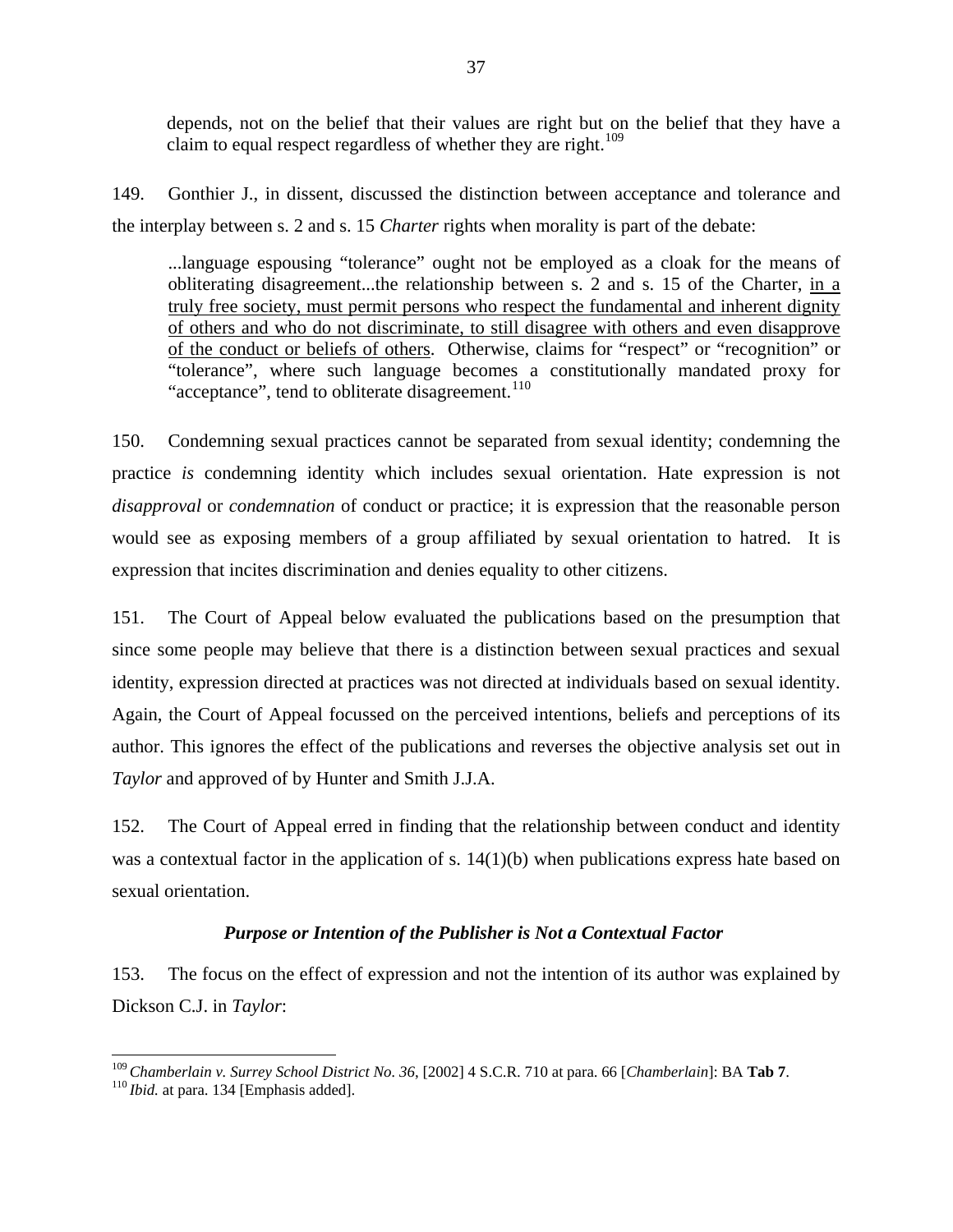…The preoccupation with effects, and not with intent, is readily explicable when one considers that systemic discrimination is much more widespread in our society than is intentional discrimination. To import a subjective intent requirement into human rights provisions, rather than allowing tribunals to focus solely upon effects, would thus defeat one of the primary goals of anti-discrimination statutes.<sup>[111](#page-43-1)</sup>

154. Hunter J.A. found that Schedule D was distributed for the purpose of expressing a concern about the inclusion of "information on homosexuality" in school curricula and libraries. Smith J.A. identified the author's purpose as expressing disapproval of schools promoting tolerance for same-sex conduct such that the "objective purpose of such discourse is not the promotion of hatred."<sup>[112](#page-43-2)</sup>

155. Purpose or intention of the publisher may be a factor to be considered in the mediation, reconciliation and remedies in the complaint process. It has no relevance in determining whether a publication violates s. 14(1)(b). The Court of Appeal below erred in so finding.

## **3. The Limits on Hateful Expression Based on Sexual Orientation is Not a Lower Standard**

<span id="page-43-0"></span>156. Smith J.A. distinguished between hate expression based on race and expression based on sexual orientation:

This point underscores the difficulty of interpreting s.  $14(1)(b)$  in such a way that it limits or prohibits pejorative expression in relation to same-sex sexual activity. Such speech engages the constitutional values of freedom of expression in a way that the hate propaganda considered in Taylor does not.<sup>[113](#page-43-3)</sup>

157. The Court of Appeal's conclusion, albeit based on a distinction between conduct and identity, creates a hierarchy of prohibited grounds with a corresponding hierarchy of degrees of hate expression. It imposes a higher threshold for hate and harm caused by expression based on sexual orientation than for other protected groups.

158. This Honourable Court concluded in Vriend<sup>[114](#page-43-4)</sup> that discrimination based on sexual orientation was as serious and deserving of condemnation as discrimination based on other

<span id="page-43-2"></span><span id="page-43-1"></span><sup>&</sup>lt;sup>111</sup> Taylor, supra note 29 at 931: BA **Tab 5**.<br><sup>112</sup> Judgment, *supra* note 5 at paras. 71, 138: AR **Tab 5**.<br><sup>113</sup> Ibid. at para. 138.<br><sup>114</sup> Vriend v. Alberta. [1998] 1 S.C.R. 493 [Vriend]: BA **Tab 28**.

<span id="page-43-3"></span>

<span id="page-43-4"></span>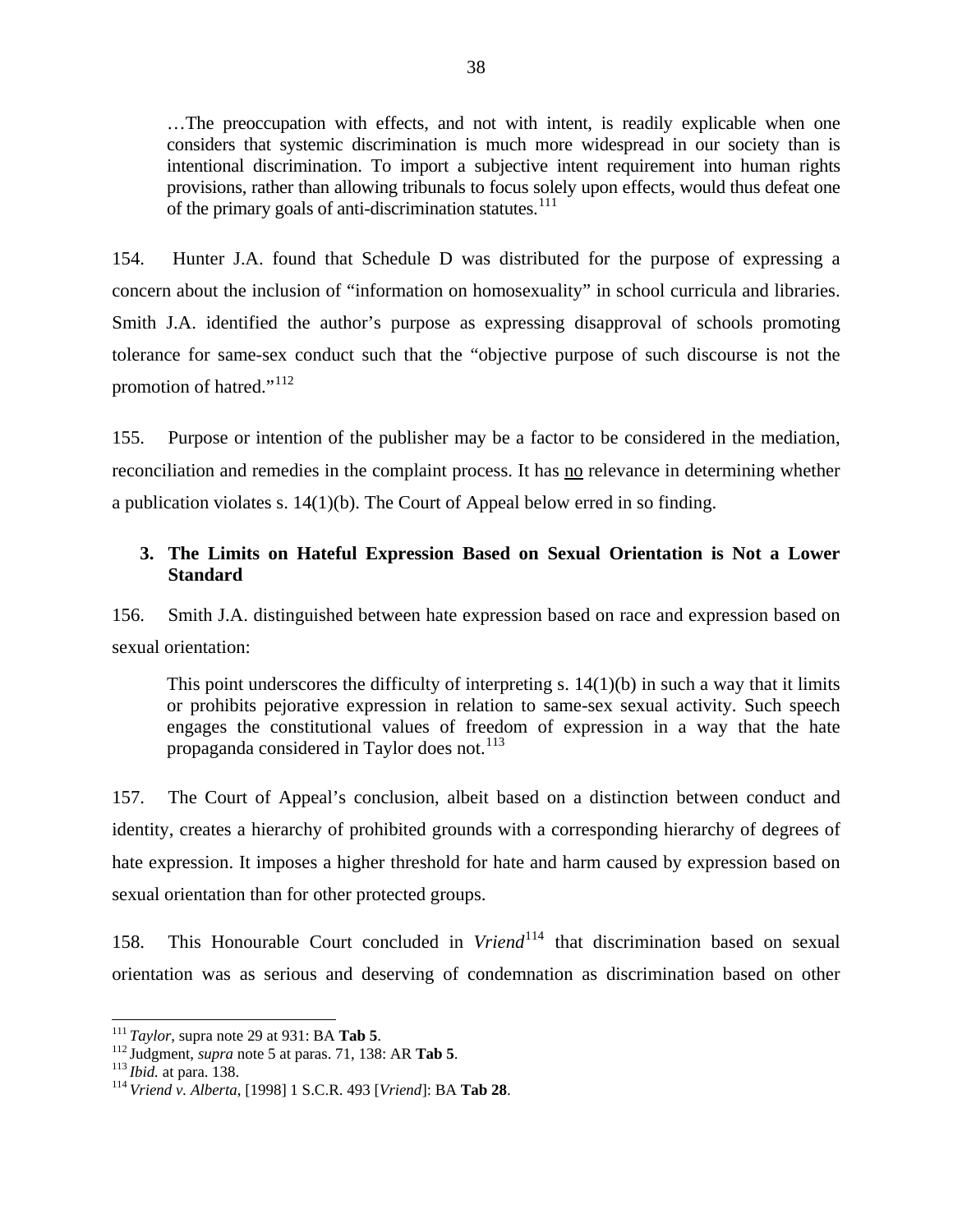grounds. The Court recognized that differential treatment of individuals based on sexual orientation perpetuates and encourages discrimination–a particularly cruel form of discrimination because it may harm the dignity and perceived worth of gay persons.

159. According to the 2004 General Social Survey conducted by Statistics Canada, 44% of gays and lesbians reported experiencing discrimination in the previous five years compared to 14% of heterosexuals. The most common type of discrimination reported was related to employment when members of the gay community applied for a position or a promotion.<sup>[115](#page-44-0)</sup>

160. Data compiled by Statistics Canada based on 2006 police-reported surveys showed that 10% of hate crimes were motivated by sexual orientation. Of these crimes, more than one-half were violent and resulted in physical injury to victims more often than hate crimes directed at other target groups.<sup>[116](#page-44-1)</sup> By 2008, police services reported that 16% of hate crimes were motivated by sexual orientation and these hate crimes were increasingly violent -75% of crimes motivated by sexual orientation were violent whereas 38% of racially-motivated crimes, and 25% of religiously-motivated crimes, were violent. <sup>[117](#page-44-2)</sup>

161. Hate expression which vilifies citizens based on sexual orientation perpetuates discrimination and fosters the intolerance which leads to the serious harm recognized by this Honourable Court in *Taylor*. This harm is no less serious than the harm resulting from raciallydirected hate expression. In every case, the "question is about the direct targets of the abuse. Can their lives be led, can their children be brought up, can their hopes be maintained and their worst fears dispelled, in a social environment polluted by these materials."[118](#page-44-3)

162. Hate expression based on sexual orientation interferes with the ability of gay persons to make a life in the community – to secure housing, to pursue educational and employment opportunities and to live without fear of physical and psychological violence. The objectives of

<span id="page-44-0"></span><sup>&</sup>lt;sup>115</sup> Statistics Canada, *Sexual Orientation and Victimization*, by D. L. Beauchamp, (Ottawa: Canadian Centre for Justice Statistics, 2004) at 11: BA Tab 39.

<span id="page-44-3"></span><span id="page-44-2"></span>

<span id="page-44-1"></span><sup>&</sup>lt;sup>116</sup> Supra note 70: BA **Tab 37**.<br><sup>117</sup> Supra note 37: BA **Tab 38**.<br><sup>118</sup> Jeremy Waldron, "Free Speech & the Menace of Hysteria", Book Review of *Freedom for the Thought That We Hate: A Biography of the First Amendment* by Anthony Lewis, The New York Review of Books, Vol. 55, Number 9, May 29, 2008: BA **Tab 40**.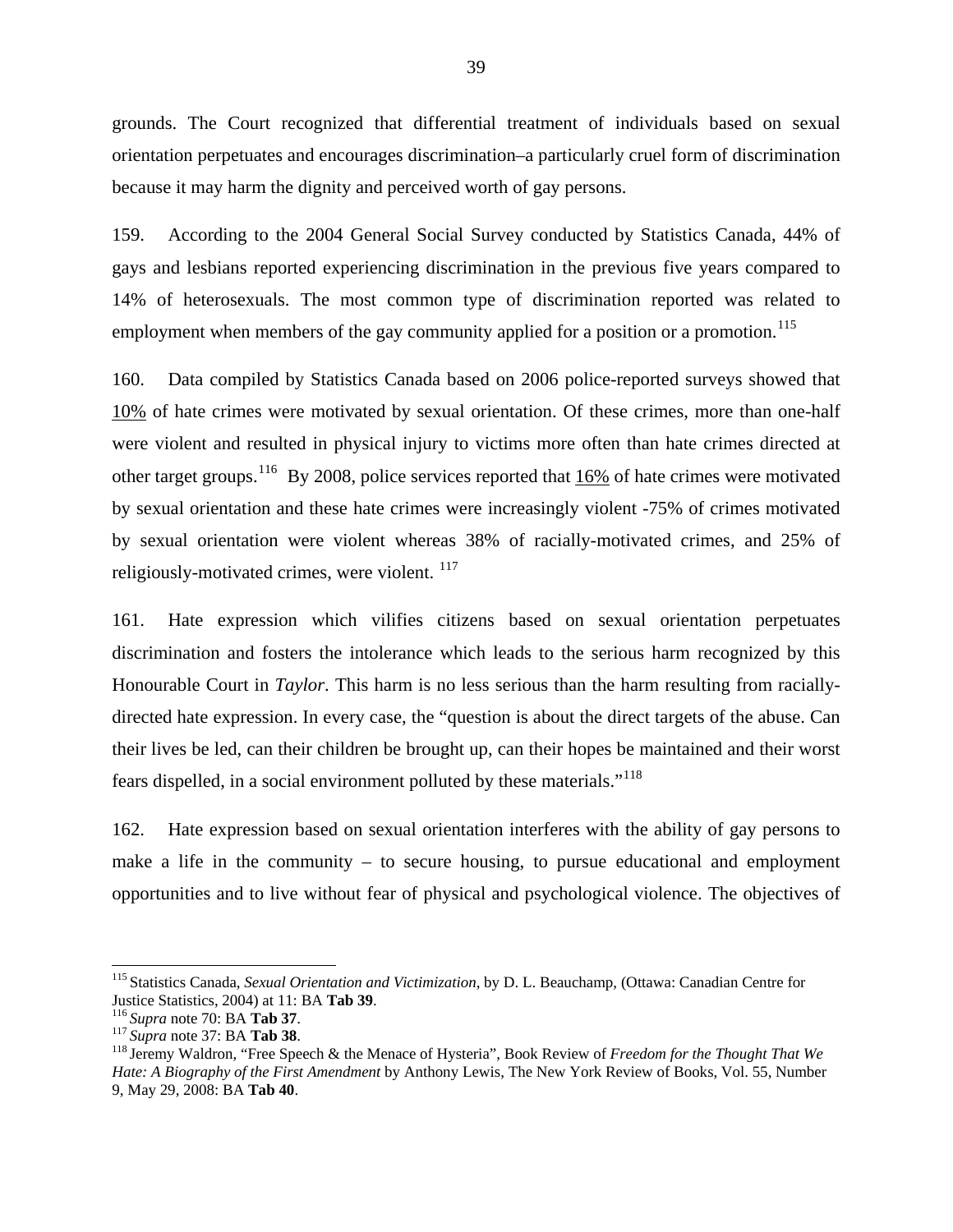the *Code* are directed at protecting these societal rights for all of the groups protected by the legislation. This is no hierarchy of protected groups.

163. The Court of Appeal below erred in applying a higher threshold for hate and harm caused by expression directed at citizens based on sexual orientation than for other protected groups.

#### **Conclusion: Hate Expression Requires Regulation by Human Rights Legislation**

164. Freedom of expression is vital to our democracy and the flourishing of a vibrant and diverse society. Along with this freedom comes the corresponding responsibility not to harm others or injure the community when exercising one's right to free expression. Advances in communication technologies have changed the values underlying the freedom of expression and made dissemination of hate available at the push of a button for everyone. Human rights commissions must maintain jurisdiction to regulate and monitor the dissemination of hate in Canada. Left only to the extremely high threshold of the *Criminal Code*, hate expression and its consequences will largely go unsanctioned and unregulated. Canada, moving forward, must become more vigilant in its fight against hate, not less. This case provides this Honourable Court with the perfect opportunity to do just that.

### **Part IV - Submissions on Costs**

<span id="page-45-1"></span><span id="page-45-0"></span>165. The appellant seeks costs throughout.

### **Part V – Order Requested**

166. The appellant respectfully requests that this Court order that s. 14(1)(b) of the *Code* does not infringe s. 2(a) of the *Charter*, that s. 14(1)(b) is a justifiable limit on s. 2(b) of the *Charter,*  that the judgment of the Court of Appeal be set aside and the decision of the Court of Queen's Bench be restored, with costs throughout.

ALL OF WHICH IS RESPECTFULLY SUBMITTED this 29<sup>th</sup> day of March, 2011.

Grant J. Scharfstein, Q.C. Janice E. Gingell Deidre L. Aldcorn Co-Counsel for the Applicant

\_\_\_\_\_\_\_\_\_\_\_\_\_\_\_\_\_\_\_\_\_\_\_\_\_\_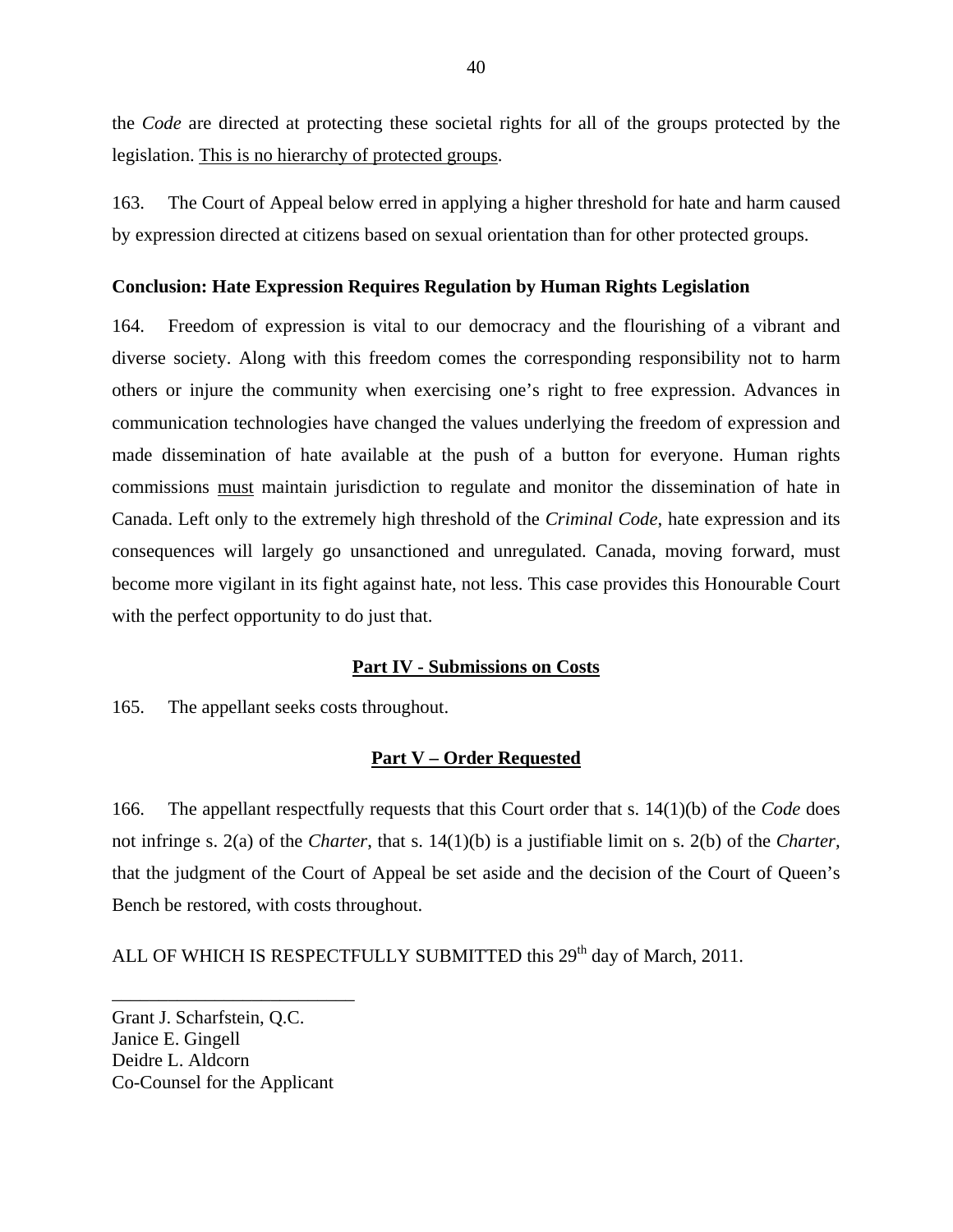# **Part VI – Table of Authorities**

<span id="page-46-0"></span>

|     | <b>Tab Cases</b>                                                                        | Paragraphs                                                                                                |
|-----|-----------------------------------------------------------------------------------------|-----------------------------------------------------------------------------------------------------------|
| 1.  | Alberta v. Hutterite Brethren of Wilson Colony, [2009] 2 S.C.R. 567                     | 31, 42, 44                                                                                                |
| 2.  | B. (R.) v. Children's Aid Society of Metropolitan Toronto, [1995] 1<br>S.C.R. 315       | 100                                                                                                       |
| 3.  | Boissoin v. Lund, 2009 ABQB 592                                                         | 55                                                                                                        |
| 4.  | Bou Malhab v. Diffusion Métromédia CMR Inc. 2011 SCC 9                                  | 76, 112                                                                                                   |
| 5.  | Canada (Human Rights Commission) v. Taylor, [1990] 3<br>S.C.R. 892                      | 30, 33-36, 42, 46, 50-52,<br>54, 55, 59, 105, 106, 113,<br>114, 117, 118, 124, 126,<br>128, 133, 153, 161 |
| 6.  | Canadian Broadcasting Corp. v. New Brunswick (Attorney General),<br>[1996] 3 S.C.R. 480 | 60                                                                                                        |
| 7.  | Chamberlain v. Surrey School District No. 36, [2002] 4 S.C.R. 710                       | 148, 149                                                                                                  |
| 8.  | Egan v. Canada, [1995] 2 S.C.R. 513                                                     | 144                                                                                                       |
| 9.  | Elmasry v. Roger's Publishing Ltd., 2008 BCHRT 378                                      | 53, 56, 75,<br>119                                                                                        |
| 10. | Kane, Re, 2001 ABQB 570                                                                 | 53, 126                                                                                                   |
| 11. | Marriage Commissioners Appointed Under The Marriage Act (Re), 2011<br>SKCA <sub>3</sub> | 108                                                                                                       |
| 12. | Montréal (City) v. 2952-1366 Québec Inc., [2005] 3 S.C.R. 141                           | 61                                                                                                        |
| 13. | Multani v. Commission scolaire Marguerite-Bourgeoys, [2006] 1 S.C.R.<br>256             | 96, 97                                                                                                    |
| 14. | Owens v. Saskatchewan (Human Rights Commission), 2006 SKCA 41                           | 34, 53, 94,<br>116, 119, 128,<br>146, 147                                                                 |
| 15. | RJR-Macdonald Inc. v. Canada (Attorney-General), [1995] 3 S.C.R. 199                    | 42, 58, 60                                                                                                |
| 16. | R. v. Big M Drug Mart Ltd., [1985] 1 S.C.R. 295                                         | 99                                                                                                        |
| 17. | R. v. Butler, [1992] 1 S.C.R. 452                                                       | 42, 49, 60                                                                                                |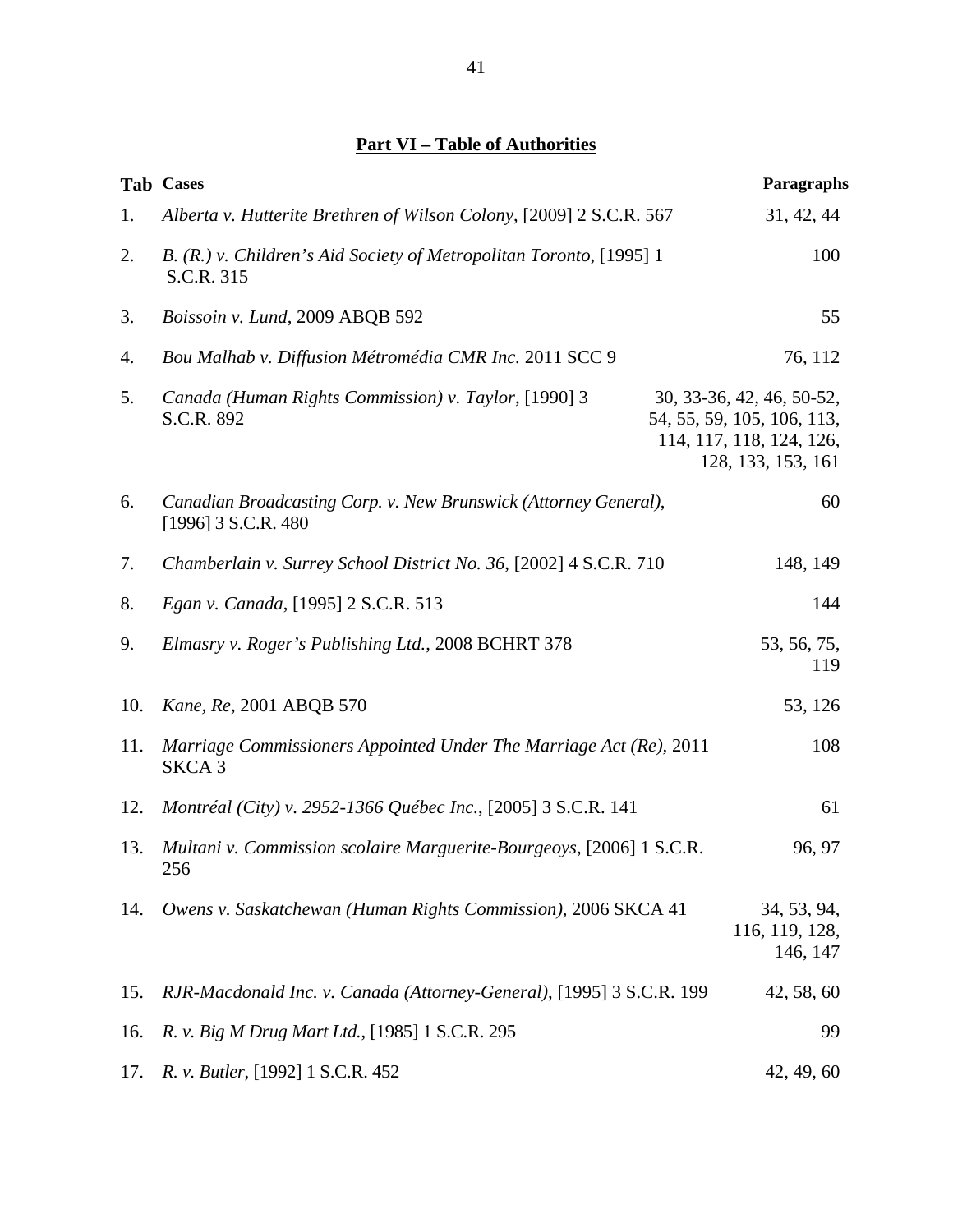| 18. | R. v. Jones, [1986] 2 S.C.R. 284                                                              | 101                                        |
|-----|-----------------------------------------------------------------------------------------------|--------------------------------------------|
| 19. | R. v. Keegstra, [1990] 3 S.C.R. 697                                                           | 42, 59, 60, 63,<br>65, 84, 91,<br>104, 137 |
| 20. | R. v. Lucas, [1998] 1 S.C.R. 439                                                              | 80                                         |
| 21. | R. v. Oakes, [1986] 1. S.C.R. 103                                                             | 28, 41, 96                                 |
| 22. | R. v. Sharpe, [2001] 1 S.C.R. 45                                                              | 29, 57, 59, 62                             |
| 23. | Ross v. New Brunswick District No. 15 Board of Education, [1996] 1<br>S.C.R. 825              | 59, 64, 94, 95,<br>97, 107                 |
| 24. | Saskatchewan (Human Rights Commission) v. Bell (1994), 114 D.L.R.<br>$(4th)$ 370 (Sask. C.A.) | 24, 34, 35                                 |
| 25. | Syndicat Northcrest v. Amselem, [2004] 2 S.C.R. 551                                           | 97                                         |
| 26. | Thomson Newspapers Co. v. Canada (Attorney General), [1998] 1<br>S.C.R. 877                   | 32, 42, 45                                 |
| 27. | Trinity Western University v. British Columbia College of Teachers,<br>[2001] 1 S.C.R. 772    | 94, 145                                    |
| 28. | Vriend v. Alberta, [1998] 1 S.C.R. 493                                                        | 158                                        |
| 29. | Warman v. Kouba, 2006 CHRT 50                                                                 | 47                                         |

# **Articles**

| 30. | Delgado, R. "Words That Wound: A Tort Action for Racial Insults, Epithets, and<br>Name-Calling" (1982) 17 Har. C.R.-C.L.L. Rev. 133.                                                | 1 |
|-----|-------------------------------------------------------------------------------------------------------------------------------------------------------------------------------------|---|
| 31. | Fish, A. "Hate Promotion and Freedom of Expression: Truth and Consequences"<br>(1989) 2 Can. J. L. & Jurisprudence 111.                                                             | 1 |
| 32. | Gilreath, Shannon. "Tell Your Faggot Friend He Owes Me \$500 For My Broken<br>Hand": Thoughts on a Substantive Equality Theory of Free Speech (2009) 44 Wake<br>Forest L. Rev. 557. | 1 |
| 33. | Kretzmer, D. "Freedom of Speech and Racism" (1987) 8 Cardozo L. Rev. 445.                                                                                                           | 1 |
| 34. | Matsuda, M. "Public Response to Racist Speech: Considering the Victim's Story<br>(1989) 87 Mich. L. Rev. 2320.                                                                      | 1 |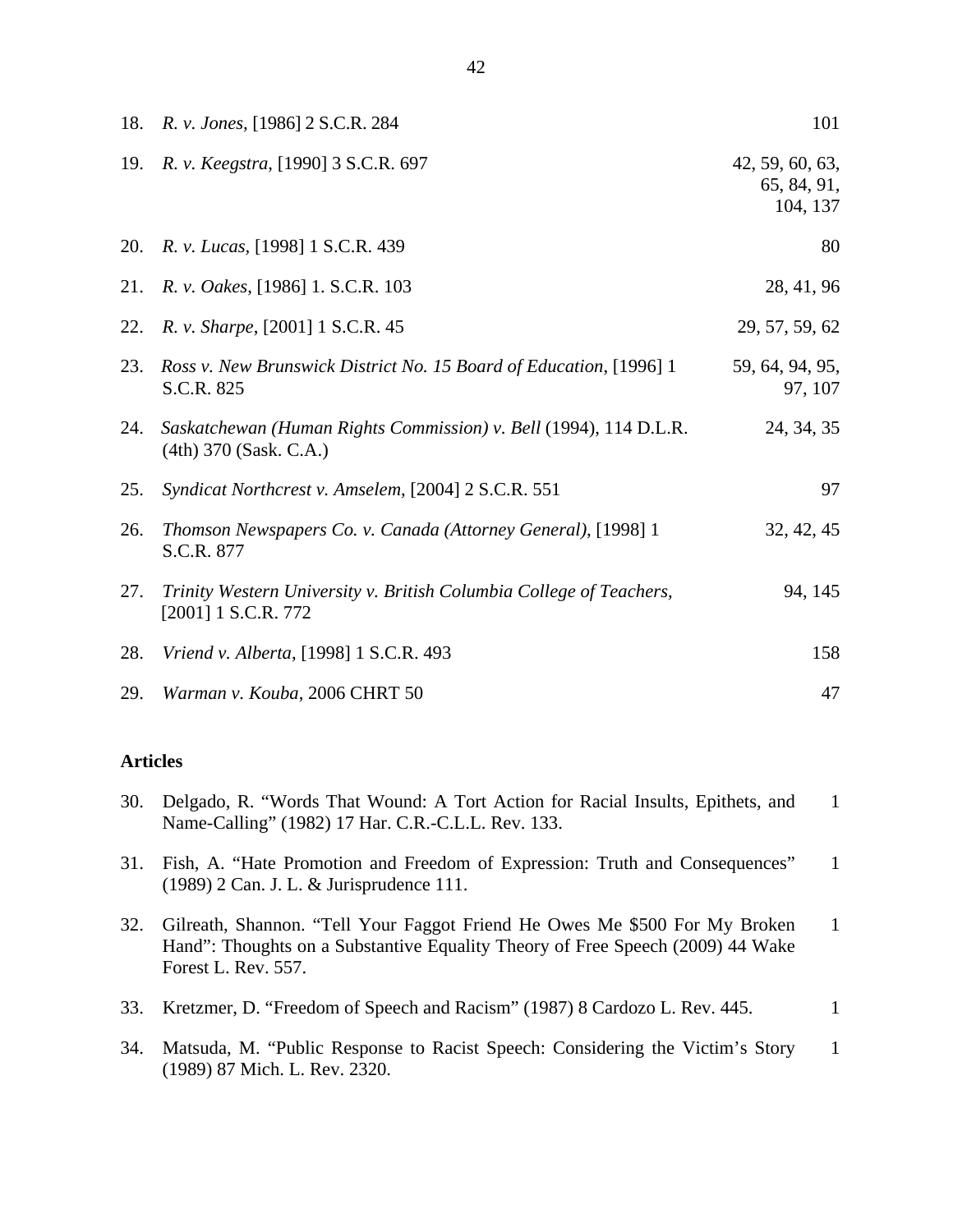| 35. | Medjuck, S. "Rethinking Canadian Justice: Hate Must Not Define Democracy"<br>(1992) 41 U.N.B.L.J. 285.                                                                                                                            | 71         |
|-----|-----------------------------------------------------------------------------------------------------------------------------------------------------------------------------------------------------------------------------------|------------|
| 36. | Report to the Canadian Human Rights Act and the Regulation of Hate Speech on the<br><i>Internet</i> by Richard Moon (Ottawa, Canadian Human Rights Commission, 2008).                                                             | 56         |
| 37. | Statistics Canada, <i>Hate Crime in Canada</i> , 2006, by M Dauvergne, K. Scrim and S.<br>Brennan, (Ottawa: Canadian Centre for Justice Statistics Profile Series, 2008.                                                          | 85,<br>160 |
| 38. | Statistics Canada, Police-reported hate crime in Canada, 2008 by Mia Dauvergne<br>(Juristat: Summer 2010), online: http://www.statcan.gc.ca/pub/85-002-<br>$x/2010002/article/11233-eng.htm#a7$ .                                 | 38,<br>160 |
| 39. | Statistics Canada, Sexual Orientation and Victimization, by D. L. Beauchamp,<br>(Ottawa: Canadian Centre for Justice Statistics, 2004).                                                                                           | 159        |
| 40. | Waldron, Jeremy. "Free Speech & the Menace of Hysteria", Book Review of<br>Freedom for the Thought That We Hate: A Biography of the First Amendment by<br>Anthony Lewis, The New York Review of Books, Vol. 55, Number 9, May 29, | 161        |

## **Statutory Provisions**

2008.

*Canadian Charter of Rights and Freedoms* as found in the *Constitution Act, 1982,* being Schedule B to the *Canada Act 1982* (U.K.), 1982, c.11, s.2(b)

*Canadian Human Rights Act*, R.S.C. 1985, c. H-6, s.13(1)

*Criminal Code*, R.S.C. 1985, c. C-46, s. 319

*International Convention on the Elimination of All Forms of Racial Discrimination* 660 UNTS 195; G.A. res. 2106 (XX), Annex, 20 U.N. GAOR Supp. (No. 14) at 47, U.N. Doc. A/6014 (1966)

*International Covenant on Civil and Political Rights,* U.N.T.S. No. 14668, vol 999 (1976)

*The Saskatchewan Human Rights Code*, S.S. 1979, c. S-24.1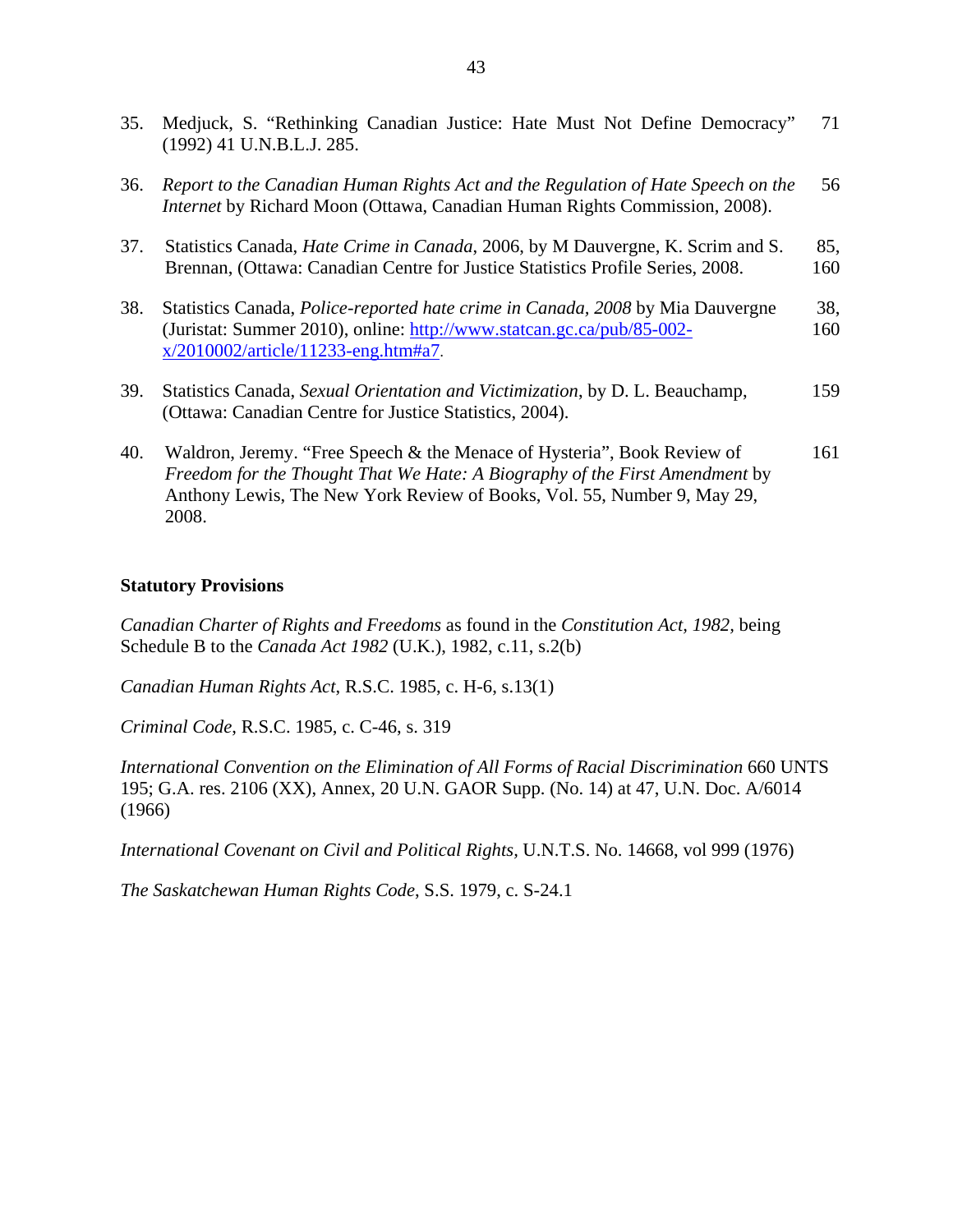Relevant Provisions of:

# *Canadian Charter of Rights and Freedoms* **as found in the** *Constitution Act, 1982,* **being Schedule B to the** *Canada Act 1982* **(U.K.), 1982, c. 11, s 2(b)**

### **Rights and freedoms in Canada**

**1.** The *Canadian Charter of Rights and Freedoms* guarantees the rights and freedoms set out in it subject only to such reasonable limits prescribed by law as can be demonstrably justified in a free and democratic society.

## **Fundamental freedoms**

**2.** Everyone has the following fundamental freedoms:

(*a*) freedom of conscience and religion;

(*b*) freedom of thought, belief, opinion and expression, including freedom of the press and other media of communication;

## **Equality before and under law and equal protection and benefit of law**

**15.** (1) Every individual is equal before and under the law and has the right to the equal protection and equal benefit of the law without discrimination and, in particular, without discrimination based on race, national or ethnic origin, colour, religion, sex, age or mental or physical disability.

### **Affirmative action programs**

(2) Subsection (1) does not preclude any law, program or activity that has as its object the amelioration of conditions of disadvantaged individuals or groups including those that are disadvantaged because of race, national or ethnic origin, colour, religion, sex, age or mental or physical disability.

### **Multicultural heritage**

27. This Charter shall be interpreted in a manner consistent with the preservation and enhancement of the multicultural heritage of Canadians.

# *Charte canadienne des droits et libertés***, Partie I de la Loi Constitutionnelle de 1982**

# **Droits et libertés au Canada**

**1.** La *Charte canadienne des droits et libertés* garantit les droits et libertés qui y sont énoncés. Ils ne peuvent être restreints que par une règle de droit, dans des limites qui soient raisonnables et dont la justification puisse se démontrer dans le cadre d'une société libre et démocratique.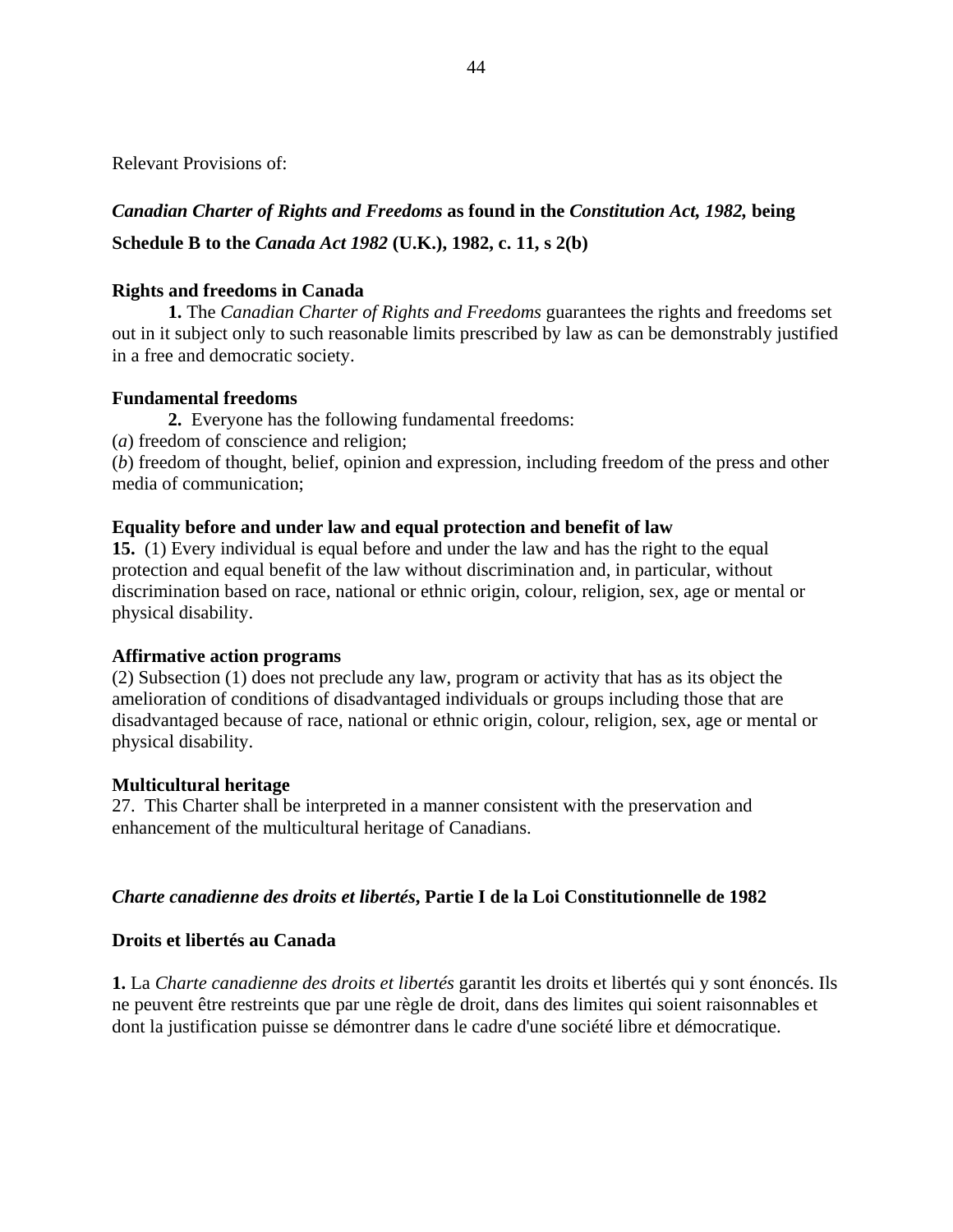#### **Libertés fondamentales**

- **2.** Chacun a les libertés fondamentales suivantes :
	- *a)* liberté de conscience et de religion;
	- *b)* liberté de pensée, de croyance, d'opinion et d'expression, y compris la liberté de la presse et des autres moyens de communication;
	- *c)* liberté de réunion pacifique;
	- *d)* liberté d'association.

# **Égalité devant la loi, égalité de bénéfice et protection égale de la loi**

**15.** (1) La loi ne fait acception de personne et s'applique également à tous, et tous ont droit à la même protection et au même bénéfice de la loi, indépendamment de toute discrimination, notamment des discriminations fondées sur la race, l'origine nationale ou ethnique, la couleur, la religion, le sexe, l'âge ou les déficiences mentales ou physiques.

# **Programmes de promotion sociale**

(2) Le paragraphe (1) n'a pas pour effet d'interdire les lois, programmes ou activités destinés à améliorer la situation d'individus ou de groupes défavorisés, notamment du fait de leur race, de leur origine nationale ou ethnique, de leur cou[le](http://lois-laws.justice.gc.ca/fra/Charte/page-1.html#84#84)ur, de leur religion, de leur sexe, de leur âge ou de leurs déficiences mentales ou physiques.  $\frac{(84)}{64}$ 

# **Maintien du patrimoine culturel**

**27.** Toute interprétation de la présente charte doit concorder avec l'objectif de promouvoir le maintien et la valorisation du patrimoine multiculturel des Canadiens.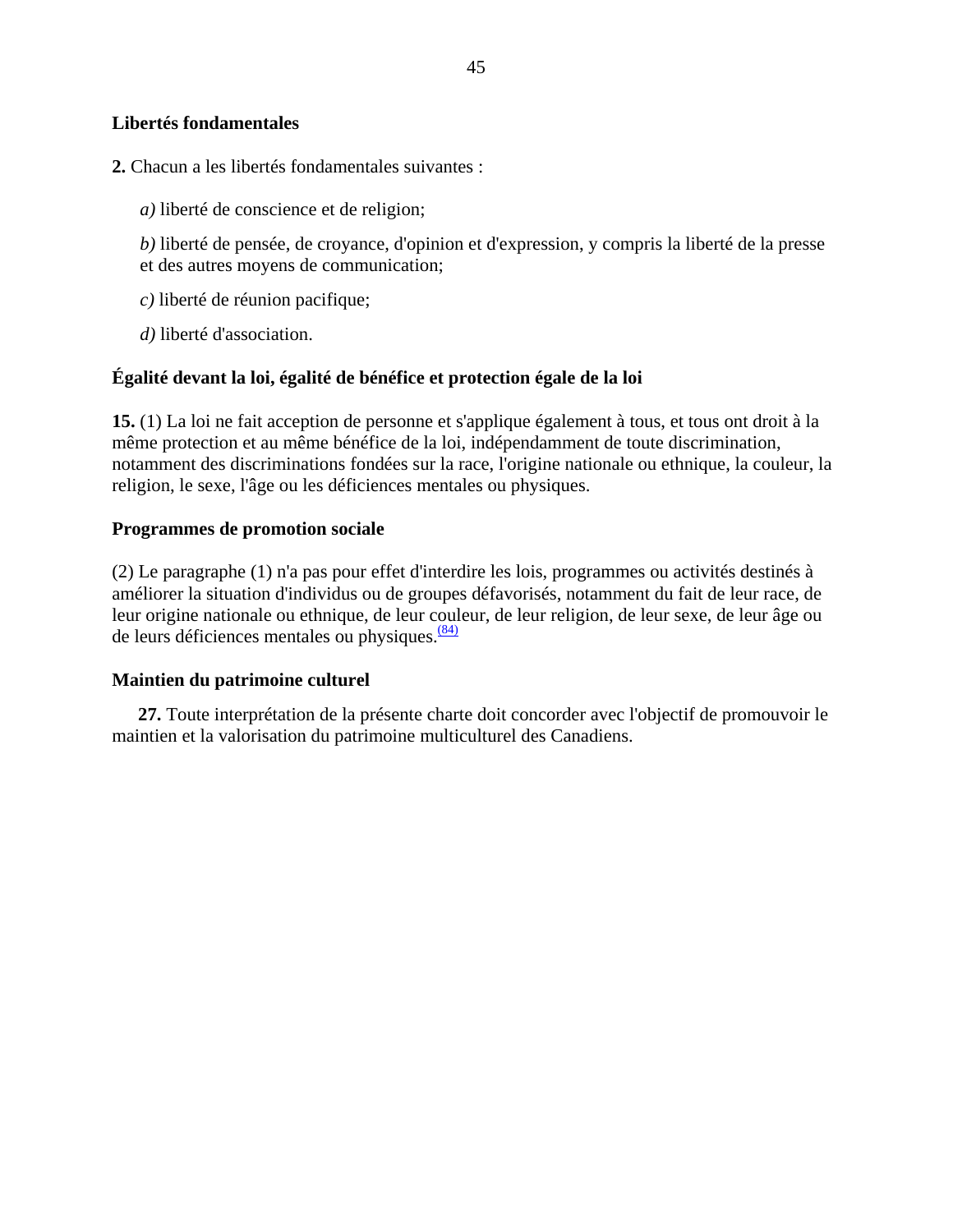#### Relevant Provisions of:

### *Canadian Human Rights Act,* **R.S.C. 1985, c. H-6**

#### Purpose

**2.** The purpose of this Act is to extend the laws in Canada to give effect, within the purview of matters coming within the legislative authority of Parliament, to the principle that all individuals should have an opportunity equal with other individuals to make for themselves the lives that they are able and wish to have and to have their needs accommodated, consistent with their duties and obligations as members of society, without being hindered in or prevented from doing so by discriminatory practices based on race, national or ethnic origin, colour, religion, age, sex, sexual orientation, marital status, family status, disability or conviction for an offence for which a pardon has been granted.

#### Hate messages

**13.** (1) It is a discriminatory practice for a person or a group of persons acting in concert to communicate telephonically or to cause to be so communicated, repeatedly, in whole or in part by means of the facilities of a telecommunication undertaking within the legislative authority of Parliament, any matter that is likely to expose a person or persons to hatred or contempt by reason of the fact that that person or those persons are identifiable on the basis of a prohibited ground of discrimination.

### *Loi canadienne sur les droits de la personne***, L.R.C. 1985, c. H-6**

### **Objet**

**2.** La présente loi a pour objet de compléter la législation canadienne en donnant effet, dans le champ de compétence du Parlement du Canada, au principe suivant : le droit de tous les individus, dans la mesure compatible avec leurs devoirs et obligations au sein de la société, à l'égalité des chances d'épanouissement et à la prise de mesures visant à la satisfaction de leurs besoins, indépendamment des considérations fondées sur la race, l'origine nationale ou ethnique, la couleur, la religion, l'âge, le sexe, l'orientation sexuelle, l'état matrimonial, la situation de famille, la déficience ou l'état de personne graciée.

#### **Propagande haineuse**

**13.** (1) Constitue un acte discriminatoire le fait, pour une personne ou un groupe de personnes agissant d'un commun accord, d'utiliser ou de faire utiliser un téléphone de façon répétée en recourant ou en faisant recourir aux services d'une entreprise de télécommunication relevant de la compétence du Parlement pour aborder ou faire aborder des questions susceptibles d'exposer à la haine ou au mépris des personnes appartenant à un groupe identifiable sur la base des critères énoncés à l'article 3.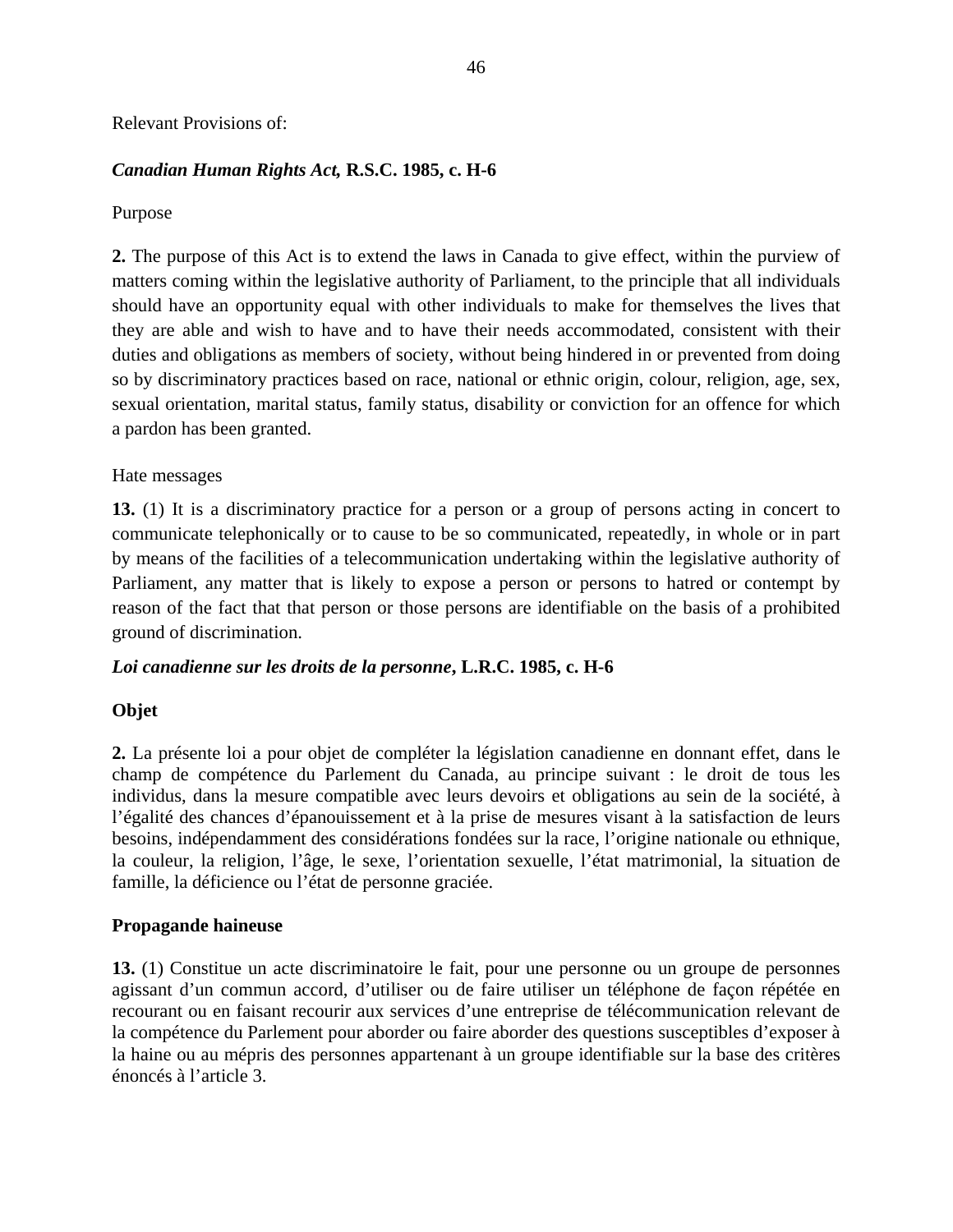Relevant Provisions of:

#### **Criminal Code, R.S.C. 1985, c. C-46**

Public incitement of hatred

**319.** (1) Every one who, by communicating statements in any public place, incites hatred against any identifiable group where such incitement is likely to lead to a breach of the peace is guilty of

(*a*) an indictable offence and is liable to imprisonment for a term not exceeding two years; or

(*b*) an offence punishable on summary conviction.

Wilful promotion of hatred

(2) Every one who, by communicating statements, other than in private conversation, wilfully promotes hatred against any identifiable group is guilty of

(*a*) an indictable offence and is liable to imprisonment for a term not exceeding two years; or

(*b*) an offence punishable on summary conviction.

#### Defences

(3) No person shall be convicted of an offence under subsection (2)

(*a*) if he establishes that the statements communicated were true;

(*b*) if, in good faith, the person expressed or attempted to establish by an argument an opinion on a religious subject or an opinion based on a belief in a religious text;

(*c*) if the statements were relevant to any subject of public interest, the discussion of which was for the public benefit, and if on reasonable grounds he believed them to be true; or

(*d*) if, in good faith, he intended to point out, for the purpose of removal, matters producing or tending to produce feelings of hatred toward an identifiable group in Canada.

#### Forfeiture

(4) Where a person is convicted of an offence under section 318 or subsection (1) or (2) of this section, anything by means of or in relation to which the offence was committed, on such conviction, may, in addition to any other punishment imposed, be ordered by the presiding provincial court judge or judge to be forfeited to Her Majesty in right of the province in which that person is convicted, for disposal as the Attorney General may direct.

Exemption from seizure of communication facilities

(5) Subsections 199(6) and (7) apply with such modifications as the circumstances require to section 318 or subsection (1) or (2) of this section.

#### Consent

(6) No proceeding for an offence under subsection (2) shall be instituted without the consent of the Attorney General.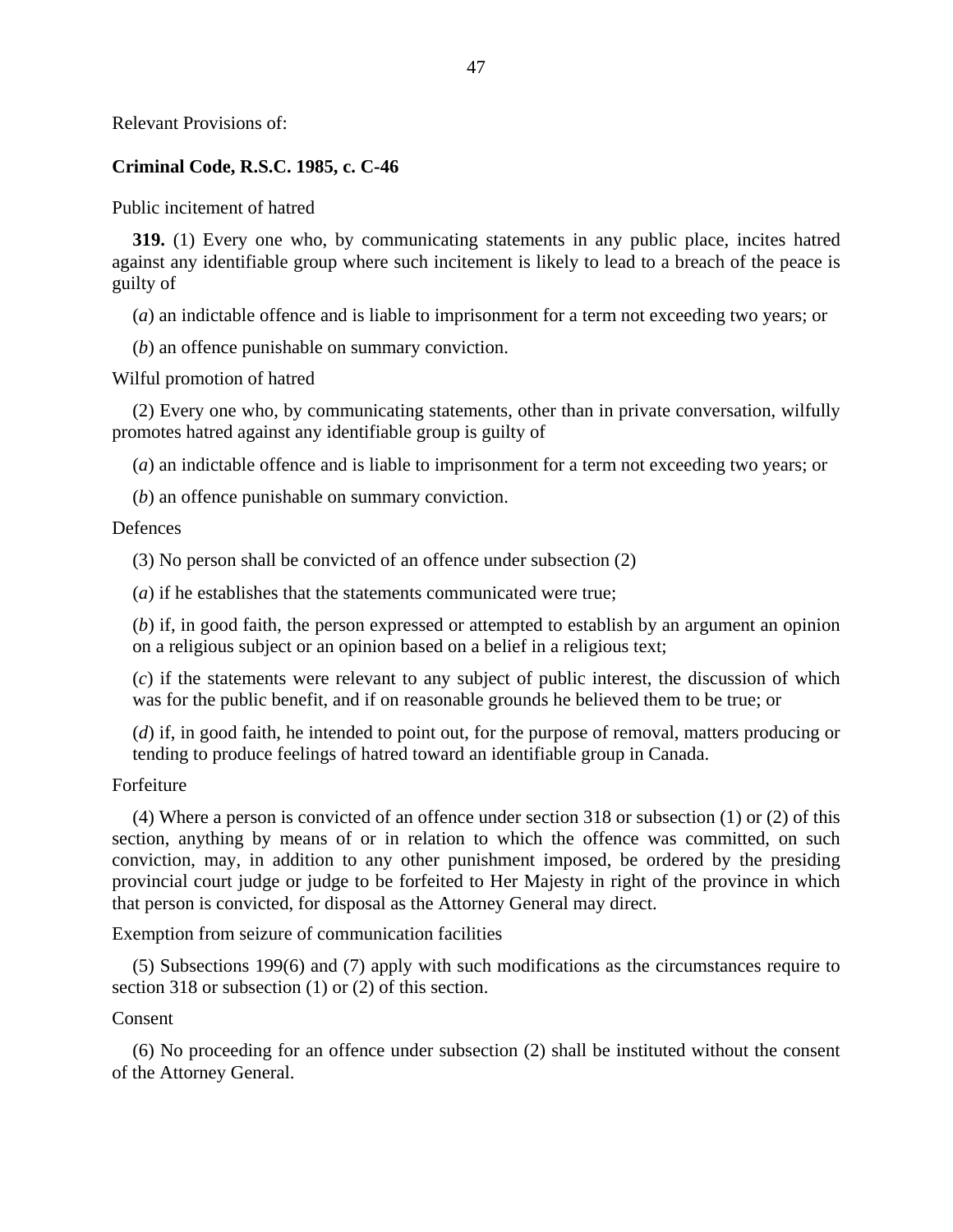#### **Code criminel, L.R.C. 1985, c. C-46**

#### **Incitation publique à la haine**

**319.** (1) Quiconque, par la communication de déclarations en un endroit public, incite à la haine contre un groupe identifiable, lorsqu'une telle incitation est susceptible d'entraîner une violation de la paix, est coupable :

*a*) soit d'un acte criminel et passible d'un emprisonnement maximal de deux ans;

*b*) soit d'une infraction punissable sur déclaration de culpabilité par procédure sommaire.

Fomenter volontairement la haine

(2) Quiconque, par la communication de déclarations autrement que dans une conversation privée, fomente volontairement la haine contre un groupe identifiable est coupable :

*a*) soit d'un acte criminel et passible d'un emprisonnement maximal de deux ans;

*b*) soit d'une infraction punissable sur déclaration de culpabilité par procédure sommaire.

#### Défenses

(3) Nul ne peut être déclaré coupable d'une infraction prévue au paragraphe (2) dans les cas suivants :

*a*) il établit que les déclarations communiquées étaient vraies;

*b*) il a, de bonne foi, exprimé une opinion sur un sujet religieux ou une opinion fondée sur un texte religieux auquel il croit, ou a tenté d'en établir le bien-fondé par argument;

*c*) les déclarations se rapportaient à une question d'intérêt public dont l'examen était fait dans l'intérêt du public et, pour des motifs raisonnables, il les croyait vraies;

*d*) de bonne foi, il voulait attirer l'attention, afin qu'il y soit remédié, sur des questions provoquant ou de nature à provoquer des sentiments de haine à l'égard d'un groupe identifiable au Canada.

#### **Confiscation**

(4) Lorsqu'une personne est déclarée coupable d'une infraction prévue à l'article 318 ou aux paragraphes (1) ou (2) du présent article, le juge de la cour provinciale ou le juge qui préside peut ordonner que toutes choses au moyen desquelles ou en liaison avec lesquelles l'infraction a été commise soient, outre toute autre peine imposée, confisquées au profit de Sa Majesté du chef de la province où cette personne a été reconnue coupable, pour qu'il en soit disposé conformément aux instructions du procureur général.

Installations de communication exemptes de saisie

(5) Les paragraphes 199(6) et (7) s'appliquent, compte tenu des adaptations de circonstance, à l'article 318 et aux paragraphes (1) et (2) du présent article.

#### Consentement

(6) Il ne peut être engagé de poursuites pour une infraction prévue au paragraphe (2) sans le consentement du procureur général.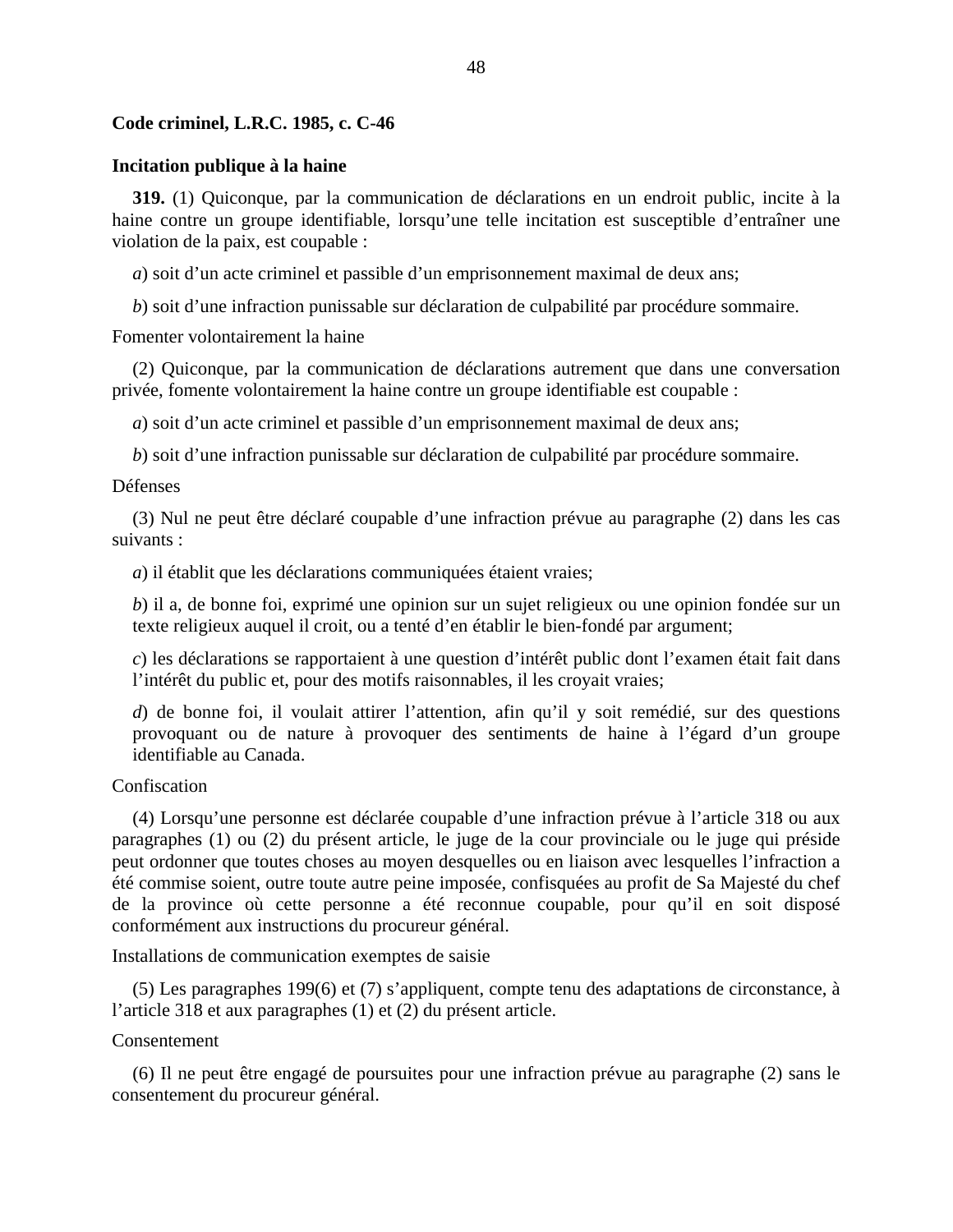Relevant Provisions of:

## *The Saskatchewan Human Rights Code***, S.S. 1979, c. S-24.1**

**Objects** 

3 The objects of this Act are:

(a) to promote recognition of the inherent dignity and the equal inalienable rights of all members of the human family; and

(b) to further public policy in Saskatchewan that every person is free and equal in dignity and rights and to discourage and eliminate discrimination.

#### Right to freedom of conscience

4 Every person and every class of persons shall enjoy the right to freedom of conscience, opinion and belief and freedom of religious association, teaching, practice and worship.

#### Right to free expression

5 Every person and every class of persons shall, under the law, enjoy the right to freedom of expression through all means of communication, including, without limiting the generality of the foregoing, the arts, speech, the press or radio, television or any other broadcasting device.

#### Prohibitions against publications

14(1) No person shall publish or display, or cause or permit to be published or displayed, on any lands or premises or in a newspaper, through a television or radio broadcasting station or any other broadcasting device, or in any printed matter or publication or by means of any other medium that the person owns, controls, distributes or sells, any representation, including any notice, sign, symbol, emblem, article, statement or other representation:

(a) tending or likely to tend to deprive, abridge or otherwise restrict the enjoyment by any person or class of persons, on the basis of a prohibited ground, of any right to which that person or class of persons is entitled under law; or

(b) that exposes or tends to expose to hatred, ridicules, belittles or otherwise affronts the dignity of any person or class of persons on the basis of a prohibited ground.

(2) Nothing in subsection (1) restricts the right to freedom of expression under the law upon any subject.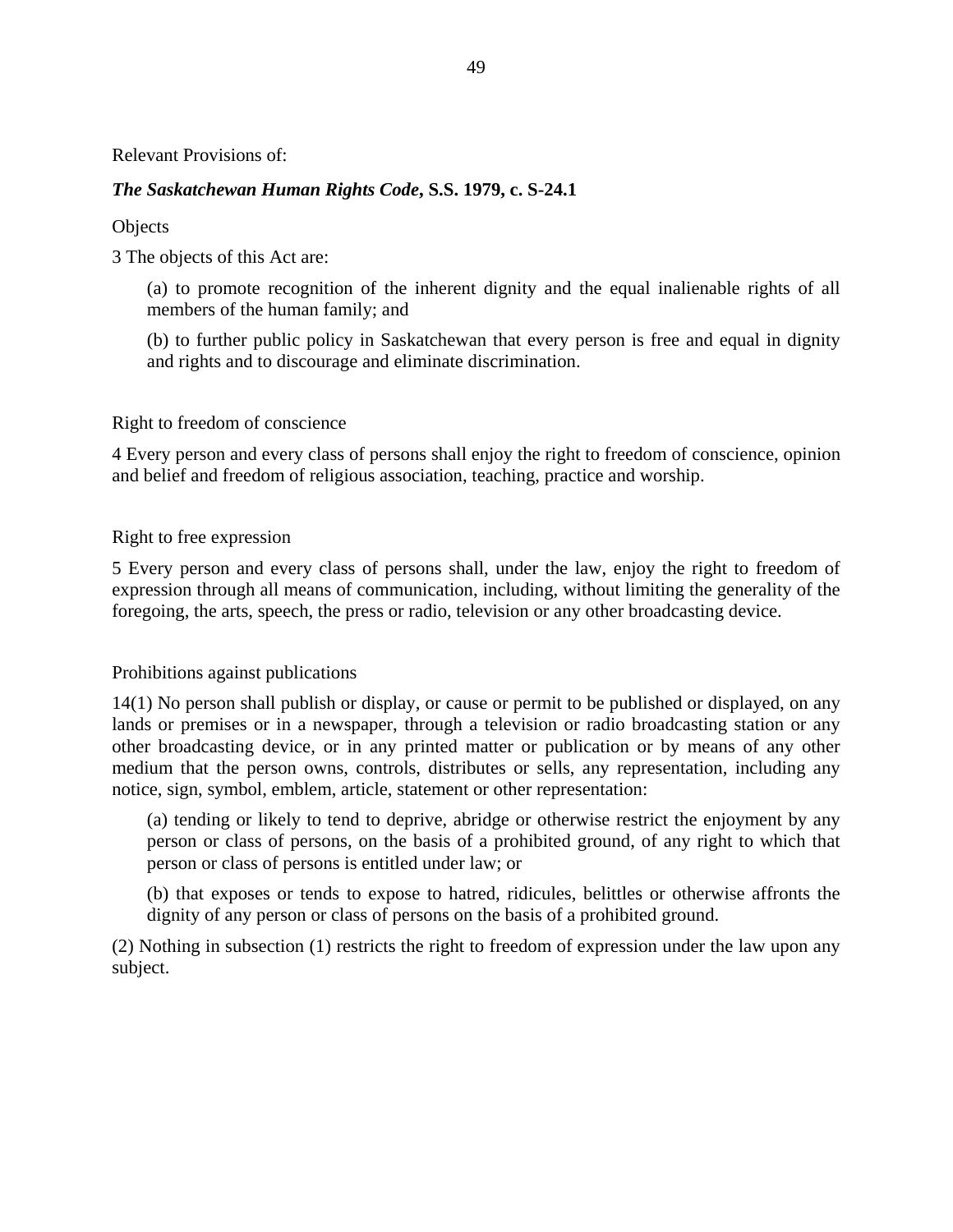### Relevant Provisions of *The Saskatchewan Human Rights Code***, S.S. 1979, c. S-24.1 (cont.)**

#### Evidence at inquiry

31(4) Without restricting the generality of subsection (2), a human rights tribunal shall, on an inquiry, be entitled to receive and accept evidence led for the purpose of establishing a pattern or practice of resistance to or disregard or denial of any of the rights secured by this Act, and the human rights tribunal shall be entitled to place any reliance that it considers appropriate on the evidence and on any pattern or practice disclosed by the evidence in arriving at its decision.

#### Act takes precedence unless expressly excluded

44 Every law of Saskatchewan is inoperative to the extent that it authorizes or requires the doing of anything prohibited by this Act unless it falls within an exemption provided by this Act or unless it is expressly declared by an Act of the Legislature to operate notwithstanding this Act.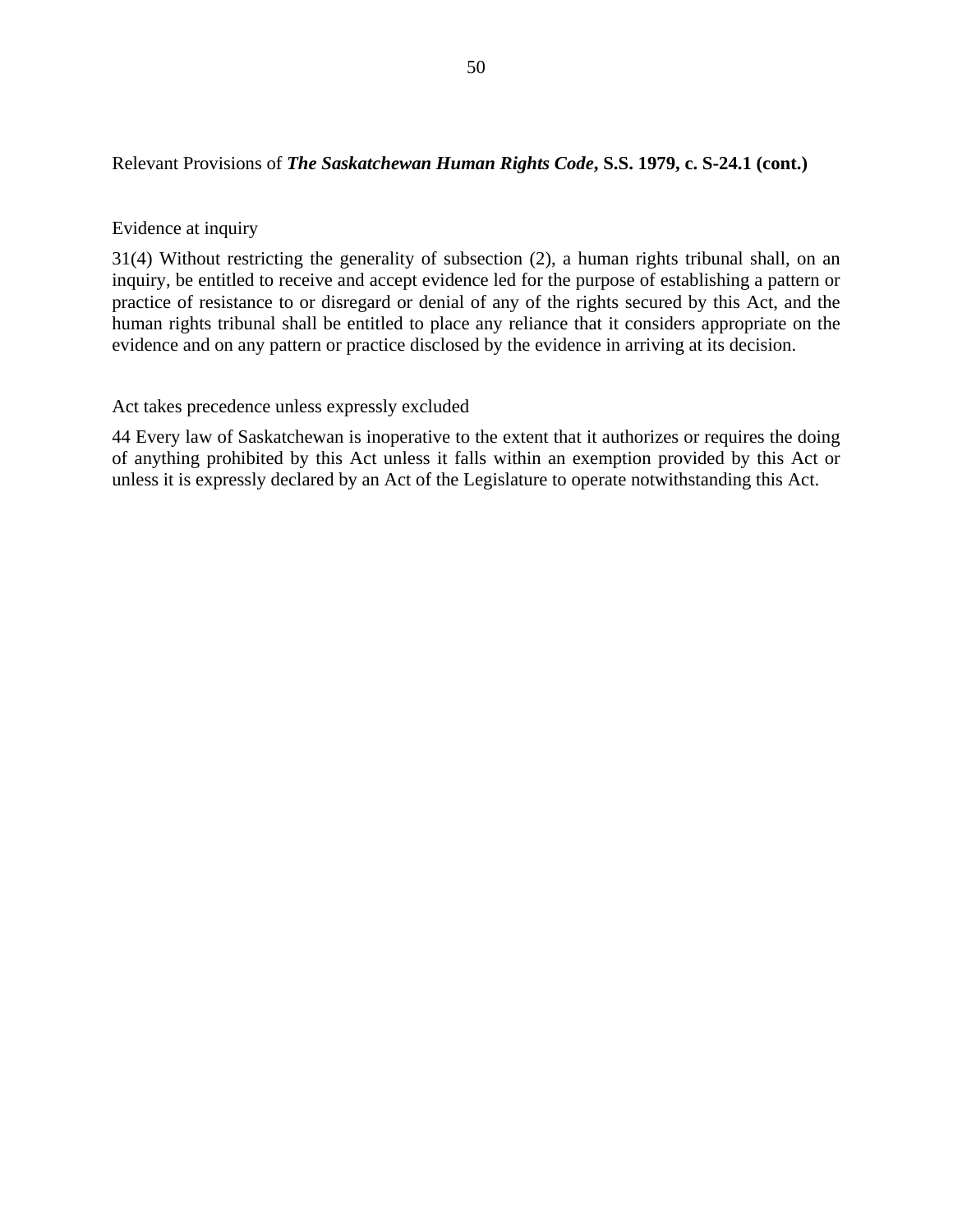Relevant Provisions of:

# *International Covenant on Civil and Political Rights*

## **Article 19**

1. Everyone shall have the right to hold opinions without interference.

2. Everyone shall have the right to freedom of expression; this right shall include freedom to seek, receive and impart information and ideas of all kinds, regardless of frontiers, either orally, in writing or in print, in the form of art, or through any other media of his choice.

3. The exercise of the rights provided for in paragraph 2 of this article carries with it special duties and responsibilities. It may therefore be subject to certain restrictions, but these shall only be such as are provided by law and are necessary:

(a) For respect of the rights or reputations of others;

(b) For the protection of national security or of public order (ordre public), or of public health or morals.

### **Article 20**

1. Any propaganda for war shall be prohibited by law.

2. Any advocacy of national, racial or religious hatred that constitutes incitement to discrimination, hostility or violence shall be prohibited by law.

# **Pacte international relatif aux droits civils et politiques**

### **Article 19**

1. Nul ne peut être inquiété pour ses opinions.

2. Toute personne a droit à la liberté d'expression; ce droit comprend la liberté de rechercher, de recevoir et de répandre des informations et des idées de toute espèce, sans considération de frontières, sous une forme orale, écrite, imprimée ou artistique, ou par tout autre moyen de son choix.

3. L'exercice des libertés prévues au paragraphe 2 du présent article comporte des devoirs spéciaux et des responsabilités spéciales. Il peut en conséquence être soumis à certaines restrictions qui doivent toutefois être expressément fixées par la loi et qui sont nécessaires:

a) Au respect des droits ou de la réputation d'autrui;

b) A la sauvegarde de la sécurité nationale, de l'ordre public, de la santé ou de la moralité publiques.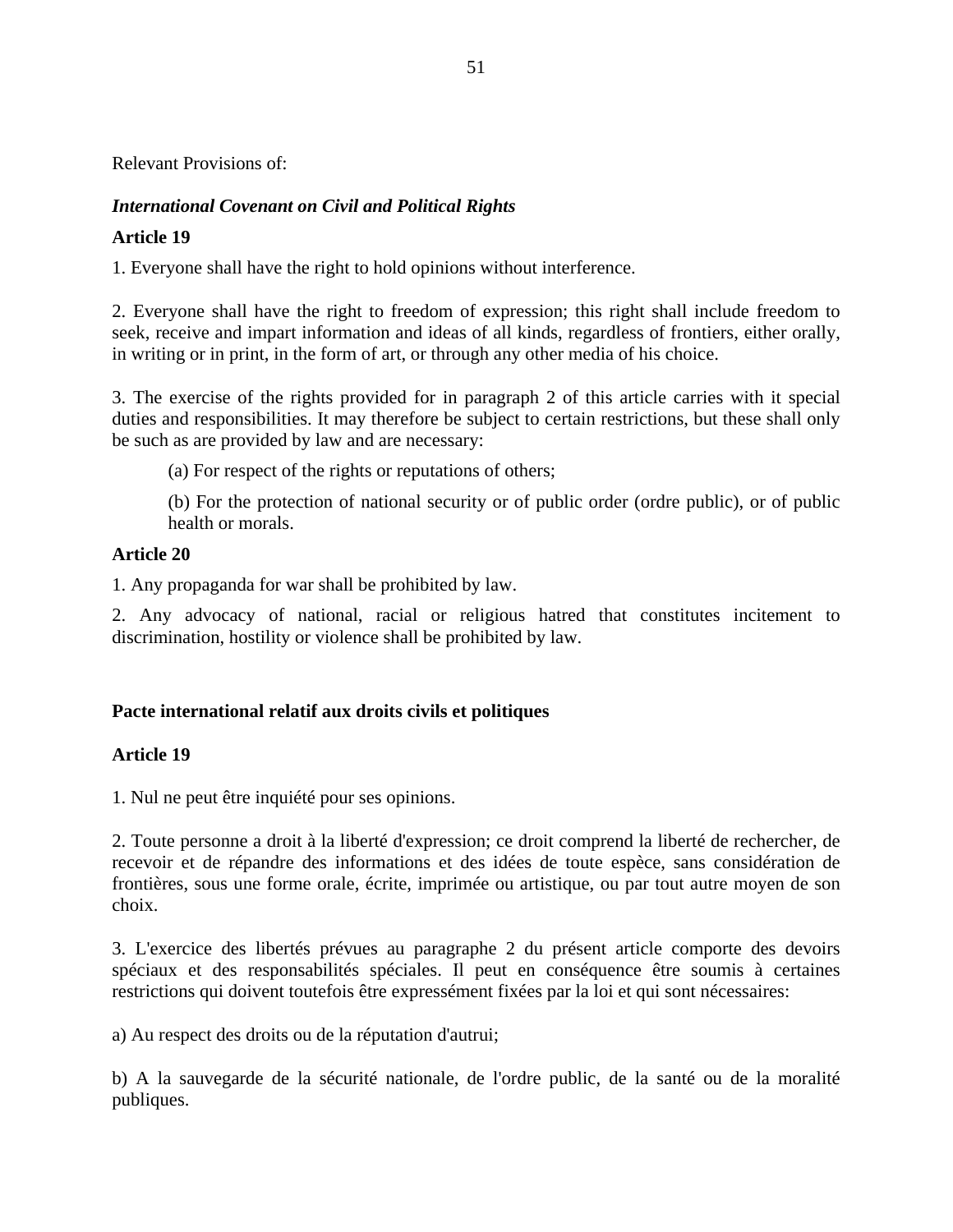# **Article 20**

1. Toute propagande en faveur de la guerre est interdite par la loi.

2. Tout appel à la haine nationale, raciale ou religieuse qui constitue une incitation à la discrimination, à l'hostilité ou à la violence est interdit par la loi.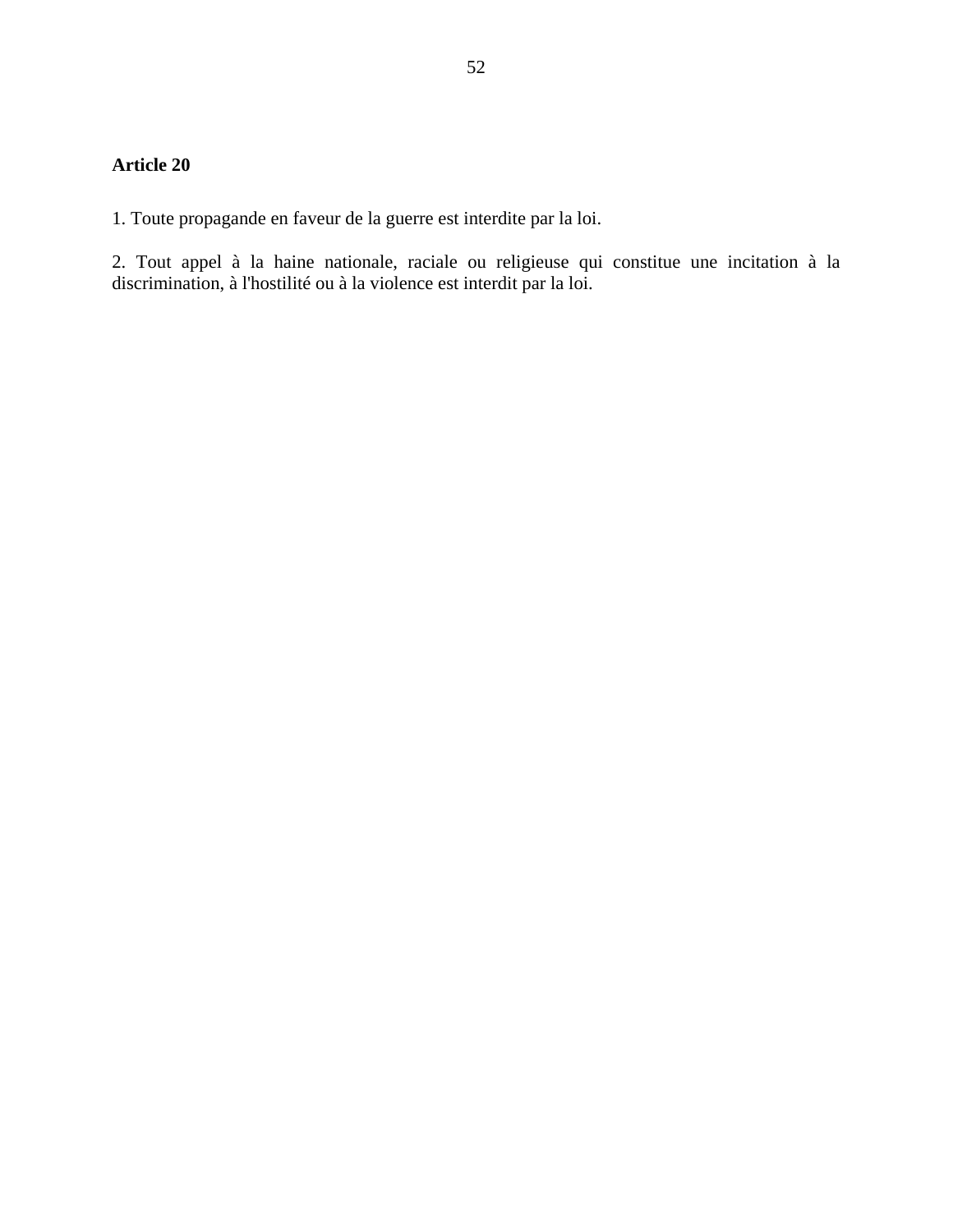# *International Convention on the Elimination of All Forms of Racial Discrimination*

# **Article 4**

States Parties condemn all propaganda and all organizations which are based on ideas or theories of superiority of one race or group of persons of one colour or ethnic origin, or which attempt to justify or promote racial hatred and discrimination in any form, and undertake to adopt immediate and positive measures designed to eradicate all incitement to, or acts of, such discrimination and, to this end, with due regard to the principles embodied in the Universal Declaration of Human Rights and the rights expressly set forth in article 5 of this Convention, inter alia:

(a) Shall declare an offence punishable by law all dissemination of ideas based on racial superiority or hatred, incitement to racial discrimination, as well as all acts of violence or incitement to such acts against any race or group of persons of another colour or ethnic origin, and also the provision of any assistance to racist activities, including the financing thereof;

(b) Shall declare illegal and prohibit organizations, and also organized and all other propaganda activities, which promote and incite racial discrimination, and shall recognize participation in such organizations or activities as an offence punishable by law;

(c) Shall not permit public authorities or public institutions, national or local, to promote or incite racial discrimination.

# **Convention internationale sur l'élimination de toutes les formes de discrimination raciale Article 4**

Les Etats parties condamnent toute propagande et toutes organisations qui s'inspirent d'idées ou de théories fondées sur la supériorité d'une race ou d'un groupe de personnes d'une certaine couleur ou d'une certaine origine ethnique, ou qui prétendent justifier ou encourager toute forme de haine et de discrimination raciales; ils s'engagent à adopter immédiatement des mesures positives destinées à éliminer toute incitation à une telle discrimination, ou tous actes de discrimination, et, à cette fin, tenant dûment compte des principes formulés dans la Déclaration universelle des droits de l'homme et des droits expressément énoncés à l'article 5 de la présente Convention, ils s'engagent notamment :

a) A déclarer délits punissables par la loi toute diffusion d'idées fondées sur la supériorité ou la haine raciale, toute incitation à la discrimination raciale, ainsi que tous actes de violence, ou provocation à de tels actes, dirigés contre toute race ou tout groupe de personnes d'une autre couleur ou d'une autre origine ethnique, de même que toute assistance apportée à des activités racistes, y compris leur financement;

b) A déclarer illégales et à interdire les organisations ainsi que les activités de propagande organisée et tout autre type d'activité de propagande qui incitent à la discrimination raciale et qui l'encouragent et à déclarer délit punissable par la loi la participation à ces organisations ou à ces activités;